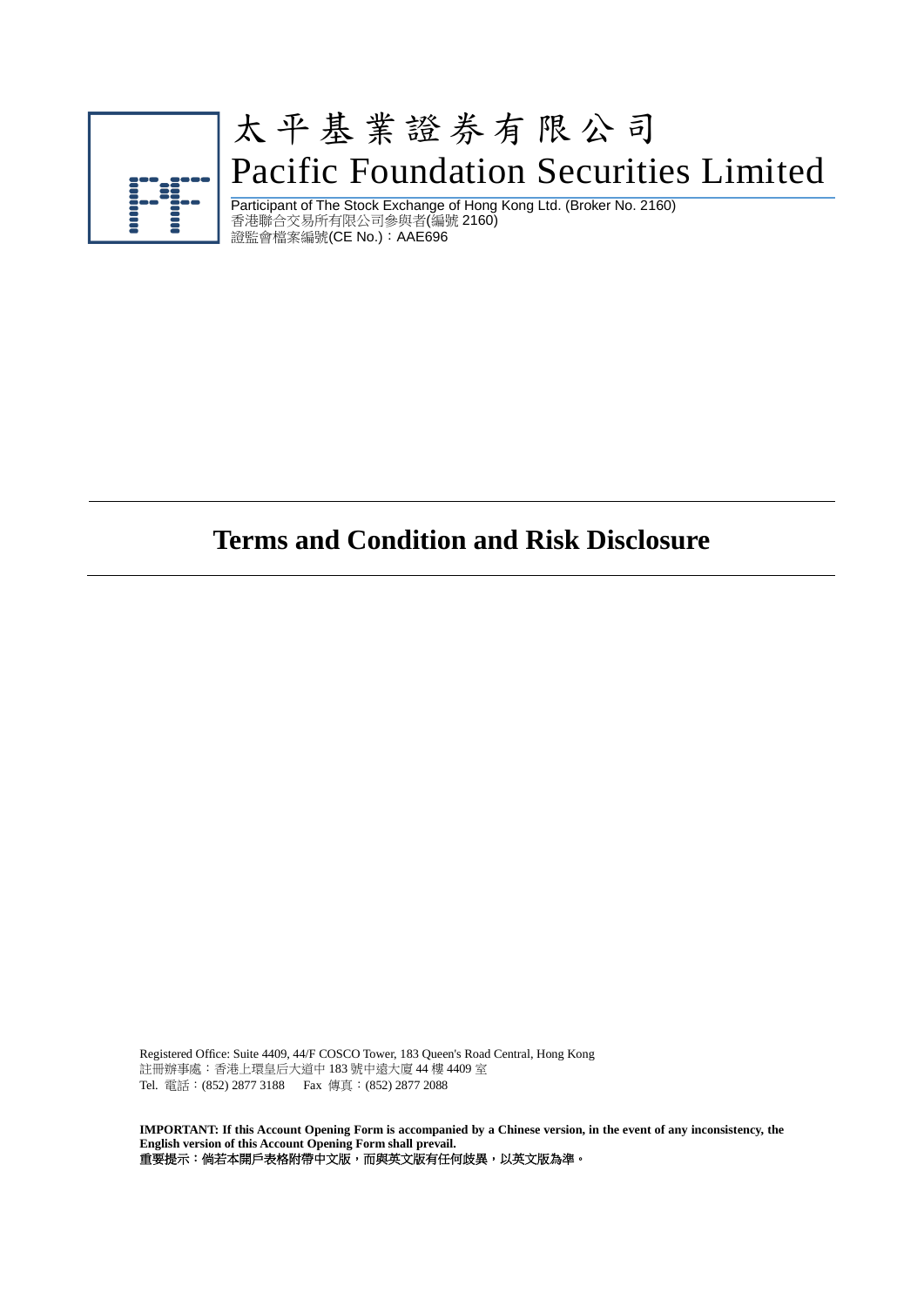| <b>Content</b> |  |  |
|----------------|--|--|
|                |  |  |
|                |  |  |
| 1.             |  |  |
| 2.             |  |  |
| 3.             |  |  |
| 4.             |  |  |
| 5.             |  |  |
| 6.             |  |  |
| 7.             |  |  |
| 8.             |  |  |
| 9.             |  |  |
| 10.            |  |  |
| 11.            |  |  |
| 12.            |  |  |
| 13.            |  |  |
| 14.            |  |  |
| 15.            |  |  |
| 16.            |  |  |
| 17.            |  |  |
| 18.            |  |  |
| 19.<br>20.     |  |  |
| 21.            |  |  |
|                |  |  |
|                |  |  |
| 1.             |  |  |
| 2.             |  |  |
| 3.             |  |  |
| 4.             |  |  |
| 5.             |  |  |
|                |  |  |
| 1.             |  |  |
| 2.             |  |  |
| 3.             |  |  |
| 4.             |  |  |
| 5.             |  |  |
| 6.             |  |  |
| 7.             |  |  |
| 8.             |  |  |
|                |  |  |
| 1.             |  |  |
| 2.             |  |  |
| 3.             |  |  |
| 4.             |  |  |
|                |  |  |
|                |  |  |
|                |  |  |
|                |  |  |
|                |  |  |
|                |  |  |
|                |  |  |
|                |  |  |
|                |  |  |
|                |  |  |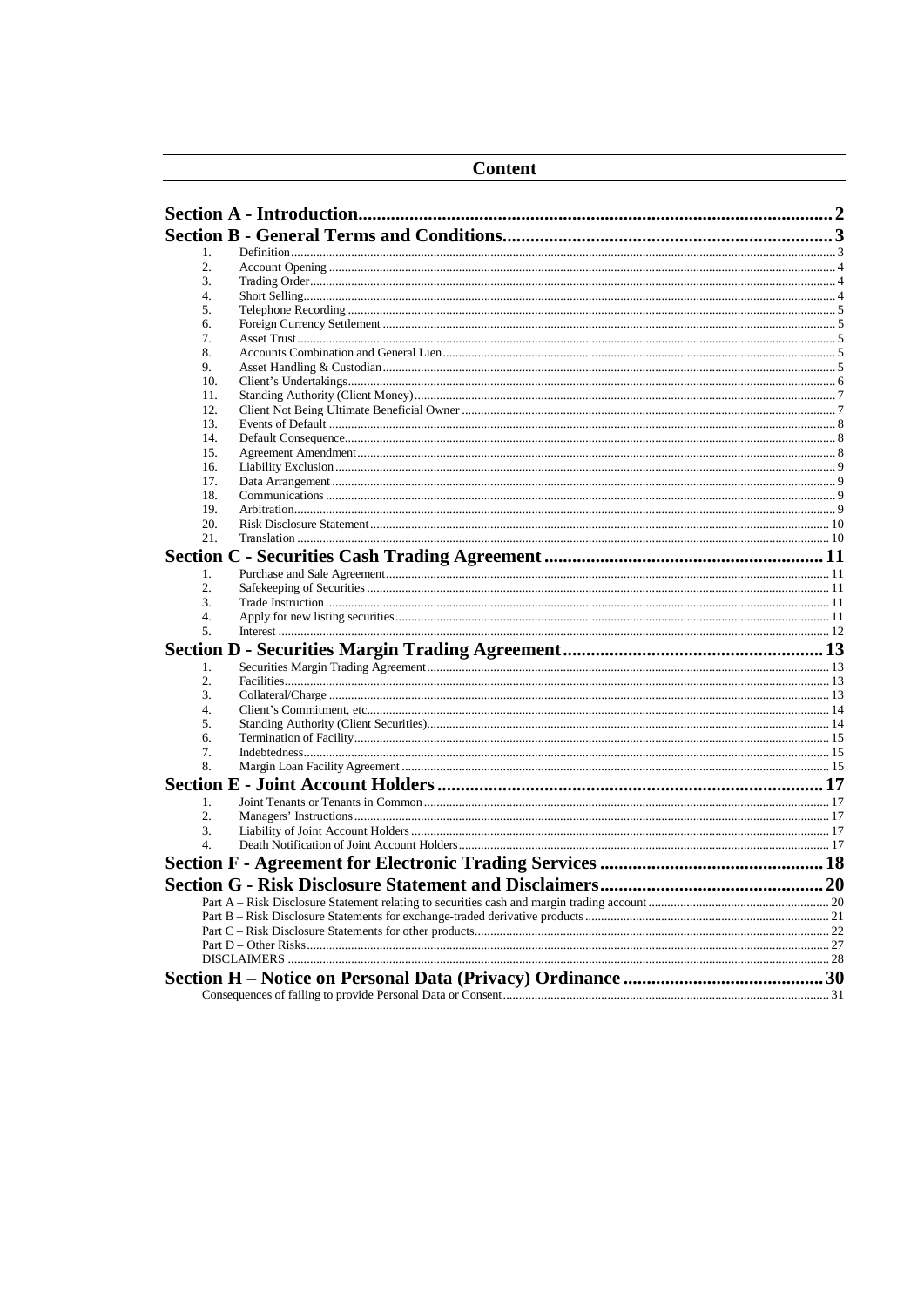## <span id="page-2-0"></span>**Section A - Introduction**

THIS AGREEMENT contains the terms and conditions applicable to services provided by Pacific Foundation Securities Limited (the "Company" or "PFS") and to be signed under it are intended to create legal relations between you (hereinafter called "you", "the Client" or "Investor"), whose details are set out in "Client Information Statement" and the Company of Suite 4409, 44/F COSCO Tower, 183 Queen's Road Central, Hong Kong. You should therefore consult your own legal, tax and financial or other professional advisers prior to entering into this Agreement if you are in any doubt or have any questions about how to complete any part of this Agreement. The Client is fully aware this Agreement constitutes a legally binding agreement. The Client must sign and complete the "Client Information Statement" and submit relevant supporting documents as required by the Company before the Client is permitted to trade with the Company

The Company is duly licensed by the Securities and Futures Commission ("SFC") for dealing in securities and asset management (CE No.: AAE696) and is an Exchange Participant of the Stock Exchange of Hong Kong Limited ("SEHK").

The Client is desirous of opening one or more accounts with the Company as the Client may decide from time to time for the purchase or sale of securities services.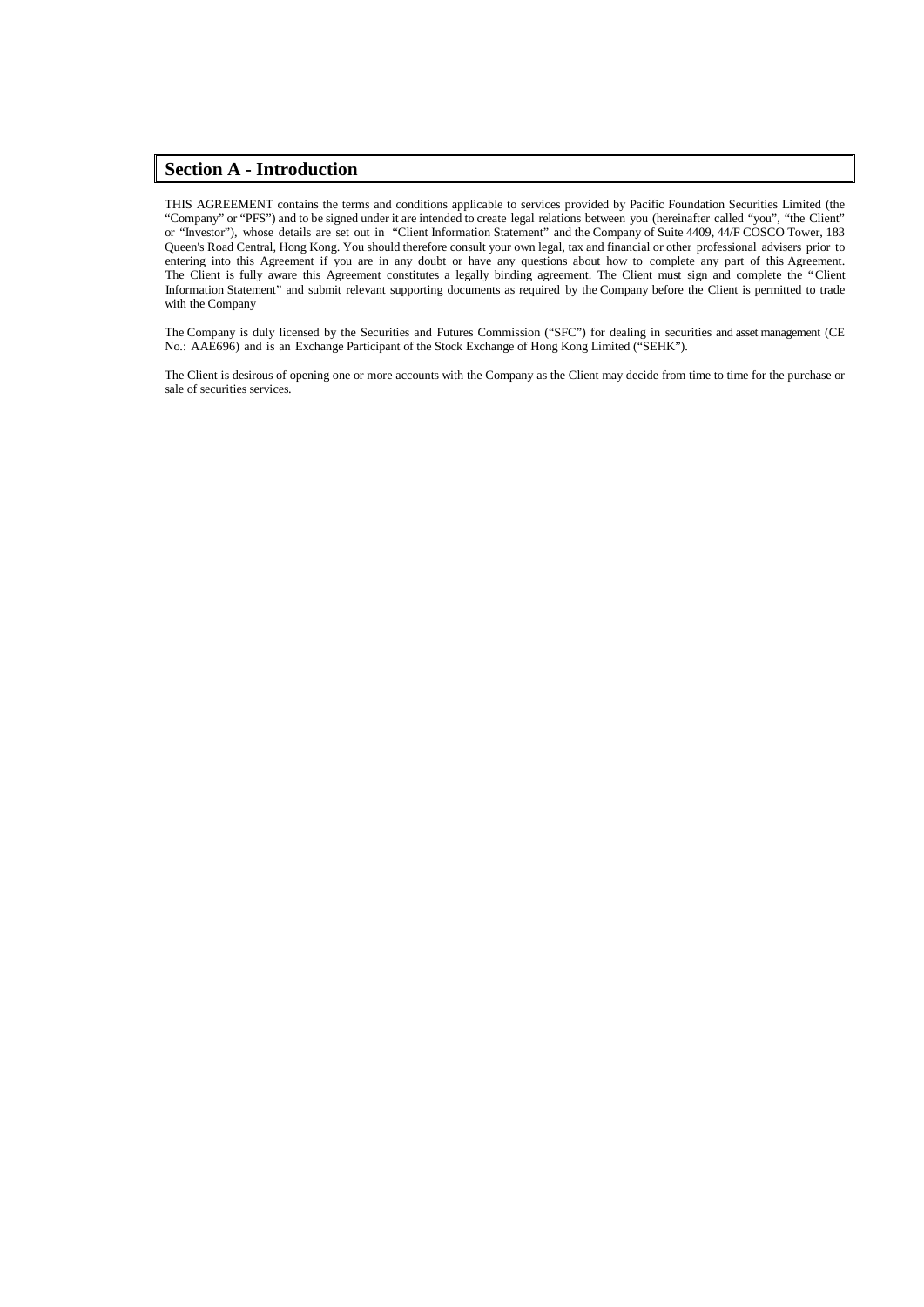## <span id="page-3-0"></span>**Section B - General Terms and Conditions**

This Section contains specific terms applicable to particular services included in this Agreement and any other terms and conditions with respect to particular accounts, facilities or services provided by the Company.

## <span id="page-3-1"></span>**1. Definition**

- 1.1 In this Agreement, unless the context otherwise requires and terms and reference used in this Agreement are not defined, the following terms shall have the following meanings:
	- (a) "Affiliate" means, in relation to a party, an individual, corporation, partnership or any other form of entity directly or indirectly controlling, controlled by or under common control with such party or any of such entities' directors, officers or employees;
	- (b) "Agreement" means Introduction Section A, General Terms and Conditions Section B and whenever it is applicable any Section C to H hereof and "Client Information Statement" whose form the Client irrevocably agrees may be replaced, amended or supplemental by the Company incidentally at its absolute discretion from time to time;
	- (c) "Authorized Person(s)" means the person(s) authorized by the Client to give instructions to the Company as notified to the Company from time to time in such manner as the Company in its absolute discretion requires;
	- (d) "Client" or "Clients" means individual person includes the Authorized Person(s) of his/her/their legal representative, the company or corporate body, the unincorporated body set out in "Client Information Statement" and includes its permitted successors and assigns;
	- (e) "Client Information Statement" means the client information statement provided by the Client to the Company before opening of an account as required by the provisions of SFO and HKFE and/or SEHK rules, as amended from time to time by notice to the Company from any person named in such statement at the time of such notice as authorized to give instructions on behalf of the Client;
	- (f) "commodity" or "commodities" means any currency, security, indices (including stock indices), interest rates, exchange rates, physical assets(including precious metals, agricultural products, oil and land) and other investments traded, or rights in relation to which are traded, on any exchange;
	- (g) "FATCA" means Foreign Account Tax Compliance Act which was enacted by the U.S. or amended version thereof, and any intergovernmental agreement, memorandum of understanding, undertaking and other arrangement between governments and regulators in connection with FATCA including as entered into by the government of Hong Kong SAR;
	- (h) Foreign Law Requirement" means any obligation imposed on the Company pursuant to any present or future requirement:
		- (i) People's Republic of China ("PRC") and foreign laws (including PRC and foreign laws in respect of which the Company in its sole and absolute discretion considers itself is bound.):
		- (ii) Hong Kong laws that implement Hong Kong's obligations under an agreement with PRC and foreign government or regulator;
		- (iii) under agreements entered into between the Company and PRC government, foreign government or regulator; or
		- (iv) guidelines or guidance issued by any legal, regulatory, government, tax or law enforcement body within or outside of Hong Kong in respect of (i) to (iii).
		- For the avoidance of doubt, this definition includes any obligation or requirement applying to the Company pursuant to FATCA and as amended or introduced from time to time;
	- (i) "Hong Kong" or "Hong Kong SAR" meansthe Hong Kong Special Administrative Region of the People's Republic of China;
	- (j) "Investment" includes securities as defined herein and any property of the similar nature;
	- (k) "IRS" means U.S. Internal Revenue Service;<br>(1) "Market Requirements" means all the laws.
	- "Market Requirements" means all the laws, regulations, constitution, by-laws, rules, customs, usage, rulings and interpretations and transaction practices of the relevant market, exchange, clearing house or jurisdiction as amended from time to time;
	- (m) "securities" means
		- (i) shares, stocks, debentures, loan stocks, funds, bonds or notes of, or issued by, a body, whether incorporated or unincorporated, or a government or municipal government authority;
		- (ii) rights or interests in those items mentioned in (i) above (whether described as units or otherwise) in, or in respect of, such shares, stocks, debentures, loan stocks, funds, bonds or notes;
		- (iii) certificates of interest or participation in, temporary or interim certificates for, receipts for, or warrants to subscribe for or purchase, such shares, stocks, debentures, loan stocks, funds, bonds or notes;
		- (iv) interests in any collective investment scheme;
		- (v) interests, rights, property, whether in the form of an instrument or otherwise, commonly known as securities;<br>(vi) interests, rights or property which is interests, rights or property, or is of a class or description o
		- interests, rights or property which is interests, rights or property, or is of a class or description of interests, rights or property, prescribed by notice under Section 392 of the Securities and Futures Ordinance as being regarded as securities in accordance with the terms of the notice; and
		- (vii) such other instruments, assets or property as the Company may determine from time to time.
	- (n) "SecuritiesMargin Trading Facilities" meansthe advance(s) made by the Company in facilitating the Client'strading in securities for settlement of all payments due (including but not limited to the purchase price, government stamp duty, transaction levy and the Company's charges and interests, etc.);
	- (o) "SEHK" means the Stock Exchange of Hong Kong Limited and its successors or assigns;
	- (p) "SFC" means the Securities and Futures Commission of Hong Kong;
	- (q) "SFO" means the Securities and Futures Ordinance (Cap.571 of the laws of Hong Kong);
	- (r) "Tax Deduction" means a withholding or deduction on the payment to the Client, considered by the Company in its sole and absolute discretion as required under FATCA and any other Foreign Law Requirement;
	- (s) "U.S." means the United States of America; and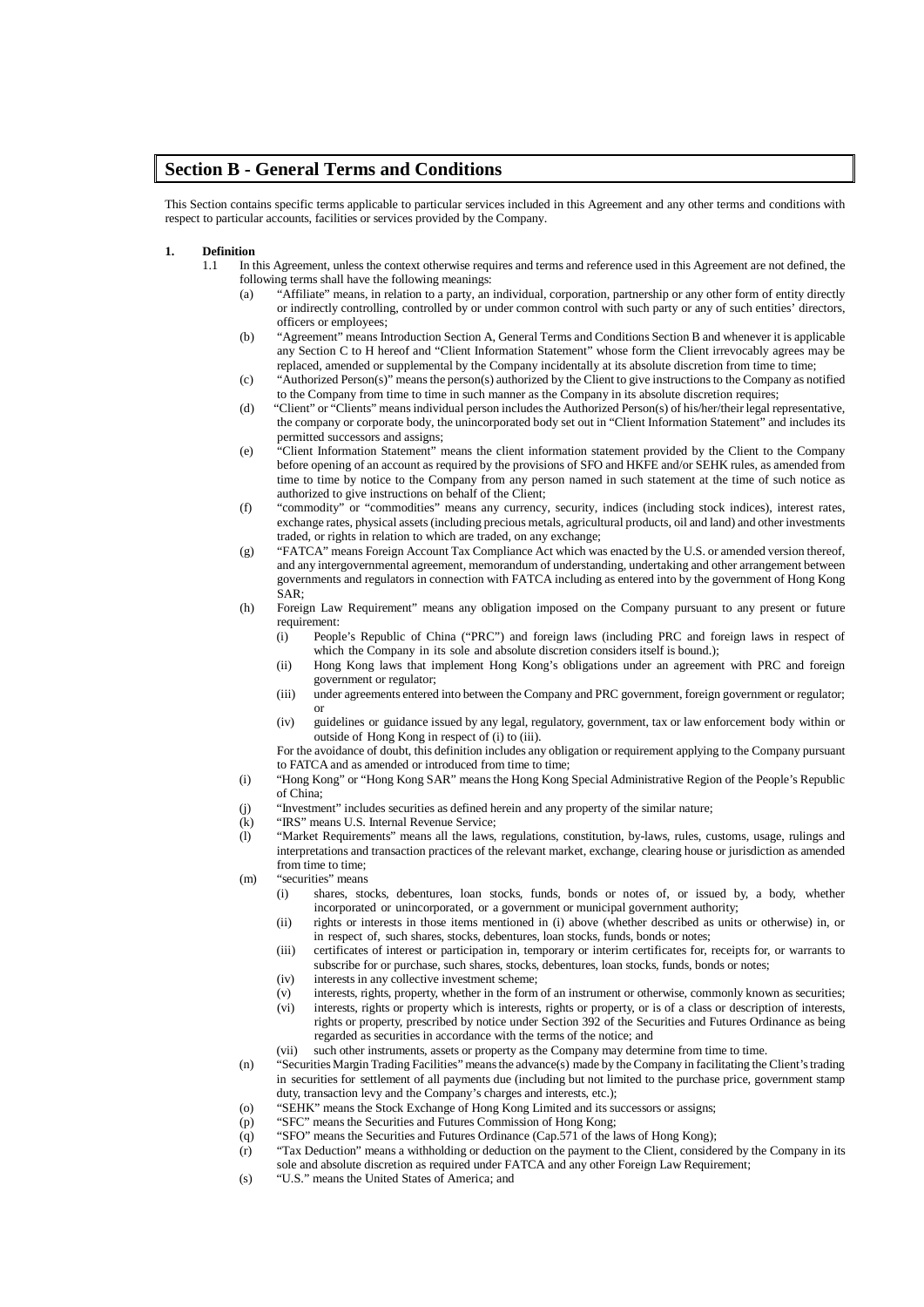(t) "Wealth Management Account" means investment planning services including advising on unit trusts, and mutual funds and any other products.

#### 1.2 In this Agreement:

- (a) words importing the singular shall include the plural and vice-versa;<br>(b) words importing any particular gender shall include any other gender
- words importing any particular gender shall include any other gender(s);
- (c) referencesto any statutes, ordinances, rules or regulations shall include such statutes, ordinances, rules or regulations as modified or re-enacted from time to time;
- (d) references to the Group includes the Company and their direct or indirect holding companies, and direct or indirect subsidiaries of such holding companies;
- (e) terms and expressions not defined in this Agreement shall bear the meaning ascribed to them in the HKFE Rules, the SFO and Trading Rules of the SEHK unless otherwise defined in this Agreement; and
- (f) References to Sections, Clauses and Sub-clauses shall mean Sections, Clauses, and Sub-clauses of this Agreement.
- 1.3 Unless otherwise stipulated in "Client Information Statement", all Sections in this Agreement shall apply and form an integral part of this Agreement. Depending on the types of account(s) maintained by the Client with the Company, Section C, Section D and/or shall apply as set out in "Client Information Statement" and shall form an integral part of this Agreement together with other Sections herein. References to the Company shall be construed as references to the Company as the context may refer.

#### <span id="page-4-0"></span>**2. Account Opening**

- 2.1 Services that the Client requests will be made available to the Client after completion of this Agreement, in particular the Client Information Statement and other documentation required by the Company. All requests for any services provided to the Client under this Agreement will be subject to the Company's acceptance which will be deemed to occur upon the opening of the relevant account(s) for the requested services provided by the Company to the Client.
- 2.2 The continued availability of any services provided by the Company to the Client shall be subject to the Company's consent, in its sole discretion and to the fulfillment by the Client of such conditions as the Company may require.
- 2.3 On each occasion the Client requests or utilizes any services provided by the Company, the Client represents that the Client is the legal and beneficial owner of or otherwise authorized to deal with the funds and assets in the Client's account(s).
- 2.4 The Client acknowledgesthat the account is opened in Hong Kong, and that all the operationsin relation to the account shall be governed and enforced by the laws of Hong Kong. The Client warrants that this investment complies with the laws and regulations of the Client's residing domicile and all the required approval has been granted. The Client will arrange all the funds used for the operation of the account to be deposited to the bank account(s) designated by the Company.

#### <span id="page-4-1"></span>**3. Trading Order**

- 3.1 The Client or the Client's Authorized Person(s) may give to the Company instructions (which the Company may at its absolute discretion reject) to effect securities for the Client. The Company may act upon instructions given orally, in writing or electronically which purport, and which the Company reasonably believes to come from the Client or the Client's Authorized Person(s) or to have been given on the Client's behalf. The Company may, but is not obliged to, verify the capacity of the person(s) giving those instructions.
- 3.2 If, in the opinion of the Company, there is any ambiguity or conflict in any instructions given by the Client, the Authorized Person(s) or any person purporting to be acting under the Client's authority, the Company may choose:
	- (a) not to act on such instructions until the ambiguity or conflict has been resolved to the Company's satisfaction; or
	- (b) to act according to the Company's interpretation of the instruction, and the Company shall not be responsible or liable howsoever for any loss or damage that the Client may sustain directly or indirectly as a result of the Company making such choice or acting in accordance with it.
- 3.3 Until receipt by the Company of a written notice of revocation of the authority of Authorized Person(s), any attorney, authorized representative or person, the Company shall be entitled to continue to treat such persons as authorized.
- 3.4 The Company shall act as the Client's execution agent in effecting the Client's securities transactions in such manner and through any of its Affiliate, members of any exchange or clearing house, or brokers in the relevant markets as the Company may absolutely think fit, unless the Company indicates to the Client in the relevant contract notes that the Company is acting as principal to the Client's transactions. The Company shall not be accountable to the Client for any commissions, remuneration, profit or other benefits resulting therefrom.
- 3.5 All securities transactions which the Company effects on the Client's instructions shall be effected in accordance with the Market Requirements.
- 3.6 The Company gives no warranty to the Client in respect of the value, merit or desirability of the Client's securities/investment fund transactions and all securities/investment fund transactions effected and actions taken by the Company in accordance with the terms of business of any of its Affiliate, members of any exchange or clearing house, or brokers in the relevant markets and Market Requirements shall be binding on the Client in all respects.
- 3.7 The Client hereby irrevocably instructs and authorizes the Company (without prior notice to or consent from the Client), to combine the Client's orders with the orders of other Clients or the Company's own orders for execution as the Company may in its absolute discretion think fit or decide, which may result in a more or less favorable price being obtained for the Client than executing the Client's orders separately. Where there are insufficient securities to satisfy orders so combined, the transactions shall be allocated with priority given to Clients with due regard to market practice, applicable Market Requirements and fairness to all Clients of the Company.
- 3.8 If the Company solicit the sale of or recommend any financial product to the Client, the financial product must be reasonably suitable for the Client having regard to the Client's financial situation, investment experience and investment objectives. No other provision of this Agreement or any other document The Company may ask the Client to sign and no statement the Company may ask the Client to make derogates from this clause.

Note: "Financial product" means any securities as defined under the SFO. Regarding "leveraged foreign exchange contracts", it is only applicable to those traded by persons licensed for Type 3 regulated activity.

#### <span id="page-4-2"></span>**4. Short Selling**

4.1 In case of the sale of any securities, by the Company at the direction of the Client and the inability of the Company to deliver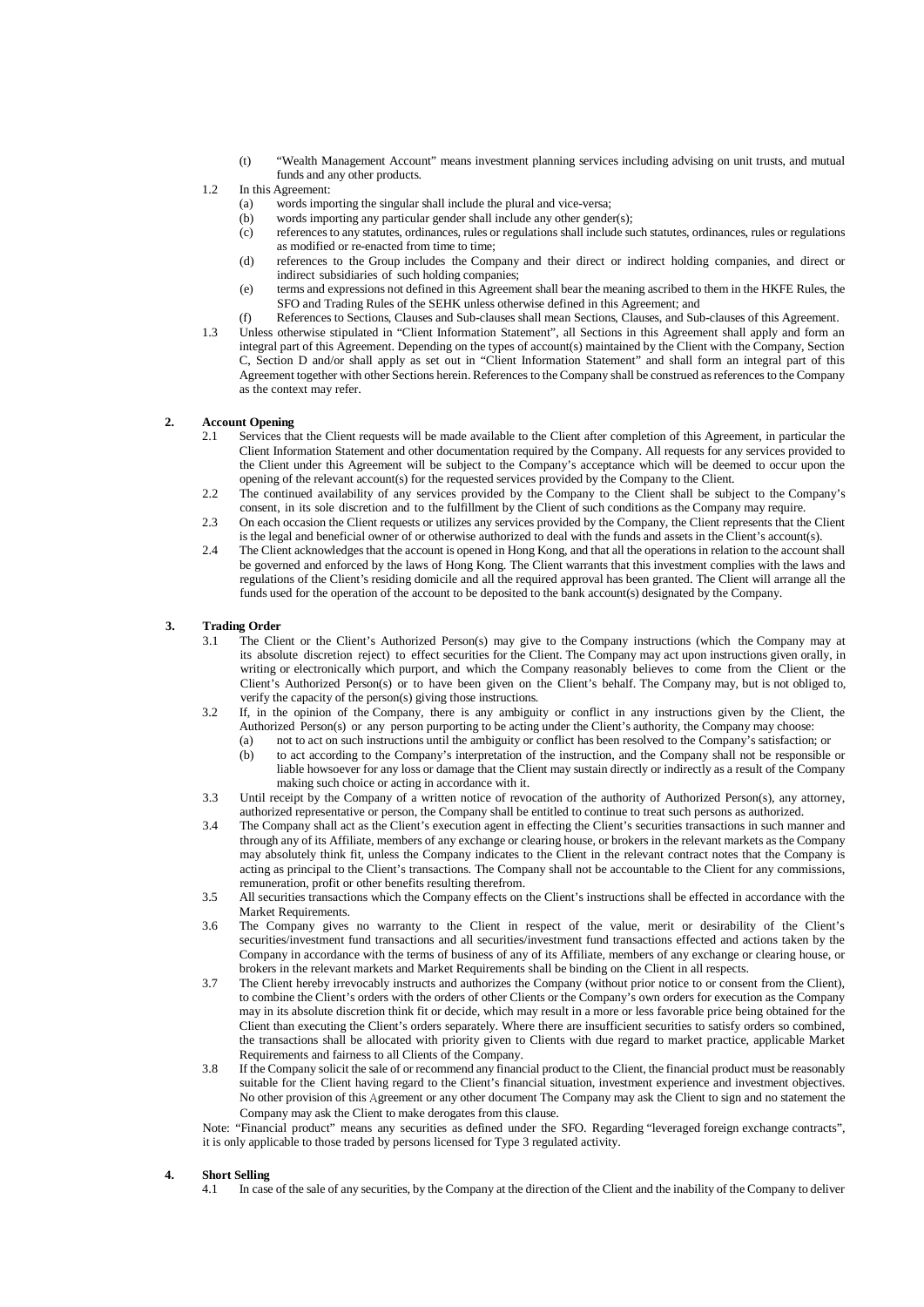the same to the purchaser by reason of the Client's failure to supply the Company therewith; then, and in such event, the Client authorizes the Company to borrow any securities necessary to make delivery thereof, and the Client hereby agrees to fully indemnify and hold harmless against any loss which the Company may sustain thereby, any premiums which the Company may be required to pay, or for any loss which the Company may sustain by reason of the inability of the Company to borrow the securities sold.

4.2 The Client agrees to fully indemnify the Company on demand against all losses, damage, interest, charges, expenses and costs reasonably suffered or incurred by the Company arising out of or in connection with this Agreement and pay the Company all relevant brokerage and commission charges.

#### <span id="page-5-0"></span>**5. Telephone Recording**

The Company may use voice recording procedures in connection with any communications with the Client and the Company shall have the sole ownership of any of such voice recording which shall constitute conclusive evidence of the communications so recorded.

#### <span id="page-5-1"></span>**6. Foreign Currency Settlement**

In the event that the Client directs the Company to enter into any contract on an exchange or other market on which such transactions are effected in a foreign currency: (a) any profit or loss arising as a result of a fluctuation in the exchange rate affecting such currency will be entirely for the account and risk of the Client; (b) all initial and subsequent deposits for margin purposes shall be made in such currency in such amounts as the Company may, in the sole discretion of the Company require; and (c) when such a contract is liquidated the Company shall debit or credit the account of the Client in the currency in which such account is denominated at a rate of exchange (where the relevant contract is denominated in currency other than that of the account) determined by the Company in the sole discretion of the Company on the basis of the then prevailing money market rates of exchange between such currencies.

#### <span id="page-5-2"></span>**7. Asset Trust**

Save and except Clause 8 below and/or securities margin Client, all monies, securities or other property received by the Company from the Client or from any other person (including a clearing house) for the account of the Client shall be held by the Company as trustee, segregated from the Company's own assets, and that all such monies, securities or other property so held by the Company shall not form part of the assets of the Company for insolvency or winding up purposes but shall be returned to the Client promptly upon the appointment of a provisional liquidator, liquidator or similar officer over all or any part of the Company's business or assets.

## <span id="page-5-3"></span>**8. Accounts Combination and General Lien**

- Without prejudice and in addition to any general lien, right of set-off or similar right to which the Company may be entitled by law, all of the Client's interest in any funds, securities held by the Company for any purpose or carried by the Company in any account for the Client (either individually or jointly with others) or which may be in the possession of the Company at any time and for any purpose, including safe-keeping, shall be subject to general lien in the favor of the Company. The Company shall also have the right to sell such property (and the Company is authorized to do all such things necessary in connection with such sale) and utilize the proceeds to offset and discharge all of the obligations and liabilities of the Client to the Company, regardless of whether such obligations and liabilities are actual or contingent, primary or collateral, secured or unsecured, joint or several, regardless of whether any other person is interested in or the Company has made advances in connection with such property, and irrespective of the number of accounts the Client may carry with the Company. The Company shall be entitled at any time without notice to combine and/or consolidate all or any of the Client's accounts with the Company. Without limiting or modifying the general provisions of this Agreement, the Company is hereby specifically authorized to transfer any sum or sums among the different accounts that the Client has with the Company to the extent permitted under relevant law.
- 8.2 The Client irrevocably authorizes the Company to set off, transfer or apply, without prior notice to the Client, all or any of the monies, securities or other property from time to time standing to the credit of any or more of such accounts of the Client (whether or not then due) which the Client is any time beneficially entitled in, or towards settlement of any sum then due from the Client to the Company and unpaid.
- 8.3 In respect of a joint account, the Company shall be entitled to set-off any sums standing to the credit of such joint account against the debit balance in other account(s) of the Client which may be held by one or more holders of such joint account.
- 8.4 Where any such combination, consolidation, set-off or transfer requires the conversion of one currency into another, such conversion shall be calculated at the rate of exchange conclusively determined by the Company.
- 8.5 All the Client's securities received for the Client, or deposited by the Client, or purchased for the Client or held on the Client's behalf ("the Charged Assets") shall stand charged by way of first fixed charge as continuing security for the payment and discharge of any amounts due and owing by the Client to the Company or its Affiliates. The Client as beneficial owner hereby irrevocably authorizes the Company or its Affiliates to sell or dispose of the Charged Assets at such price and in such manner at the Company's absolute discretion and to apply the net proceeds thereof to repay the Company or its Affiliate and discharge the Client's indebtedness to the Company or its Affiliates. Upon full payment and discharge of the Client's obligations, the Company shall at the Client's request and expense release to the Client all right, title and interest of the Company in the Charged Assets.
- 8.6 Upon the occurrence of an event of default as specified in Clauses 13 and 14 hereof, the Company shall be entitled, without notice or demand, to take any of the actions set out thereunder and apply the net proceeds (after deduction of all fees, costs and expenses properly incurred) in reduction of the Client's outstanding obligations or indebtedness to the Company or its Affiliates.

## <span id="page-5-4"></span>**9. Asset Handling & Custodian**

9.1 Subject to applicable Market Requirements, the Company is hereby authorized to deposit any cash balancesin any account(s) of the Client with any such financial institution (as approved by the SFC) asthe Company shall think fit (including with any associated company), and the Company shall be entitled to retain any interest and benefit resulting from such deposit.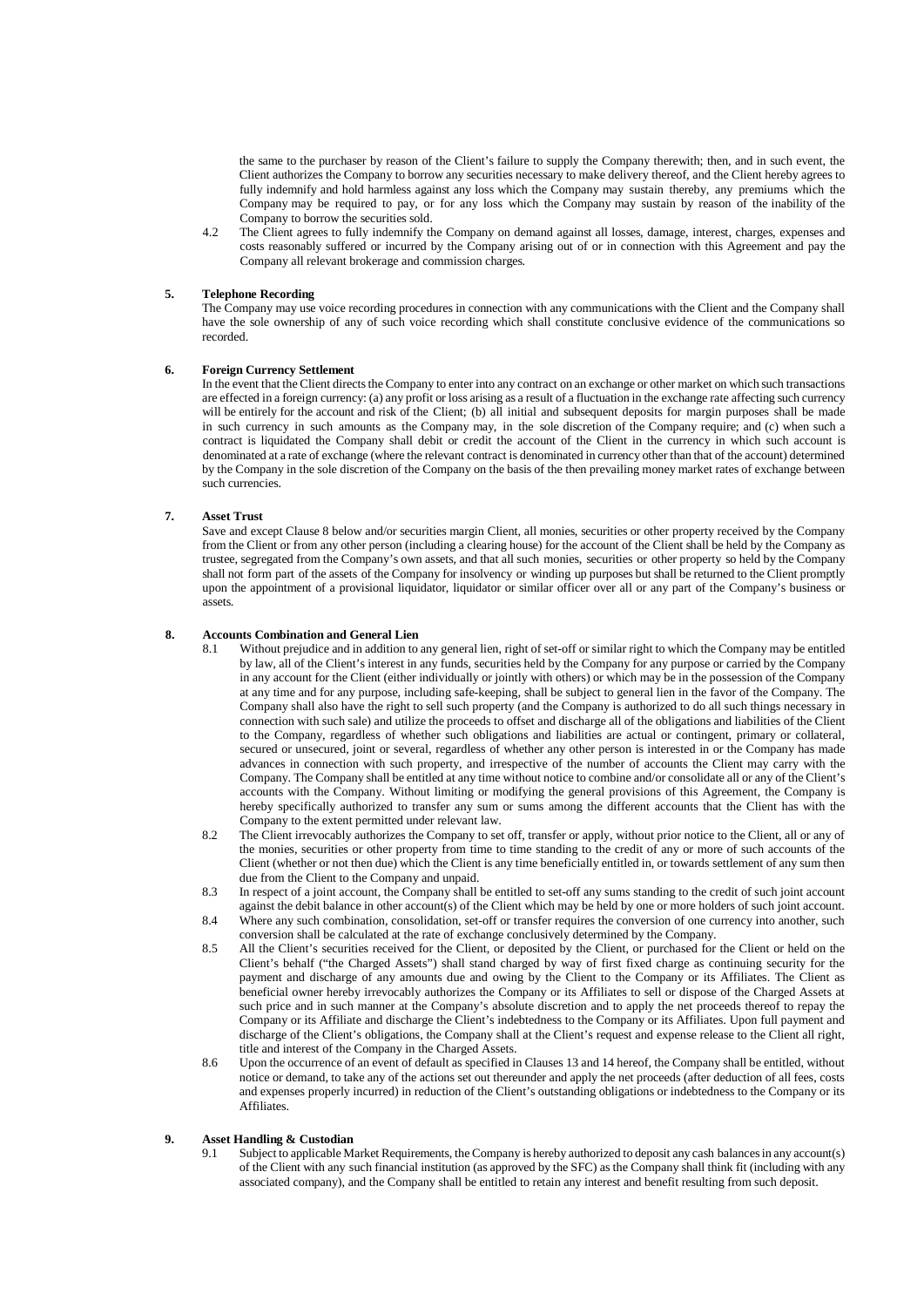- 9.2 In respect of money held or received outside of Hong Kong, all such amounts shall be dealt with by the Company in accordance with the applicable Market Requirements.
- 9.3 Where securities are accepted on behalf of the Client in jurisdictionsrestricting foreign ownership of securities, the Company may, but is not obligated to, ascertain the nationality of the owner of such securities or whether such securities are approved for foreign ownership unless specifically instructed by the Client.
- 9.4 Subject to the compliance of FATCA and any other Foreign Law Requirement, the Client agrees and authorizes the Company that:
	- (a) the Company is entitled to withhold and deduct any payment or funds (which may be subject to 30% of the gross proceeds and/or any other amount as required by IRS from time to time), and any amount in relation to the Tax Deduction and any other withholding payment from the Client's accounts(may be held in whatever account or in whatever manner). The payment or funds being withheld or deducted, will be in possession or control by the Company as considered by the Company's sole and absolute discretion. In any event that the Company is required to withhold or deduct any amount from any accounts of the Client in compliance with FATCA, the Client confirms that the Company shall not be liable for any loss or damages suffered by the Client or any other party;
	- (b) any transaction, payment or instruction may be delayed, blocked, transferred or terminated where considered by the Company in its sole and absolute discretion;
	- (c) the Company shall have full authority to (i) sell, liquidate and/or otherwise dispose in any manner and at such price and on such terms and conditions as the Company deems fit all or part of any of the assets in the Client's account(s) that may produce funds to enable the Company to comply with its obligations considered by the Company in its sole and absolute discretion as required under FATCA and any other Foreign Law Requirement; (ii) prohibit the Client from effecting any transactionsthrough or under any of the Client's account(s) for such period as the Company deems necessary or appropriate; and/or (iii) close or suspend the Client's account(s);
	- (d) if any Tax Deduction and any other withholding payment is being or going to be made, the Client shall be required to immediately (i) restore the required additional amount when the margin level is impaired; and (ii) make the required payment to the Company for any other settlement or payments arrangement as required by the Company in relation to the Client; failing which the Company have an absolute discretion to take appropriate action (including but not limited to closing out all or some of the contracts transacted with or undertaken on behalf of the Client) as it deems fit to protect its interests and the Client shall be liable for any debit balance in any account(s) with the Company;
	- (e) the Client confirms that the Company shall not be liable for any gross up, loss or damages suffered by the Client or any other party in relation to the withholding or deduction being made under the Client's accounts and as a result of the Company's exercising of its rights under this clause;
	- (f) to provide all information, documents and supporting materials which is relating to the Client or their related parties under the Client's account and to coordinate with the Company to fulfill its obligations required under FATCA or any Foreign Law Requirement. The Client agrees the Company to collect such information for the purpose of disclosures to governmental agencies or regulatory bodies (including but not limited to IRS). The Client undertakes to fully indemnify the Company against any loss, damages and cost suffered by the Company as a result of the Client providing misleading or false information or otherwise failing to comply with any requirement under FATCA and any other Foreign Law Requirement.

#### <span id="page-6-0"></span>**10. Client's Undertakings**

- The Client hereby represents, warrants and undertakes to the Company that:
- 10.1 The Client has full power, authority and capacity to enter into this Agreement and to execute and perform all the Client's obligation under this Agreement and where appropriate, the Client has obtained and taken all necessary corporate authorizations and other actions to execute and perform all obligations under this Agreement and each of this Agreement constitute valid and legally binding obligation of the Client's in accordance with its terms.
- 10.2 The Client warrants that in the case of an individual, he is of full age and capacity and in the case of a firm or corporation, it is duly constituted and incorporated and has power to enter into this Agreement and all contracts made or to be made pursuant to this Agreement and such contracts are and will constitute legal binding and enforceable obligations of the Client.
- 10.3 The contents of this Agreement have been fully explained to the Client in a language preference of the Client and that the Client understands the contents thereof and agrees with them. Meanwhile, Client has been invited to read the Risk Disclosure Statements thoroughly, ask questions and take independent advice. The Company shall have absolute rights to amend, delete or substitute any of the terms herein or add new terms to the Agreement.
- 10.4 The Client is trading on his own account.
- 10.5 The Client is the person ultimately responsible for giving the instruction in relation to and the ultimate beneficial owner of each transaction in the Client's account (except where such other person or entity has been disclosed to the Company in the Client Information Statement or other written notice has been given to the Company).
- 10.6 The Client acknowledges that no provisions of this Agreement shall operate to remove, exclude or restrict any obligation of the Client or rights of the Company under the laws of Hong Kong SAR.
- 10.7 The Client shall complete the "Client Information Statement" attached herein and declare that all information given therein is correct, true and complete.
- 10.8 The Client and the Company covenant to notify each other forthwith of any changes in the information supplied in the "Client Information Statement" and/or this Agreement. The Client further undertakes to inform the Company forthwith if there is any change in circumstances which, under applicable U.S. tax regulations, modifies the Client's status as a "non-U.S. Person" and causes the Client to acquire the status of a "U.S. Person", or vice versa.
- 10.9 The Client shall not, without the prior written approval of the Company, charge, pledge or allow to subsist any charge or pledge over Client's securities, commodities or monies in the Client's account or grant or purport to grant an option over any securities or monies in the Client's account.
- 10.10 The Client hereby expressly appoints the Company and/or its authorized person(s) as his attorney and in his name and on his behalf to do and execute all acts, deeds, documents or things as the Company considers necessary or desirable in connection with the implementation, execution and enforcement of the terms conferred by or arising out of this Agreement. The Client hereby further undertakes to ratify and confirm all such acts, deeds, documents or things so done by the Company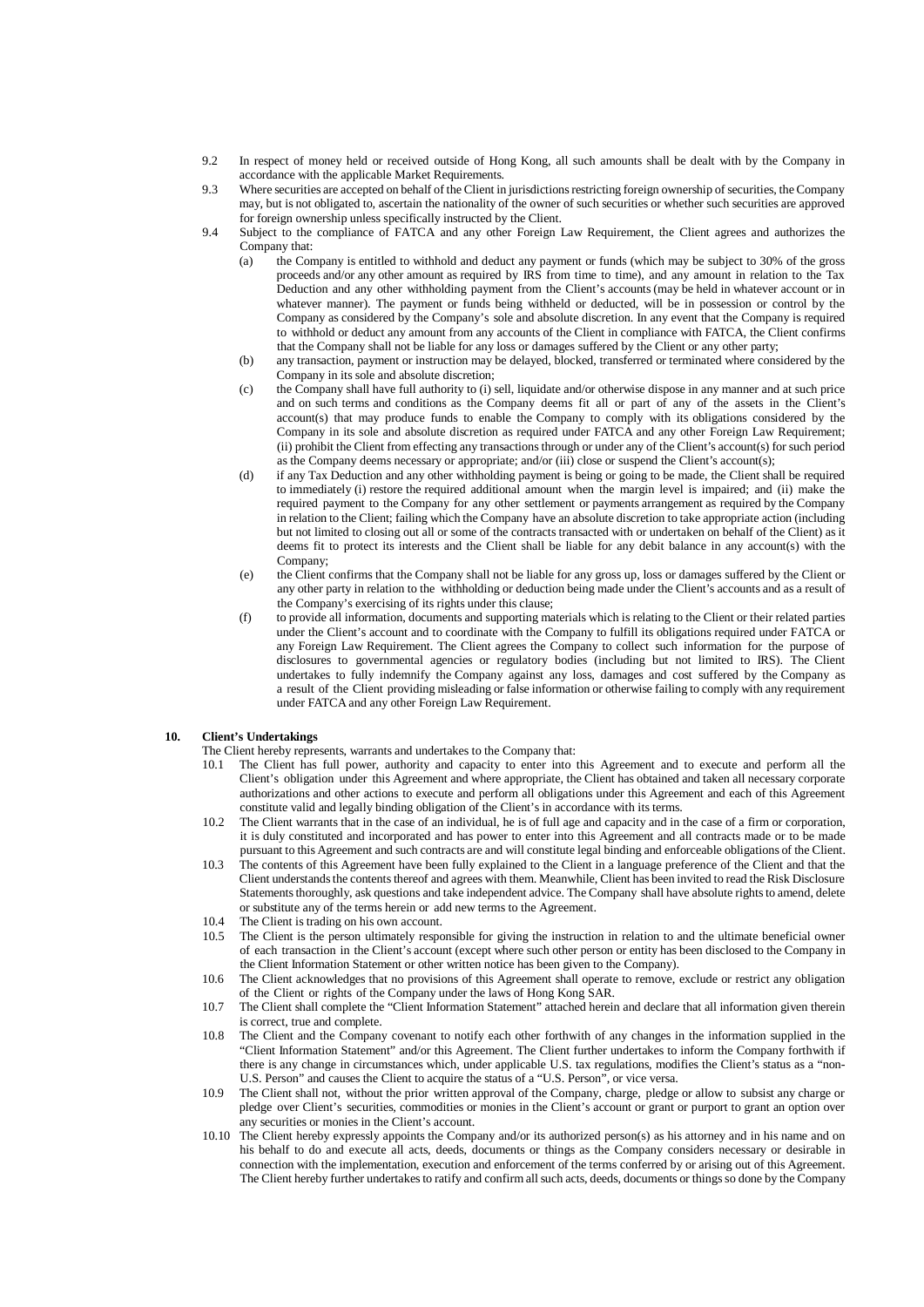acting lawfully and in good faith.

- 10.11 The Client hereby acknowledges that in respect of all and any contracts he shall be deemed to have entered into the same upon his own judgment and at his sole risk, notwithstanding that he may have been advised by the Company, its executive or staff.
- 10.12 The Client hereby acknowledges that the Company by giving indulgence to the Client in the completion of this Agreement including, but not limited to, the due execution hereof and/or due production of any requisite documentation such as guarantee, address proof, shall in no way be a waiver of such documentation. The Client shall, and when so requested by the Company, complete the execution and/or provide the requisite documentation.
- 10.13 The Client acknowledges and agreesthat the Company is not responsible for advising the Client of any disclosure obligations whet her arising generally or as a result of any securities transaction effected by the Company or of any holding of securities or otherwise by or on behalf of the Client. Such obligations of disclosure are personal obligations of the Client. The Company shall not be obliged to give notice of holdings by or on behalf of the Client in any form or by any time limit save for any notice or statement to be issued by the Company as expressly set out in this Agreement. The Company shall not be liable for any loss, cost or expense of the Client arising from any failure or delay by the Client or any other person to disclose interests in accordance with any Market Requirements and the Client shall indemnify the Company for any loss, cost or expense arising from any such failure, delay or default which may be suffered or incurred by the Company.

#### <span id="page-7-0"></span>**11. Standing Authority (Client Money)**

- 11.1 The Client hereby authorizes the Company to transfer any amount of fund and/or stock in any one or more trading accounts now or hereafter opened in the name of the Client with the Company in connection with this Agreement to any other account(s) maintained by the Client with the Company at any time the Company deems appropriate and for such purpose authorizes the Company's account executive to sign the "Fund Transfer Instruction Form" and/or "Stock Transfer Instruction Form" on the Client's behalf. In respect of fund transfer, the Client hereby gives this Client Money Standing Authority ("Standing Authority") to the Company. This Standing Authority covers all monies, assets (including any interest or dividends derived from the holding of the money or assets) in one or more segregated account(s) on my/our behalf ("Monies"). Unless otherwise defined, all the terms used in this authorization letter shall have the same meanings in the Securities and Futures Ordinance and the Securities and Futures (Client Money) Rules as amended from time to time. Segregated account(s) including any account(s) designated as client account(s) established and maintained in or outside Hong Kong.
- 11.2 Client authorizes the Company to:
	- (a) combine or consolidate any or all segregated accounts, of any name whatsoever and either individually or jointly with others, maintained by the Company and/or any of its subsidiaries and affiliates from time to time ("the Group") and the Company may transfer any sum of Monies to and between such segregated account(s) to satisfy the Client obligations or liabilities to any member of the Group, whether such obligations and liabilities are actual, contingent, primary or collateral, secured or unsecured, or joint or several; and/or
	- (b) transfer any sum of Monies interchangeably between any of the segregated accounts maintained at any time by any member of the Group; and/or
	- (c) To receive and/or hold Monies in any segregated account(s) opened and maintained by the Company with its nominated securities broker(s) at the Company's own discretion ("**Nominated Broker**") for the purposes of dealing in the Client's transactions; and/or
	- (d) To transfer Monies interchangeably between the segregated account(s) opened and maintained by the Company in Hong Kong and the segregated account(s) opened and maintained by the Company with the Nominated Broker.
- 11.3 The Client acknowledges and agrees that the Company may do any of these acts without giving the Client notice.
- 11.4 The Client understands all of fund and/or stock transfer will be reflected in the account statement issued to the Client by the Company.
- 11.5 This Standing Authority is given to the Company in consideration of its agreeing to continue to maintain securities cash and/or margin account for the Client.
- 11.6 This Standing Authority is given without prejudice to other authorities or rights which the Group may have in relation to dealing in Monies in the segregated accounts.
- 11.7 This Standing Authority is valid from the date thereof and expires on 31 October after the date hereof. The Standing Authority may revoke by giving the Company written notice, such notice shall take effect upon the expiry of 14 days from the date of the Client's actual receipt of such notice.
- 11.8 The Client understand that this Standing Authority shall be deemed to be renewed 12 months on a continuing basis without the Client written consent if the Company issue the Client a written reminder at least 14 days prior to the expiry date of this Standing Authority, and the Client does not object to such deemed renewal before such expiry date.

#### <span id="page-7-1"></span>**12. Client Not Being Ultimate Beneficial Owner**

12.1 If the Client effectstransactions for the account of clients, whether on a discretionary or non-discretionary basis, and whether as agent or by entering into transactions as principal with its clients. Without affecting any other provisions of this Agreement, the Client hereby agrees and complies that, in relation to the transaction where the Company has received an enquiry from HKFE, SEHK, SFC, governmental agencies and/or any other exchange, governmental or regulatory authority in any jurisdiction ("the relevant regulators") the following provisions shall apply:

Upon request by the Company, the Client shall immediately provide the following information to the relevant regulators:

- Identity, address, occupation, contact details and other identification particulars, amongst other requested information of
- (a) the party on whose account the transaction was effected (so far as known to the Client)
- (b) the person who has the ultimate beneficial interest in the transaction; and
- (c) any third party who originated the transaction;
- 12.2 If the Client effected the transaction for a collective investment scheme, discretionary account or discretionary trust, the Client shall, upon request by the Company, inform the relevant regulators immediately of the identity, address and contact details of the scheme, account or trust and, if applicable, the identity, address, occupation and contact details of the person who, on behalf of the scheme, account or trust, instructed the Client to effect the transaction and the Client shall inform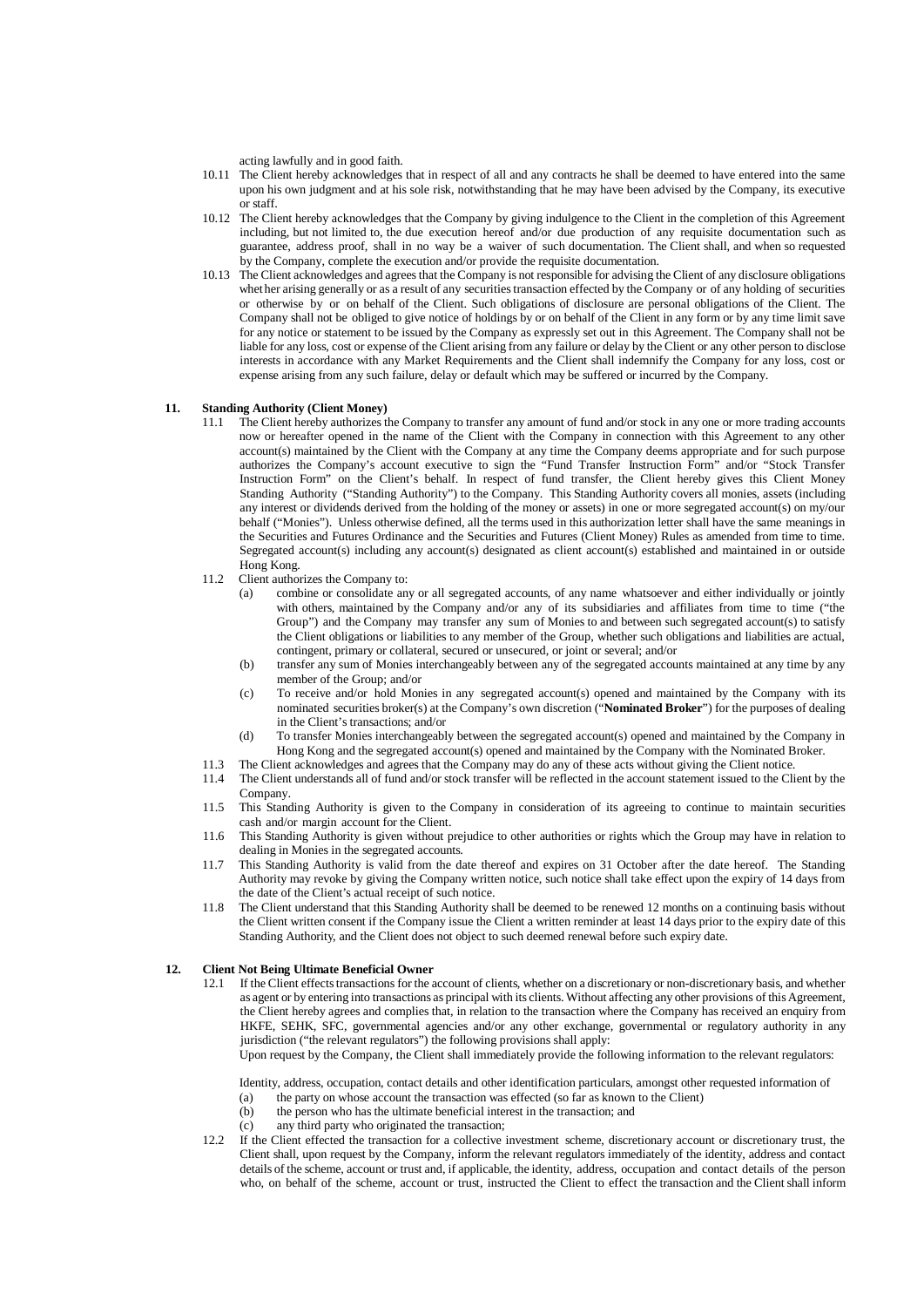the Company immediately after his discretion to invest on behalf of any scheme, trust or account has been overridden. In such event, the Client shall also inform the relevant regulators immediately upon request of the identity, address, occupation and contact details of the person(s) who has or have given the instruction in relation to the transaction; and

- 12.3 If a multilevel client relationship exists, and the Client does not know the particulars of the underlying Client for whom the transaction was effected, the Client confirms that:
	- (a) the Client shall have the arrangements and entitlement to obtain the information set out in this Sub-clause 12.1 and / or 12.2 above from his/her client immediately upon request or procure it; and
	- (b) the Client shall, upon request from the Company in relation to a transaction under his account, immediately request the information set out in this Sub-clause 12.1 and / or 12.2 above from his client on whose instructions the transaction was effected so that the information can be provided to the relevant regulators immediately.
- 12.4 The provisions of this Clause shall continue in effect notwithstanding the termination of this Agreement.

#### <span id="page-8-0"></span>**13. Events of Default**

Any of the following shall each constitute an "Event of Default":

- 13.1 in respect of any transaction, the Client shall fail:
	- (a) to pay any purchase price or other payments under this Agreement when due;
	- (b) to provide the required margin when called upon to do so; or (c) to make or take delivery of the Investments or commodity v
	- to make or take delivery of the Investments or commodity when required under the relevant contract (as the case may be).
- 13.2 the filing of a petition in bankruptcy or winding-up or the commencement of other analogous proceedings against the Client; or the appointment of a receiver in respect of the Client;
- 13.3 the levying of attachment, sequestration, distress, execution or other legal processislevied, enforced or instituted against any of the accounts of the Client;
- 13.4 any consent, authorization or board or shareholders' resolution required of the Client to enter into this Agreement being wholly or partly revoked, suspended, terminated or ceasing to remain in full force and effect;
- 13.5 any representation or warranty made in or in pursuance of this Agreement or in any certificate statement or other documents delivered shall be or become incorrect in any aspect;
- 13.6 the Client's default in the due performance or observance of any terms of this Agreement and the observance of any by-laws, rules and regulations of the relevant exchanges and/or clearing houses;
- 13.7 the continued performance of any of the transactions or this Agreement becoming illegal or is claimed by any government authority to be illegal; or
- 13.8 with respect to the Client's dealing or relationship with the Company, the Company forms the view in good faith that any event occurs which constitutes a material adverse change affecting the financial position condition, or operation of the Client and action is necessary to protect, enforce or preserve its rights hereunder;
- 13.9 the death, insanity, bankruptcy or insolvency of the Client.

#### <span id="page-8-1"></span>**14. Default Consequence**

- 14.1 Without prejudice to any other right or remedy which the Company may have, if any Event of Default shall occur, the Company shall be authorized (but is not obliged), in its absolute discretion and in accordance with any applicable laws and regulations, to take one or more of the following actions:<br>(a) cancel any or all outstanding orders or any other
	- cancel any or all outstanding orders or any other commitments made on behalf of the Client under any or all of its accounts;
	- (b) liquidate or cover all positions in any or all of the accounts by any means;
	- (c) charge default interest at such rate as determined by the Company from time to time;<br>(d) sell, dispose of or otherwise deal with in whatever manner any Investment, monies.
	- sell, dispose of or otherwise deal with in whatever manner any Investment, monies, securities, commodity or other property held for or on behalf of the Client under any or all of the accounts he maintains with the Company and to apply the proceeds thereof and any monies to offset and discharge any of the obligations or liabilities owed to the Company by the Client;
	- (e) close any or all of the accounts; and/or
	- (f) terminate this Agreement forthwith.
- 14.2 In the event of any sale pursuant to Event of Default:
	- (a) the Company shall not be responsible for any loss occurred if it has already used reasonable endeavors to sell or dispose of the Investments, securities, commodity or other property or any part thereof at the then available market price; and
	- (b) The Client undertakesto pay to the Company any deficiency if the net proceeds of sale shall be insufficient to cover all the outstanding balances owing by him to the Company.
- 14.3 Any proceeds of sale hereunder shall be applied in the following order of priority for:
	- (a) payment of all costs, charges, fees and expenses (including, without limitation, legal fees, stamp duty, commission and brokerage) incurred by the Company;
	- (b) payment of all interest due; and
	- (c) payment of all monies and liabilities due, owing or incurred by customer to the Company;
	- and any remaining sum shall be paid to the Client.
- 14.4 Any distribution, refund, compensation, dividends, interest or other payments which may be received or receivable by the Company in respect of the Investments held under the relevant account or accounts may be applied by the Company as if they were proceeds of sale notwithstanding that the power of sale may not have arisen.

### <span id="page-8-2"></span>**15. Agreement Amendment**

15.1 No provision of this Agreement shall in any respect be waived, altered, modified or amended unless such waiver, alteration, modification or amendment be committed in writing and signed by an authorized officer of the Company. To the extent permitted by law, this Agreement may be amended by the Company from time to time. Written notice will be given to the Client if there is any significant amendment and change. Such amendment shall take effect from the date specified in the notice. If the Client does not accept the same, the Client may terminate this Agreement in accordance with Clause 15.2 below.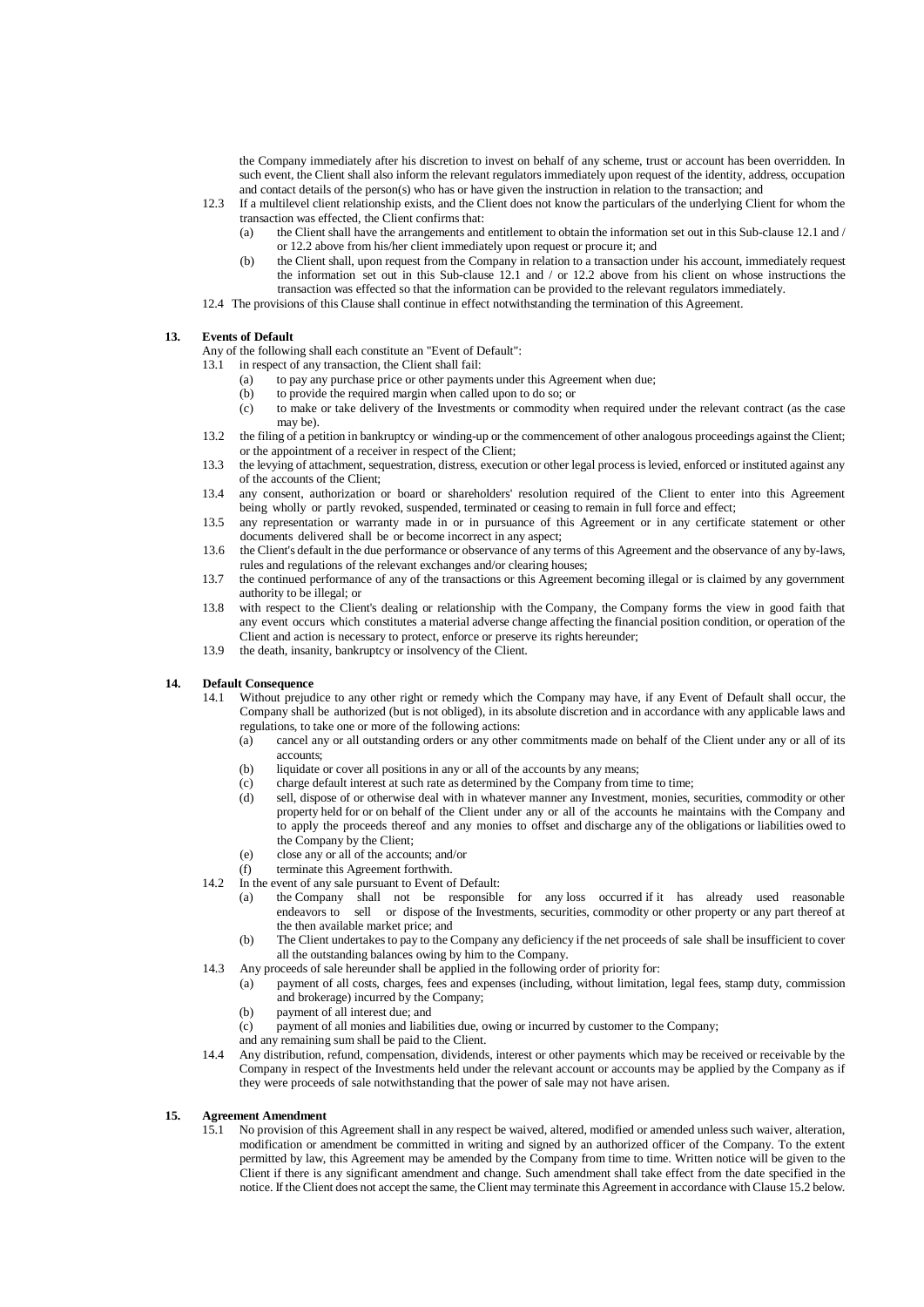- 15.2 This Agreement shall continue in effect until terminated by either party giving not lessthan seven business days prior written notice to the other.
- 15.3 Service of notice of termination by the Client pursuant to Clause 15.2 above shall not affect any transaction entered into by the Company pursuant to this Agreement before the notice has actually been received by the Company.
- 15.4 Contractual provisions intended to survive termination.<br>15.5 Notwithstanding Clause 15.2 above, the Client shall have
- 15.5 Notwithstanding Clause 15.2 above, the Client shall have no right to terminate this Agreement if the Client has open positions or outstanding liabilities or obligations.

#### <span id="page-9-0"></span>**16. Liability Exclusion**

- 16.1 Neither the Company nor its Affiliate shall be liable for any delay or failure to perform obligations and any losses, damages or costs resulting therefrom unless such is directly caused by the Company's negligence or willful default.
- 16.2 The Company and its Affiliate shall not be held responsible for any undesirable consequences resulting whether directly or indirectly from any uncontrollable events including but not limited to government restrictions, imposition of emergency procedures, exchange ruling, third party conduct, suspension of trading, war, strike, market conditions, civil disorder, acts or threatened acts of terrorism, natural disasters, or any other circumstances beyond the Company's control whatsoever, including any errors, deficiencies or electronic data problems, computations, output, operations and other functions of any equipment and related software of the Company and/or its agents, suppliers, vendors, or counterparts.

#### <span id="page-9-1"></span>**17. Data Arrangement**

- 17.1 All or any of the Client's personal information (including but not limited to financial information) shall be collected and used by the Company in accordance with the Company's policy. The Company shall keep all the Client's information relating to the Client's account confidential (subject as provided for below and in Section H - Notice on Personal Data (Privacy) Ordinance).
- 17.2 The Company may, without prior notice to or consent from the Client, disclose the Client's details to its Affiliates, agents, assignee or subcontractors, the relevant regulators or to any relevant persons pursuant to any court orders or statutory provisions to comply with their requirements or requests for information and facilitating this Agreement purpose. The Company shall not be liable to the Client for any consequences arising from or out of such disclosures. The Client agrees to fully indemnify the Company on demand against all losses, damage, interest, charges, expenses and costs reasonably suffered or incurred by the Company arising out of or in connection with this Agreement.
- 17.3 The Company shall not be under any duty to disclose to the Client any information which may come to its notice in the course of acting in any capacity for any other persons. However, the Company agrees to take reasonable steps to avoid conflicts of interest and where such conflicts cannot reasonably be avoided, the Company shall take steps to ensure fair treatment to its Clients.
- 17.4 The Company can collect, store and process information obtained from the Client or otherwise in connection with this Agreement and the client transactions for the purpose of complying with FATCA or other Foreign Law Requirement, including disclosures to IRS, other governmental agencies or regulatory bodies from time to time. The Client further agrees that this may include transfers of information to jurisdictions which do not have strict data protection policy or data privacy laws.

#### <span id="page-9-2"></span>**18. Communications**

- 18.1 The Company will not be responsible for delays in the transmission of orders due to a breakdown or failure of transmission of communication facilities, or to any other cause or causes beyond the reasonable control or anticipation of the Company.
- 18.2 Reports, written confirmations, notices, daily statements, monthly statements and any other communications may be transmitted to the Client (who, in the case of a joint account without nominating a person therefor will be deemed for these purposes to be the Client whose name first appears in "Client Information Statement") hereto at the address, telephone, facsimile or telex number or email address given herein, or at such other address or telephone number asthe Client hereafter shall notify the Company in writing, and all communicationsso transmitted, whether by mail, facsimile, telegraph, telephone, email, messenger or otherwise, shall be deemed transmitted when telephoned or when deposited in the mail, or when received by a transmitting agent, whether actually received by the Client or not. Any notices given to the Company shall not be deemed transmitted until actually received by the Company.
- 18.3 Written confirmations of the execution of the Client's orders and Client's account statementsshall be conclusive and deemed to be accepted, unless objected to in writing by the Client directed to the address stated therein (or such other address communicated in writing by the Company) within the prescribed time specified in the Client's statements.
- 18.4 Any notice or communication to be made or given by the Company to the Client shall be deemed made or given:
	- (a) if by letter, upon delivery to the Client by hand or if sent by prepaid mail, within 2 business days if the Client is in Hong Kong or within 5 business days if the Client is outside Hong Kong; and
		- (b) if by facsimile or electronic devices, upon transmission of the message to the Client.
- 18.5 Any notice or communication to be made or given by the Client shall be sent at the Client's own risk and shall only take effect upon actual receipt by the Company.

#### <span id="page-9-3"></span>**19. Arbitration**

- 19.1 This Agreement and its enforcement shall be governed by the laws of Hong Kong and its provisions shall be continuous and shall cover individually and collectively all accounts which the Client may open or maintain with the Company, and shall inure to the benefit of, and bind the Company, the Company's successors and assigns, whether by merger, consolidation or otherwise, as well as the heirs, executors, administrators, legatees, successors, personal representatives and assigns of the Client.
- 19.2 The Company and the Client agree that any dispute or claim arising out of or in connection with this Agreement shall be determined by arbitration; however the Company may use court proceedings, at the Company's sole option, in which event the Client and the Company submit to the non-exclusive jurisdiction of the Hong Kong courts.
- 19.3 The Company shall inform the Client in writing and in any event, within 14 days of receiving notification from the Client of a dispute or claim, of whether the Company elects to use court proceedings.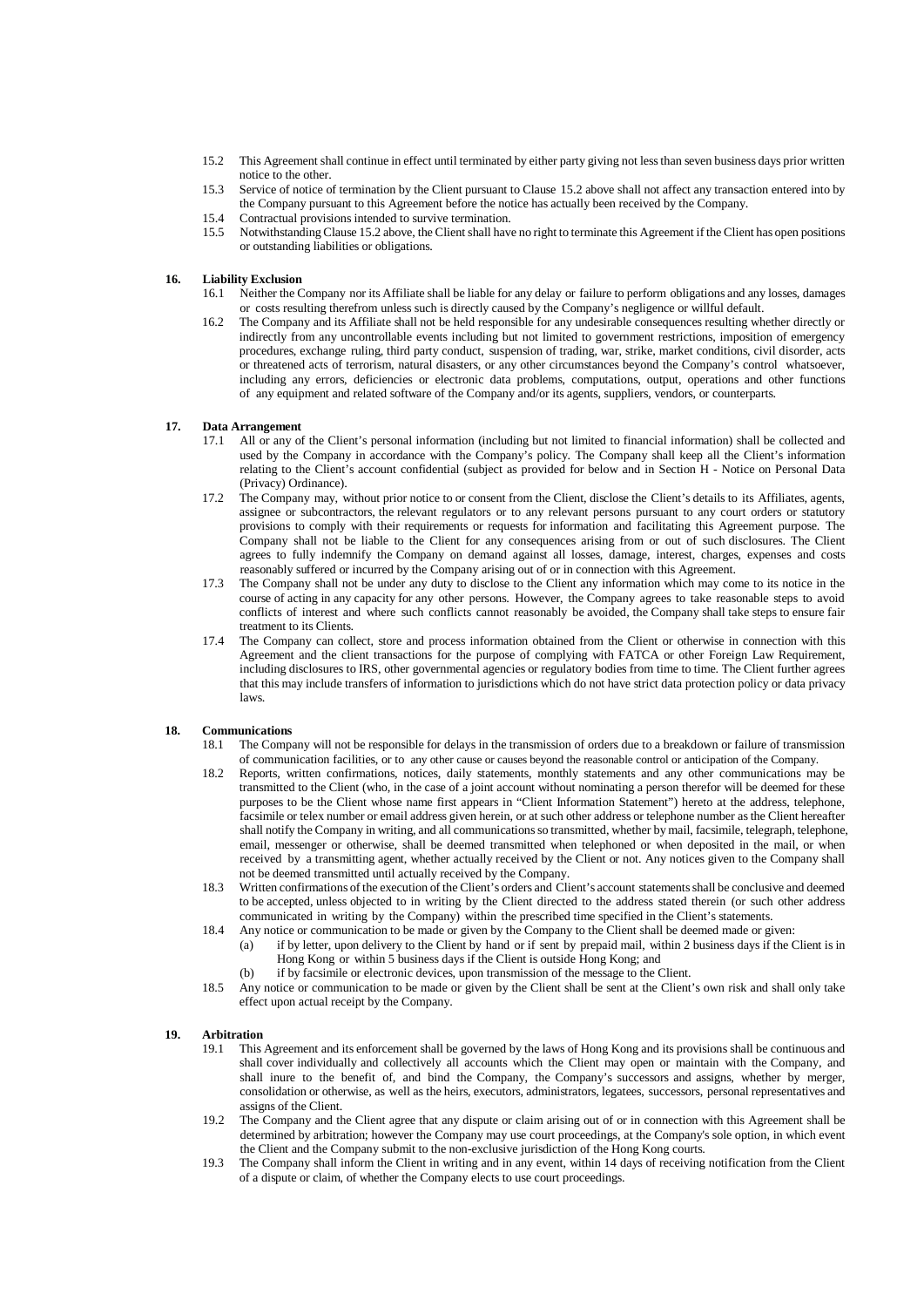- 19.4 Any claim or dispute which, at the Company's sole option, is referred to arbitration shall be determined in Hong Kong at the Hong Kong International Arbitration Centre (the "HKIAC") according to (i) if the Client is resident in Hong Kong, the HKIAC Domestic Arbitration Rules or (ii) if the Client isresident outside Hong Kong the UNCITRAL Arbitration Rules. In either case, there shall be only one arbitrator appointed by the HKIAC. The language to be used in the arbitral proceedings shall be English. The Client hereby expressly agrees to accept the finding of any such arbitration asfinal and binding on the Client.
- 19.5 The claim of the Company against the Client, under this Agreement, if unsecured, will rank at least pari passu with the claims of all the Client's other unsecured and unsubordinated creditors, except for those whose claims are preferred solely by any bankruptcy, insolvency, liquidation or other similar laws of general application.
- 19.6 Client shall not assign any of his rights or obligations under this Agreement to any other party except with the Company's prior written consent. Subject to the SFO and any applicable laws, the Company may assign any of its rights or obligations under this Agreement to another person after giving written notice to the Client.

#### <span id="page-10-0"></span>**20. Risk Disclosure Statement**

- 20.1 In respect of all transactions entered into by the Client or by the Company on the Client's instructions or on his behalf, the Client understands and agrees that the Risk Disclosure Statement cannot disclose all the risks of investing or trading in securities. The Company may from time to time send the Client descriptions of some products that the Company may trade with or for the Client and the risks generally associated with theses products, and further supplements on other products and risk descriptions which the Client is strongly recommended to read. Before the Client trade in any products or enter into any transaction, the Client should ensure that he understands the detailed terms and effects of such product or transaction and its suitability for the Client. The Client should read through these carefully and study the market before the Client trades or invests.
- 20.2 Where the Client deals in derivatives products, the Company shall (1) provide to the Client upon request product specifications and any prospectus other offering document covering such products and (2) the Company shall also provide a full explanation of margin procedures, and the circumstances under which the Client positions may be closed without the Client's consent.

#### <span id="page-10-1"></span>**21. Translation**

This agreement may be translated into any other language but in the event of any conflict arising the English version shall prevail.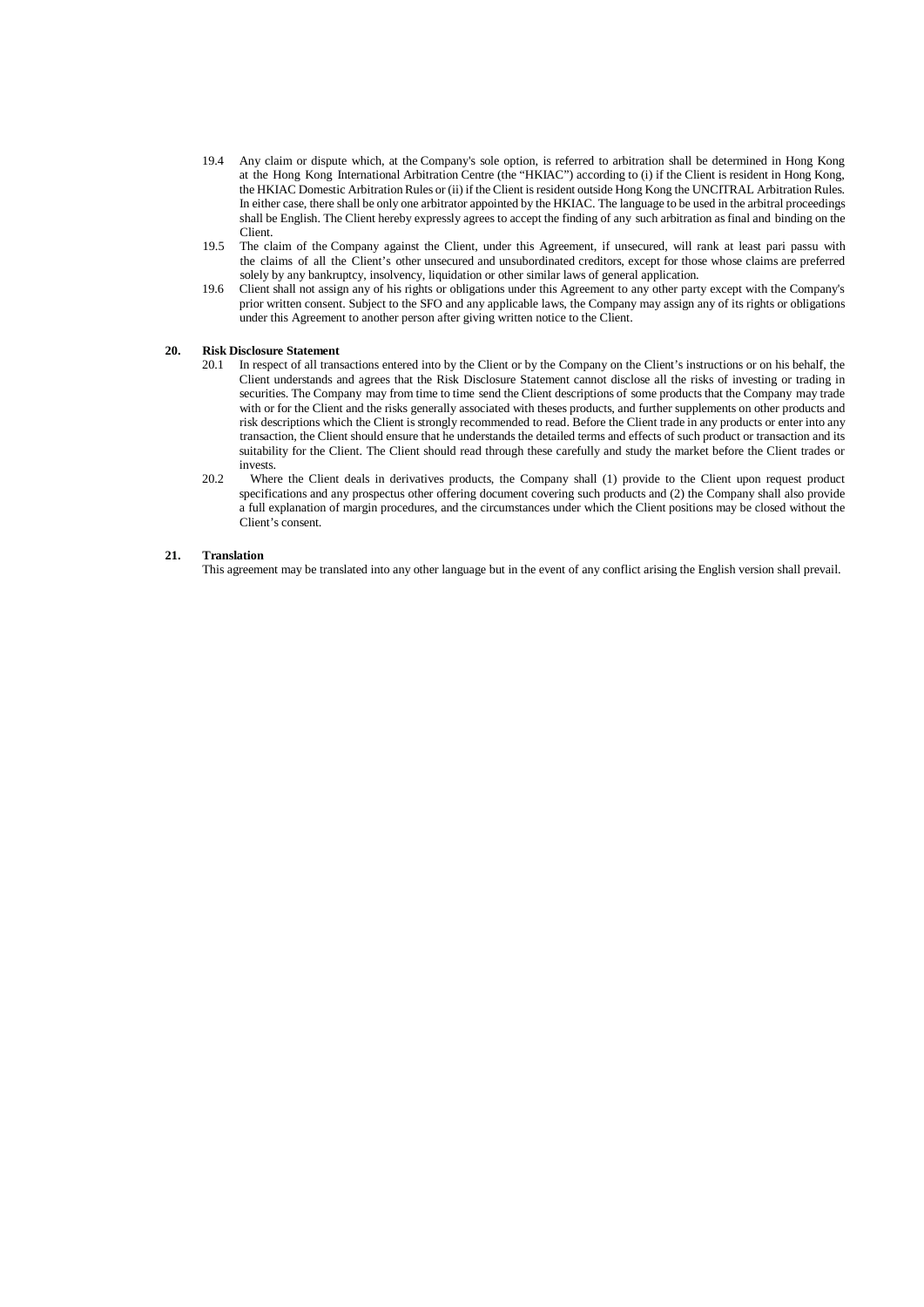## <span id="page-11-0"></span>**Section C - Securities Cash Trading Agreement**

This Section shall be applicable to any cash securities trading account(s) opened by the Client with the Company and if so applicable shall form an integral part of this Agreement. This Section is supplemented by as shall be read jointly with the other Sections herein in so far as they are applicable. The Client is reminded to read this Section carefully and thoroughly. If the Client has any doubt, the Client should seek legal and/or other professional advice.

#### <span id="page-11-1"></span>**1. Purchase and Sale Agreement**

- 1.1 Save as otherwise agreed, in respect of each purchase or sale transaction executed by the Company on the Client's behalf, unless the Company is already holding cash or securities on the Client's behalf to settle the transaction, the Client shall: (a) pay cleared funds or deliver securities in deliverable form to the Company; or (b) otherwise ensure that the Company has received such funds and securities.
	- (b) otherwise ensure that the Company has received such funds and securities.
- 1.2 Where the Client fails to comply with Clause 1.1 hereof, the Company may, and is hereby irrevocably authorized at its absolute discretion to:
	- (a) in the case of a purchase transaction, sell or transfer any securities in the Client's account (including but not limited to the purchased securities); or
	- (b) in the case of a sale transaction, borrow and/or purchase such sold securities as are necessary; to satisfy the Client's settlement obligations.
- 1.3 The Company shall deliver to the Client (or any other person or persons as the Client may from time to time direct) all or any securities purchased for the Client provided that:
	- (a) such securities are fully paid; and<br>(b) such securities are not subject to a
	- such securities are not subject to any lien, and/or are not held as collateral by the Company or its Affiliates or any enforcement order issued by the Court.

#### <span id="page-11-2"></span>**2. Safekeeping of Securities**

- 2.1 Unless otherwise agreed, any securities purchased for the Client or deposited with the Company and held by the Company for safekeeping may, at the Company's absolute discretion:
	- (a) in the case of registrable securities, be registered in the Client's name or in the name of the Company's nominee or,
	- (b) be deposited in safe custody at the Client's own costs in a trust or Client account established and maintained by the Company or the Company's nominee with its/their bankers, custodians or nominees as decided by the Company, or with any other institution which provides facilities for the safe custody of documents provided that in the case of securities listed or traded on the SEHK or interests in a collective investment scheme authorized by the SFC, such institution shall be acceptable to the SFC as a provider of safe custody services or with another intermediary licensed for dealing in securities.
- 2.2 Where any of the Client'ssecurities held by the Company are not registered in the Client's name, any dividends, distributions or other benefits arising from such securities shall, when received by the Company:
	- (a) be credited to the Client's account; or
	- (b) be paid or transferred to the Client, as agreed between the Company and the Client.
- 2.3 the Company is under no duty to return to the Client the securities originally delivered or deposited but shall return securities of the same class, denominations and nominal amount and ranking to the Client.
- 2.4 Where the securities form part of a larger holding of identical securities held for the Company's Clients, the Client shall be entitled to the same share of the benefits arising from the holding proportional to the Client's share of the total holding.
- 2.5 The Client hereby authorizesthe Company to exercise voting rights on the Client's behalf in respect of such securities based upon the Client's prior specific instructions.
- 2.6 The Company may, without the Client's prior consent, deal with any of the Client's securities that are held or received outside Hong Kong or securities that are not listed nor traded on the SEHK nor interests in a collective investment scheme authorized by the SFC in a manner that is consistent with applicable Market Requirements.

#### <span id="page-11-3"></span>**3. Trade Instruction**

- 3.1 Unless otherwise specified by the Client, the Client's trading orders are good for the day. A good-till-cancelled order shall remain a pending order until duly cancelled by the Client. The order shall be subject to execution at any time prior to such cancellation and the Client hereby agrees to accept full responsibility for the transactions.
- 3.2 The Company is under no duty to execute uncovered short selling on the Client's behalf. Unless and until the Client notify the Company to the contrary, all instructions for the sale of securities shall be a "long" sale meaning that the Client (i) owns the securities in question or (ii) has a presently exercisable and unconditional right to vest the securities in the purchaser of them. Where the Client is engaged in covered short selling, the Client shall notify the Company of such fact at the time the Client place the sale order and ensure due settlement of the Client's short sale trades.

#### <span id="page-11-4"></span>**4. Apply for new listing securities**

If the Client requests the Company or the Company's nominee to apply on the Client's behalf for securities in a new issue for listing on the relevant exchange, then the Client agrees to be bound by the terms of the new issue and in particular, the Client hereby:

- (a) warrants and undertakes that any such application shall be the only application made for the Client's benefit and that the Client shall make no other application in that issue;
- (b) authorizes the Company (or the Company's nominee) to represent and warrant to the relevant exchange that no other application shall be made or shall be intended to be made by the Client or for the Client's behalf;
- (c) acknowledges that the Company (and the Company's nominee) will rely on the above warranties, undertakings and authorizations in making the application; and
- (d) waives all and any claims the Client may have against the Company (and the Company's nominee), its or their directors, employees and/or agents should any securities in the new issue not be issued to the Client unless such non-issue is due to the Company's(or its nominee's) personal and willful default, done with intent to cause the actual losssuffered by the Client.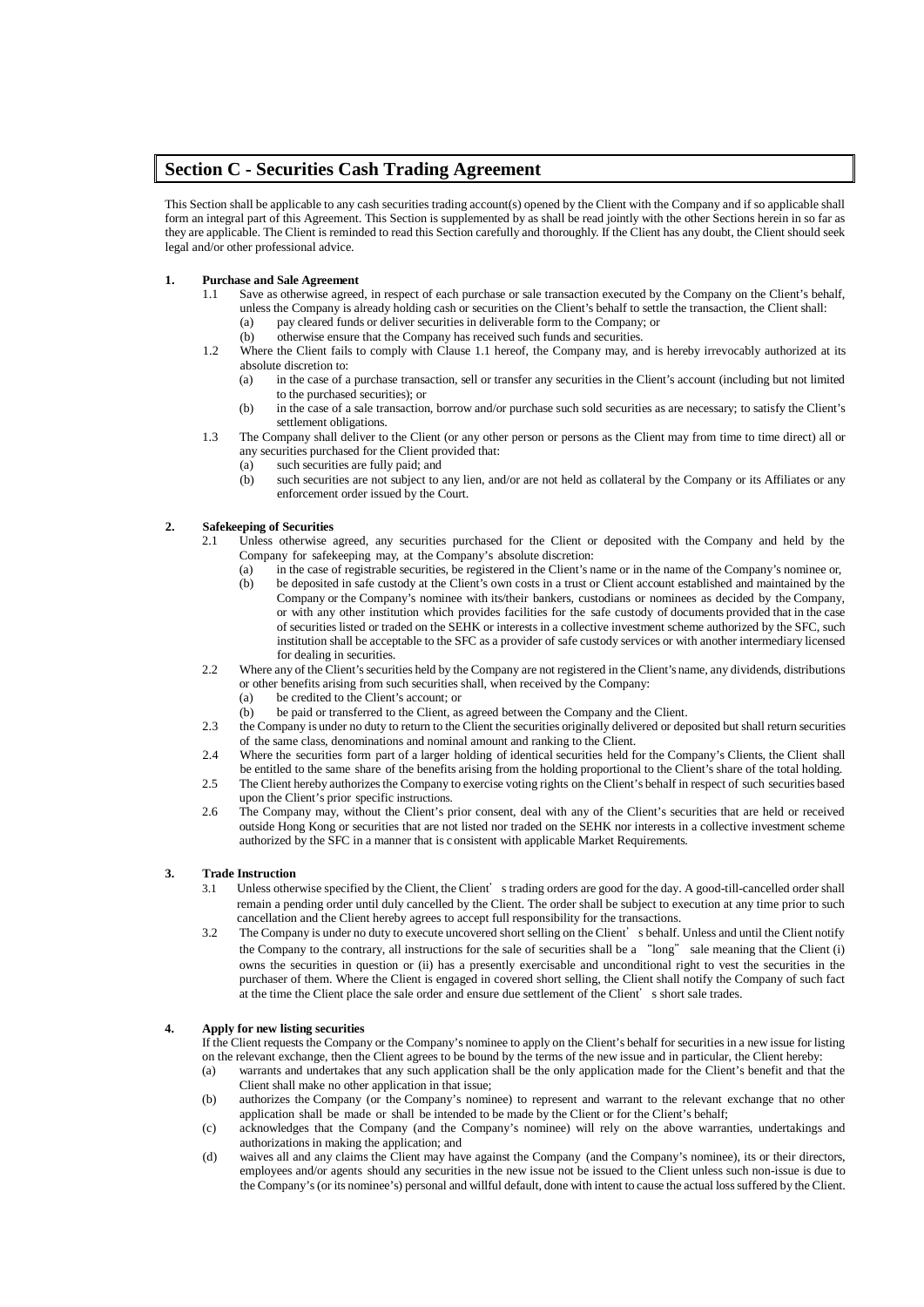#### <span id="page-12-0"></span>**5. Interest**

By signing this agreement, the Client has agreed on the interest rate which isreflected on the client's account statement or the interest Exploration, the chemical speed on the interest rate may be fluctuated from rate that is stated in a separate mutually agreed agreement, if any. Please note that the interest rate may be fluctuated from time to time due to the inclusion and fluctuation of the prime rate (if applicable). The Company shall have the right to increase the applicable interest rate at our absolute discretion and the updated interest rate shall be reflected in the Client's account statements. For the purpose of this clause, "Prime Rate" means the best lending rate from The Standard Chartered Bank, Hong Kong.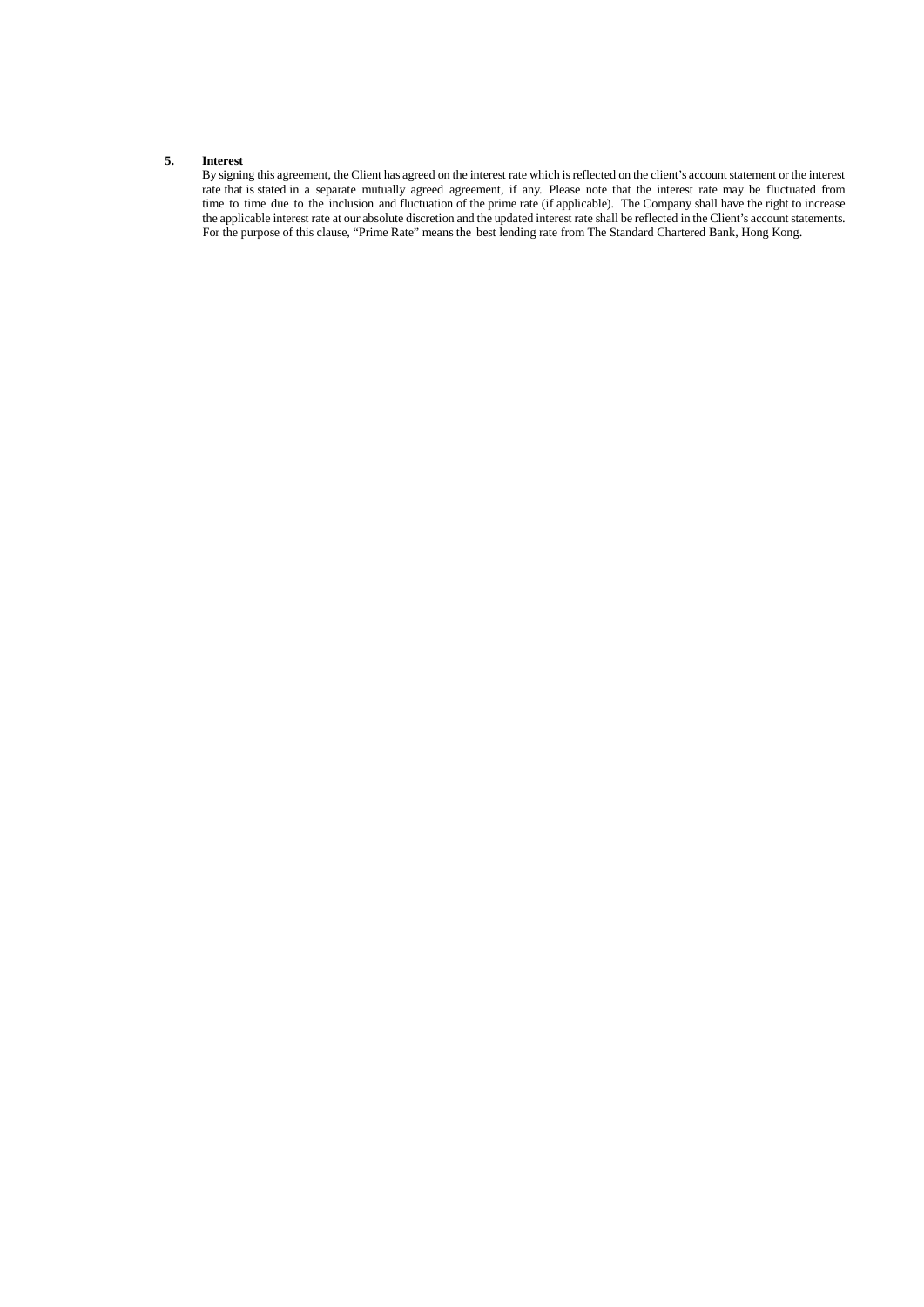## <span id="page-13-0"></span>**Section D - Securities Margin Trading Agreement**

This Section shall be applicable to any securities trading account(s) for which the Client has applied to the Company Securities Margin Trading Facilities and the Company has agreed to grant or give to the Client such facilities. If so applicable, this Section shall form an integral part of this agreement. The Client is reminded to read this Section carefully and thoroughly. If the Client has any doubt, the Client should seek legal and/or other professional advice.

#### <span id="page-13-1"></span>**1. Securities Margin Trading Agreement**

The Securities Margin Trading Facilitiesis granted to the Client in accordance with the provisionsset out in this Section, any facility letter issued by the Company to the Client and/or such other conditions as may from time to time be specified by the Company (collectively referred to as "this Securities Margin Trading Agreement"). This Section is supplemented by and shall be read jointly with the other Section herein, in so far as they are applicable. Where any conflict arises between the Securities Cash Trading Agreement and this Securities Margin Trading Agreement, the latter shall prevail.

#### <span id="page-13-2"></span>**2. Facilities**

- 2.1 The Company may, and is hereby instructed and authorized to, drawon the Facility to settle any amounts due to the Company or its Affiliates in respect of the Client's purchase of securitiesrequired by the Company or its Affiliates, or payment of any commission or other costs or expenses owing to the Company or its Affiliates.
- 2.2 The Client upon demand from the Company shall make payments of deposits or margin in money, securities and/or other collateral in such amount and form within such time as may be specified by the Company as the Company at its absolute discretion determines necessary to provide sufficient security in respect of the Facility granted to the Client hereunder. Unless otherwise agreed, any payments to be paid by the Client shall be made into the designated account of the Company before the commencement of trading on the relevant market on the due date in cleared funds.
- 2.3 The Company can provide financial accommodation to facilitate the acquisition of listed securities and, where applicable, for the continued holding of those securities. The Client will not be able to withdraw funds under the facility unless they are for such purposes.

#### <span id="page-13-3"></span>**3. Collateral/Charge**

- The Client hereby, as beneficial owner, charge in favor of the Company by way of first fixed charge all the Client's respective rights, title, benefits and interests in and to all monies and securities which are now or which shall at any time hereafter be deposited with, transferred or caused to be transferred to or held by the Company or its Affiliate or nominees, or transferred to or held by any other person in circumstances where the Company or its Affiliate has any right, title or interest in respect of the same (in each case, whether for security, safe custody, collection or otherwise).
- 3.2 The monies and securities as referred to in Clause 3.1 will include those monies and securitiesthat come into the possession, custody or control of the Company or its Affiliate from time to time for any purpose including any additional or substituted securities and all dividends or interest paid or payable, rights, interest, moneys or property accruing or offering at any time by way of redemption bonus, preference, option or otherwise on or in respect of any such securities or additional or substituted securities (collectively called "the Charged Securities") as a continuing security (the "Charge") for the payment and satisfaction on demand of all monies and liabilities (whether absolute or contingent) and performance of all obligations which are now or at any time come due or incurred from or by the Client to the Company or its Affiliates, or for which the Client may become liable to the Company or its Affiliate on any account or in any manner (whether alone or jointly with any other person and in whatever name style or firm) together with interest from the date of demand to the date of repayment, and any commission, legal and other costs, charges and expenses asthey appear in the record s of the Company or its Affiliate.
- 3.3 The Charge shall be a continuing security in spite of any intermediate payment or settlement of account or satisfaction of the whole or any part of any sum owing by the Client to the Company and/or its Affiliate, even through the closing of any of the Client's accounts with the Company and the subsequently opening / reopening of any account by the Client either alone or jointly with others, shall extend to cover all or any sum of money which shall for the time being constitute the balance due from the Client to the Company or its Affiliates on any account or otherwise.
- 3.4 Upon irrevocable and full payment of all sums which may be or become payable under the Securities Cash Trading Agreement and the full performance of the Client's obligations under this Securities Margin Trading Agreement, the Company may at the Client's request and expense, release to the Client all right, title and interest of the Company in the Charged Securities and may also give such instructions and directions to the Client in order to perfect such release.
- 3.5 Prior to the enforcement of the Charge, the Company shall be entitled without notice to the Client, to exercise voting rights and other rights relating to the collateral to protect the value of the Charged Securities. Unless otherwise provided herein, the Client may direct the exercise of other rights attaching to, or connected with, the Charged Securities, but not in any manner which is inconsistent with the Client's obligations under this Securities Margin Trading Agreement, or which in any way prejudice the Company's rights in relation to the Charged Securities.
- 3.6 In case of any sale pursuant to the Securities Cash Trading Agreement or this Securities Margin Trading Agreement, the Client agrees that any Charged Securities shall be sold or disposed of at the absolute discretion of the Company and upon any sale by the Company, a declaration made by an authorized officer of the Company that the power of sale has become exercisable shall be conclusive evidence of the fact in favor of any purchaser or other person deriving title to any of the Charged Securities under the sale and no person dealing with the Company or its nominees shall be concerned to inquire into the circumstances of the sale. The Client hereby agrees to accept and be bound by such transactions.
- 3.7 The Client shall from time to time upon the Company's request promptly and duly execute and deliver any and all such further instruments and documents as the Company may deem desirable for the purpose of obtaining the full benefit of this Agreement and of the rights and powers granted under it.
- 3.8 Without prejudice to the generality of the matter, neither the Charge nor the amounts thereby secured shall be affected in any way by:<br>(a) any
	- any other security, guarantee or indemnity now or hereafter held by the Company or its Affiliate in respect of this Securities Margin Trading Agreement or any other liabilities;
	- (b) any other variation or amendment to or waiver or release of any security, guarantee or indemnity or other document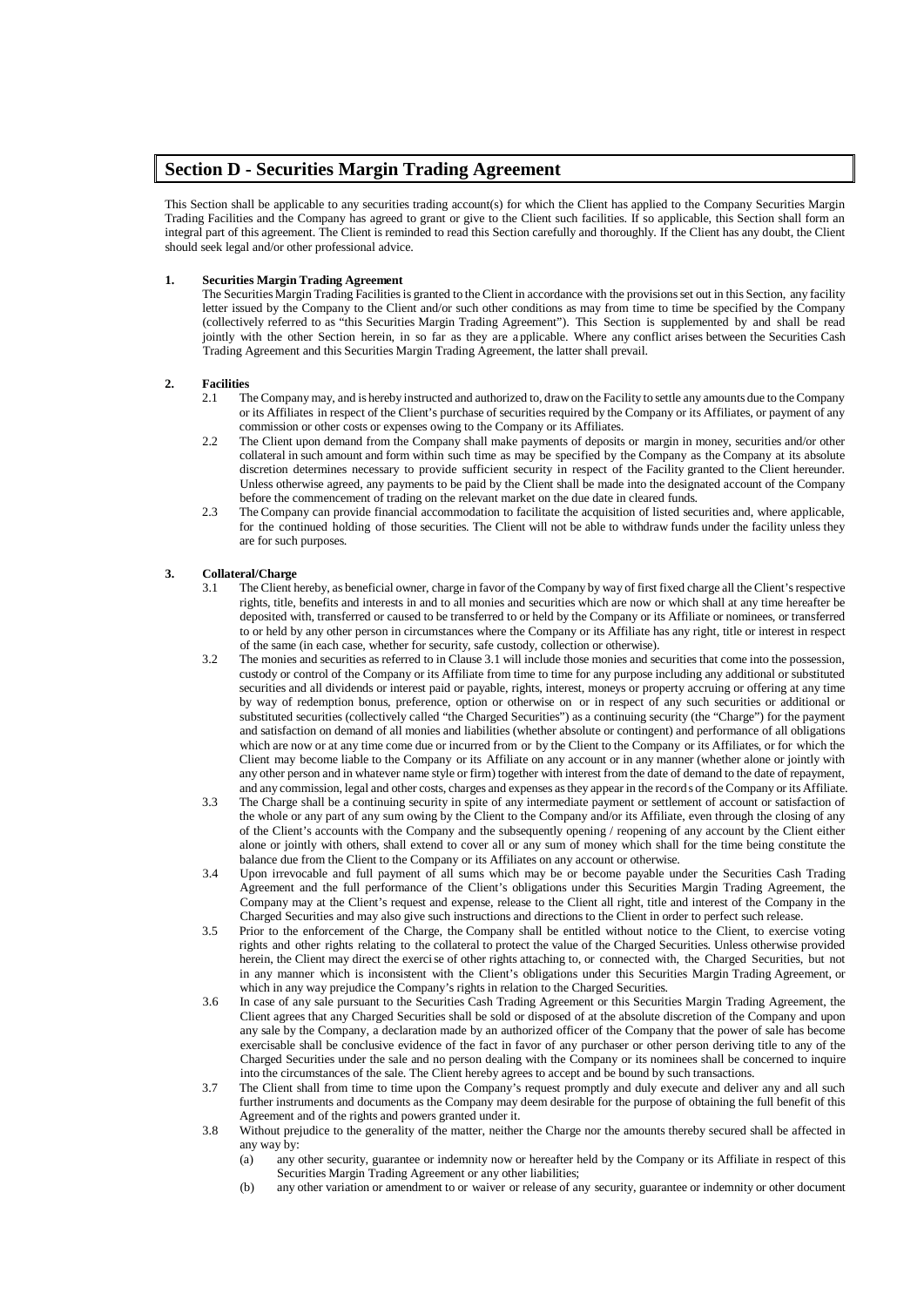(including, except to the extent of the relevant variation, amendment, waiver or release, the Charge);

(c) the enforcement or absence of enforcement or release by the Company or its Affiliate of any security, guarantee or indemnity or other document (including the Charge);

- (d) any time, indulgence, waiver or consent given to the Client or any other person whether by the Company or its Affiliate;
- (e) the making or absence of any demand for payment of any sum payable under this Securities Margin Trading Agreement made on the Client whether by the Company or any other person;
- (f) the insolvency, bankruptcy, death or insanity of the Client;
- (g) any amalgamation, merger or reconstruction that may be effected by the Company with any other person or any sale or transfer of the whole or any part of the undertaking, property or assets of the Company to any other person;
- (h) the existence of any claim, set-off or other right which the Client may have at any time against the Company or any other person;
- (i) any arrangement or compromise entered into by the Company with the Client or any other person;
- (j) the illegality, invalidity or unenforceability of, or any defect in, any provision of any documents relating to the Facility or any security, guarantees or indemnities (including the Charge) or any of the rights or obligations of any of the parties under or in connection with any such document or any security, guarantee or indemnity (including the Charge), whether on the grounds of ultra vires, not being in the interests of the relevant person or not having been duly authorized, executed or delivered by any person or for any other reason whatsoever;
- (k) any agreement, security, guarantee, indemnity, payment or other transaction which is capable of being avoided under or affected by any law relating to bankruptcy, insolvency or winding-up or any release, settlement or discharge given or made by the Client on the faith of any such agreement, security, guarantees, indemnities, payment or other transaction, and any such release, settlement or discharge shall be deemed to be limited accordingly; or
- (l) any act, omission or neglect by the Company or any other person or any other dealing, fact, matter or thing which, but for this provision, might operate to prejudice or affect the Client'sliabilities under this Securities Margin Trading Agreement.
- 3.9 Where there exists any indebtedness to the Company on the Client's part, the Company shall have the right at any time and from time to time to refuse any withdrawal of any or all of the monies and/or securities in the Client's account and the Client shall not, unless prior consent of the Company is obtained, be entitled to withdraw any monies and/or securities in part or in whole from the account.
- 3.10 The Client by way of security hereby irrevocably instruct and appoint the Company to be the Client'slawful attorney on the Client's behalf and in the Client's name to do all acts and things and to sign, seal, execute, deliver, perfect and do all deeds, instruments, documents, acts and things which may be necessary for carrying out any obligation imposed on the Client by or pursuant to this Securities Margin Trading Agreement and generally for enabling the Company to exercise the respective rights and powers conferred on it by or pursuant to this Agreement or by law including but not limited to:
	- (a) to execute any transfer or assurance in respect of any of the Charged Securities;<br>(b) to perfect its title to any of the Charged Securities;
	- to perfect its title to any of the Charged Securities;
	- (c) to ask, require, demand, receive, compound and give a good discharge for any and all moneys and claims for moneys due or to become due under or arising out of any of the Charged Securities;
	- (d) to give valid receipts and discharges and to enclose any checks or other instruments or orders in connection with any of the Charged Securities; and
	- (e) generally to file any claims or take any lawful action or institute any proceedings which it considers to be necessary or advisable to protect the security created herein.

#### <span id="page-14-0"></span>**4. Client's Commitment, etc.**

- 4.1 The Client hereby represents, warrants and undertakes that:
	- (a) the Charged Securities are legally and beneficially owned by the Client;
	- (b) the Client has good right to deposit the securities with the Company or its Affiliates; and (c) the Charged Securities are and will remain free from any lien, charge or encumbrar
	- the Charged Securities are and will remain free from any lien, charge or encumbrance of any kind except as provided for in this Securities Margin Trading Agreement and are not nor shall they be subject to any option and any stocks, shares and other securities comprised in the Charged Securities are and will be fully paid up.

#### <span id="page-14-1"></span>**5. Standing Authority (Client Securities)**

- 5.1 The Client hereby agrees that during the subsistence of this Securities Margin Trading Agreement and regardless of the Client's indebtedness to the Company for the time being, the Company shall be entitled, with the Client's standing authority, to deal with the Charged Securities which are securities listed or traded on the SEHK or are interests in a collective investment scheme authorized by the SFC, in the following manner:
	- (a) apply the securities to a securities borrowing and lending agreement;
	- (b) deposit any of the securities with an authorized financial institution (as defined in the SFO) as collateral for financial accommodation provided to the Company; or
	- (c) deposit the securities collateral with
		- (i) a recognized clearing house; or
			- (ii) another intermediary licensed or registered for dealing in securities, as collateral for the discharge and satisfaction of the Company's settlement obligations and liabilities.
- 5.2 The Client acknowledges that by granting a standing authority referred to in Clause 5.1 hereof, the Company shall have the right to pool the Client's securities and deposit them as collateral for loans and advances. A third party may have right to the Client's securities which the Company must satisfy before returning the securities to the Client. This may increase the risk of the Client's securities, which the Client is prepared to accept.
- 5.3 The Client may renew or cancel the Client's standing authority referred to in Clause 5.2 hereof in the manner set out in the authority. The Company shall remain liable to the Client for the return of equivalent securities to the Client free from encumbrances after full repayment of all outstanding loans under the Facility by the Client.
- 5.4 The Client further agrees that, with or without the Client's prior consent, the Company may deal with any of the Charged Assets which are not securities listed nor traded on the SEHK nor are interests in a collective investment scheme authorized by the SFC, in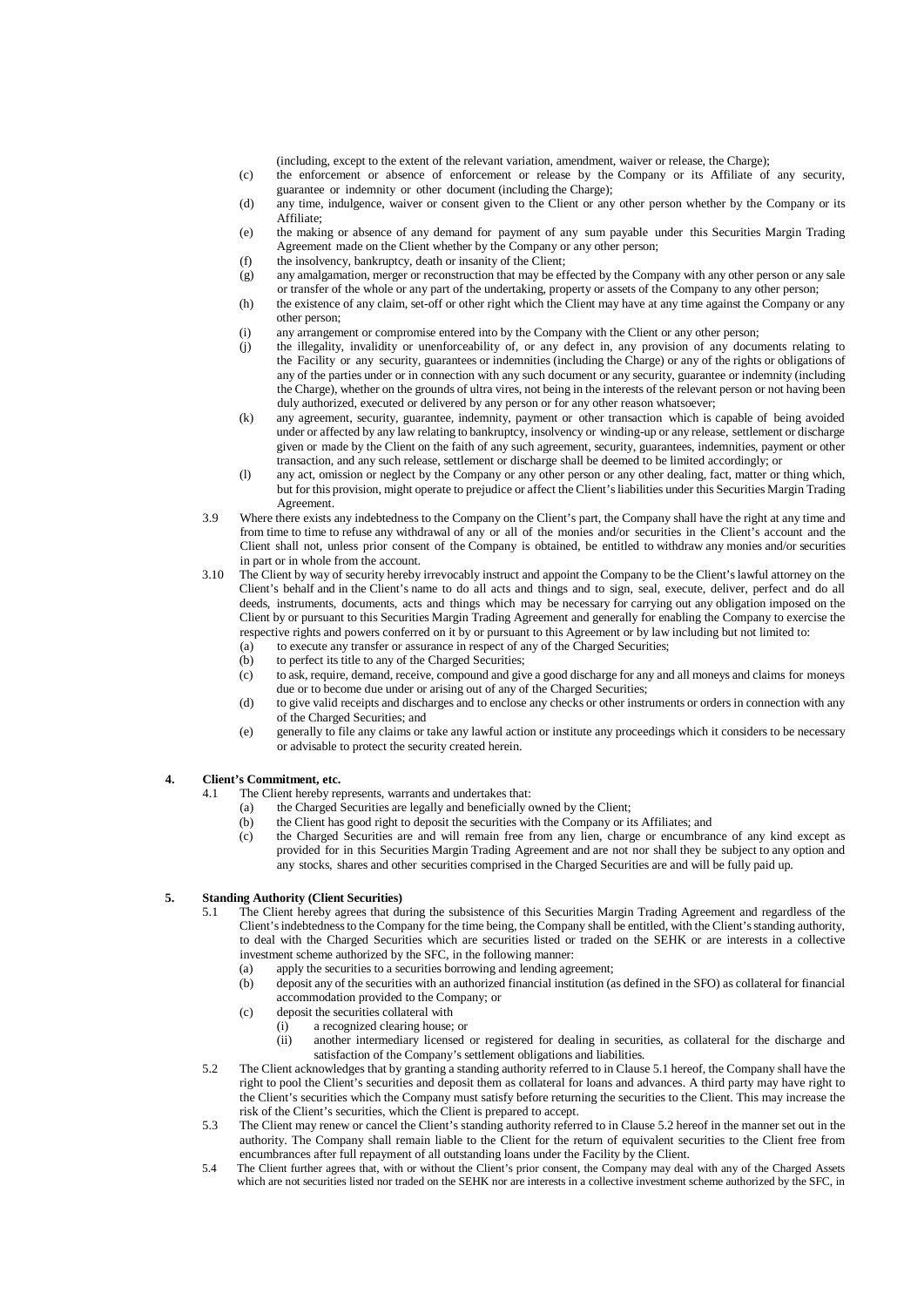a manner that is consistent with applicable Market Requirements.

#### <span id="page-15-0"></span>**6. Termination of Facility**

- 6.1 The Company may, at its absolute discretion, make any advance to the Client upon the Client's request but the Company shall be under no obligation to do so upon the occurrence of any of the following circumstances:<br>(a) failure by the Client to comply with any provision of this Securities Margin Trading A.
	- failure by the Client to comply with any provision of this Securities Margin Trading Agreement or the Securities Cash Trading Agreement;
	- (b) in the opinion of the Company there is or has been a material adverse change in the Client's business, assets and/or financial condition or in the business, assets and/or financial condition of any person which might adversely affect the Client's ability to discharge the Client's liabilities or perform the Client's obligations hereunder;
	- (c) making an advance would cause the applicable ratios determined by the Company to be exceeded (whether actual or reasonably anticipated); or
	- (d) the Company at its absolute discretion considers it prudent or desirable for its protection not to do so.
- 6.2 The Facility granted to the Client shall be repayable on demand and may be varied or terminated at the absolute discretion of the Company.
- 6.3 If the Client commits a default in payment on demand of funds or any other sums payable to the Company hereunder, on the due date therefore, or otherwise fail to comply with the terms contained herein, the Company, without prejudice to any other rightsit may have, shall have the right to close the Client's margin account without notice to the Client and to dispose of any or all securities held for or on behalf of the Client and to apply the proceeds thereof and any cash deposits to pay the Company all outstanding balances owed to the Company. Any moneys remaining after such application shall be refunded to the Client.
- 6.4 Any failure by the Client to comply with Clause 2.2 hereof shall constitute an act of default under this Securities Margin Trading Agreement and the Securities Cash Trading Agreement. Without prejudice to any other rights available to the Company under the Securities Cash Trading Agreement, this Securities Margin Trading Agreement or in law, the Company shall be entitled, whenever it considers necessary or desirable and without notice or demand, to terminate the Facility, close the Client's account(s), dispose of the Client's securities, cancel the Client's open orders for the sale and purchase of the Client's securities, and/or borrow or buy any securities required for delivery in respect of any sale effected for the Client. The proceeds of such transactions shall be applied in reduction of the Client'sindebtedness owing to the Company and/or its Affiliate and any outstanding indebtedness shall become immediately due and payable by the Client to the Company.
- 6.5 The Facility shall be terminated upon the occurrence of any of the following events:
	- (a) the withdrawal of the Client's standing authority to the Company as referred to in Clause 5 hereof;
	- (b) the non-renewal of such standing authority in favor of the Company upon expiry or when called upon to do so; or (c) the termination of the Terms and Conditions as set out in Section B in accordance with Clause 15 thereof, and any notice of termination for that purpose shall be deemed to be a notice of termination of the Facility.
- 6.6 Upon termination of the Facility, any outstanding indebtedness by the Client to the Company shall forthwith become due and payable. Repayment of all or any of the loan due to the Company shall not of itself constitute termination of the Securities Margin Trading Agreement.

#### <span id="page-15-1"></span>**7. Indebtedness**

The Client shall at all times be liable for the payment of any debit balance owing in such account(s) with the Company upon demand, and that in all cases, the Client shall be liable for any deficiency remaining in such account(s) in the event the liquidation thereof in whole or in part by the Company or by the Client. The Client shall promptly settle, upon demand, all liabilities outstanding to the Company, together with all costs of collection (including reasonable legal fees).

#### <span id="page-15-2"></span>**8. Margin Loan Facility Agreement**

8.1 Margin Loan Facilities

At the request of the Client, the Company may provide the Client with a revolving margin loan facility line and the Company has the absolute right to decide the credit limit offered (the "Credit Limit"). The Margin Loan Facilities can be repaid or reborrowed in whole or in part provided the total amount outstanding from the Client to the Company together with the interest thereon shall not exceed the Credit Limit. The Company reserves the right to increase or reduce the Credit Limit at any time in our sole discretion. It shall not in any way limit the Client's liability to settle any amount(s) that may be outstanding from the Client to the Company arising from or in relation to the Client's trading activities or otherwise; nor shall it in any way limit the liability of the Client's guarantor(s) under the guarantee(s) executed in favor of the Company.

8.2 Purpose

In connection with the Client's dealing in securities through the Client account(s) and/or to settle any outstanding balance in the account(s) and/or to settle any amount that may be outstanding by the Client to the Company.

8.3 Drawdown

Subject to the availability of funds, the loan may be drawdown at any time during the Availability Period by the Client or the Client's authorized agent. The Company shall have the authority to drawdown the Margin Loan Facilities on the Client's behalf for the purpose of settling the Client's trading activities through the account(s). The loan will be advanced by transferring the relevant amount to any one of the above account(s) opened with the Company directly. The Company reserves its right to reject any drawdown application hereunder.

#### 8.4 Interest

By signing this agreement, the Client has agreed on the interest rate which is reflected on the client's account statement or the interest rate that is stated in a separate mutually agreed agreement, if any, or by the time the Client starts to use it with the Client's trading activities, the Client is deemed to be agreed on such interest rate. Please note that the interest rate may be fluctuated from time to time due to the inclusion and fluctuation of the prime rate (if applicable). The Company shall have the right to increase the applicable interest rate at our absolute discretion and the updated interest rate shall be reflected in the Client's account statements. For the purpose of this clause, "Prime Rate" means the best lending rate from The Standard Chartered Bank, Hong Kong.

8.5 Final Maturity Date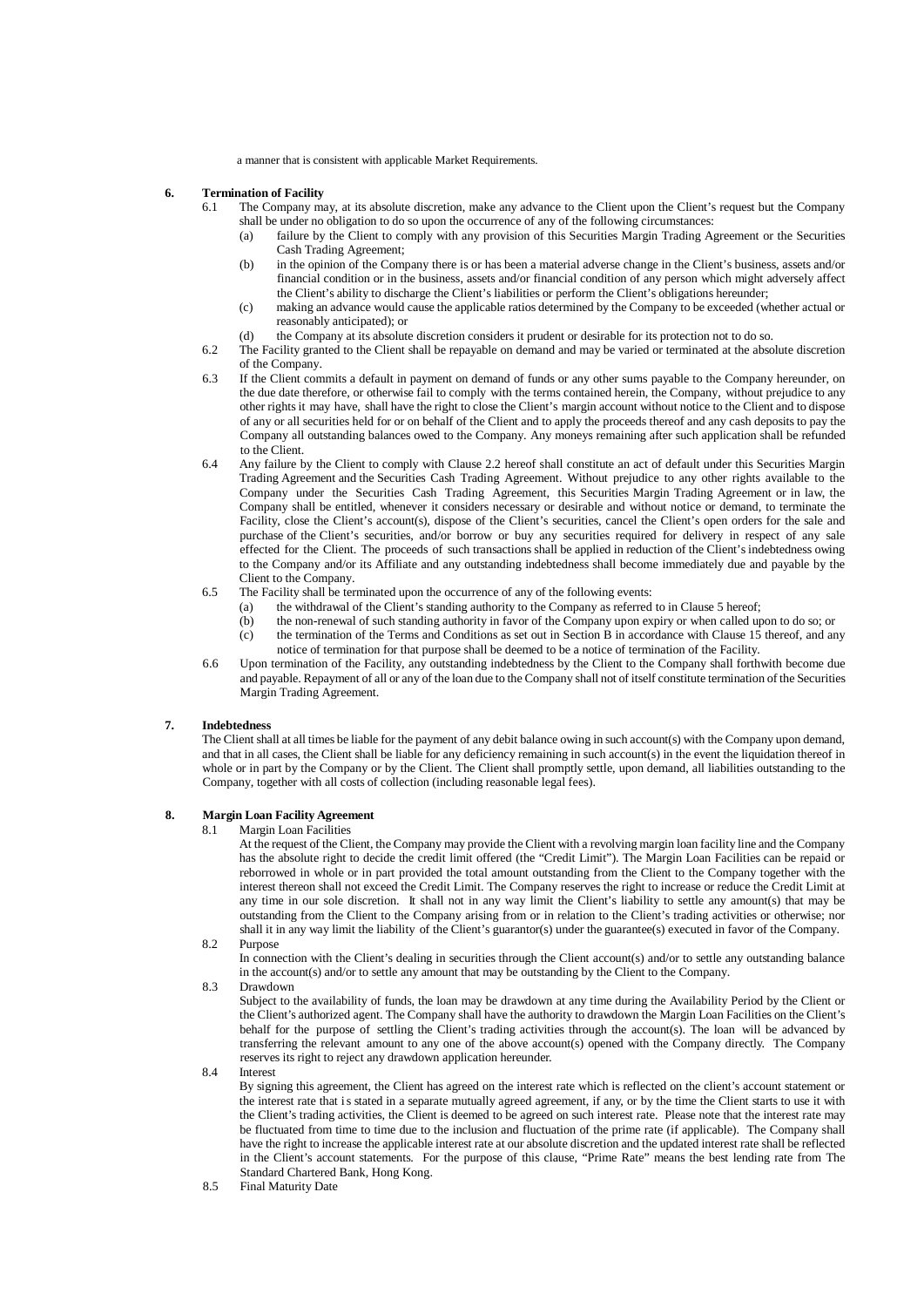The date on which the Availability Period will expire.

8.6 Default Interest

In respect of all outstanding amounts not paid on the due date, additional interest at the rate set out in Clause 8.4 above shall be payable from the due date until payment of such outstanding amounts are received (both before as well as after a court judgment is made).

8.7 Repayment

All outstanding loans shall be repaid forthwith on demand and in any event no later than the Final Maturity Date unless extended by agreement between the parties.

8.8 Availability Period

The Company may in its absolute discretion revise and/or extend. When there is any such revision or extension, the Company shall send the Client a letter the terms and conditions of which will be deemed to be accepted by the Client upon the Company advancement and the Client utilization of any monies under the Facilities or upon the occurrence of any transaction in the account(s) on or after the date of commencement of the new validity period as stated in such letter.

- 8.9 Guarantor(s) If there are more than one Guarantor, the liabilities and obligations of all the Guarantors shall be joint and several under this Agreement.
- 8.10 Other Terms<br>(a) The  $\beta$ 
	- The granting of this Facilities is subject to the Client signing and the continuance in force of the Client Securities Standing Authority in favor of the Company.
	- (b) In the event the interest rate exceeds the highest interest rate permissible by law, the interest rate shall be reduced to such highest permissible interest rate.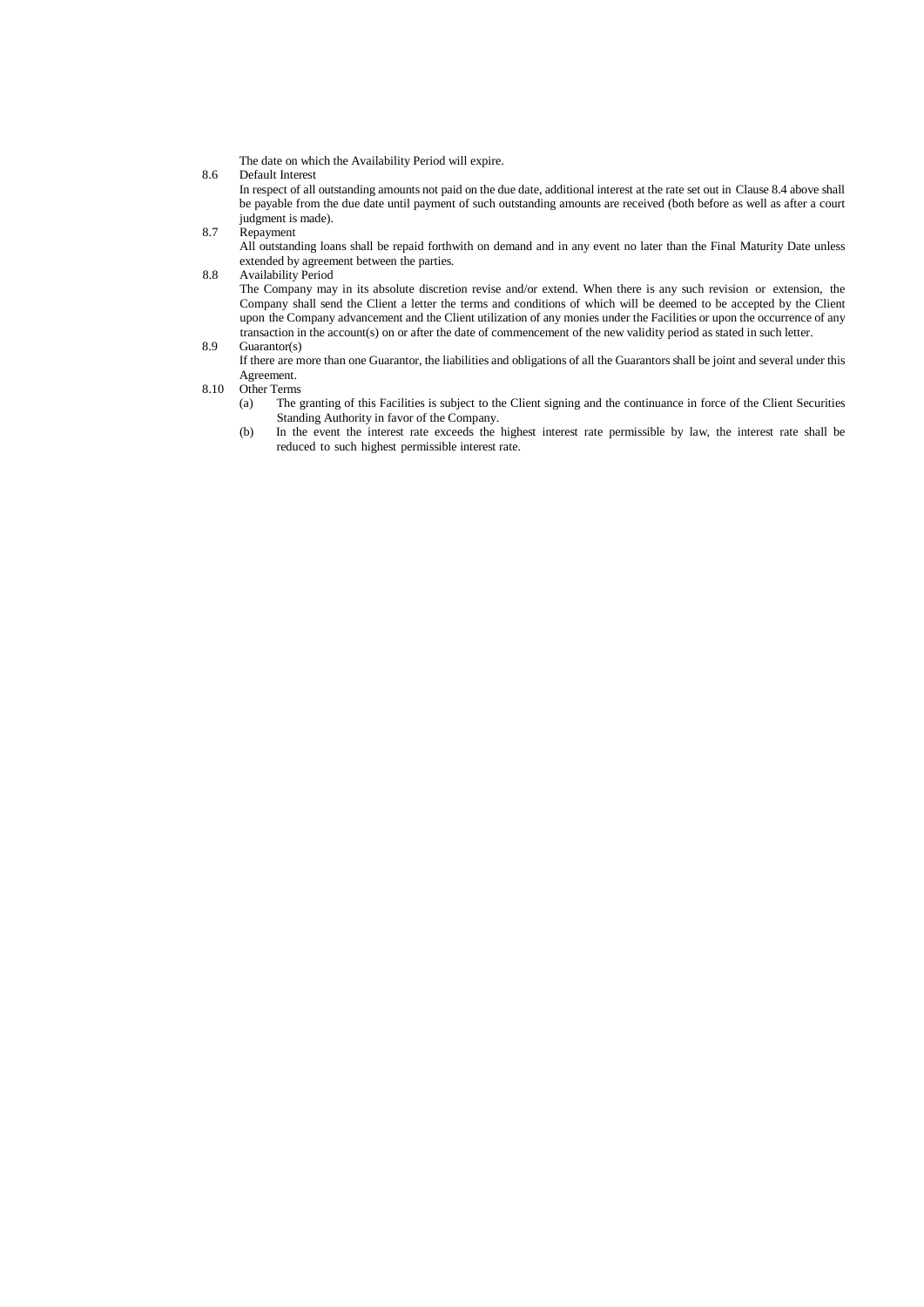## <span id="page-17-0"></span>**Section E - Joint Account Holders**

This Section shall be applicable to any joint account opened with the Company by the Clients and if so applicable shall form an integral part of this Agreement.

#### <span id="page-17-1"></span>**1. Joint Tenants or Tenants in Common**

The Clients hereby declare and confirm that the account(s) are held by us asin accordance with Paragraph 6 of "Client Information Statement".

- (a) Where the account(s) are held by Clients as joint tenants with right of survivorship and not tenants in common, in the event of the death of either or any of the Clients, the entire interest in any account opened on the Clients' behalf shall be vested in the survivor or survivors on the same terms and conditions as therein before held. The estate of the deceased shall have no interest in the assets of any such account at the date of death or in its operation thereafter. However, the estate shall remain liable for obligations in respect of such account as provided in Paragraph 3 below.
- (b) Where the account(s) are held by Clients as tenants in common, each of the Clients shall have a defined ratio of interest in any account opened on the Clients' behalf in the manner set out in Paragraph 6 of "Client Information Statement". In the event of the death of either or any of the Clients, the Company may, in the sole discretion of the Company and without having to assign a reason thereto, either liquidate any such account or accept the instructions of the survivor, or a majority of the survivors, asthe case may be, asto its continuance and asto the respective interest of the parties(including the estate) therein. In either event, the deceased's estate shall remain liable for the obligations of the account as provided in Paragraph 3 below.

If the Clients fail to declare and confirm the account(s) held by them either as joint tenants or tenant-in-common or any ambiguity arisen in this Agreement, it is deemed that such account(s) are held by the Clients as joint tenants.

# <span id="page-17-2"></span>**2. Managers' Instructions**

- 2.1 The Clients elect to have any account opened on the Clients' behalf managed on the Clients' behalf and the Clients hereby nominate the person as stated in "Client Information Statement" as the sole person(s) authorized to act for the Clients with respect any such account (hereinafter referred to as the "Manager", whether one or more person has been so nominated). Any such nomination may be revoked and any other person may be nominated in substitution therefor or addition thereto by a majority in number or all of the joint holders by notice in writing to the Company. The Company may in all respects accept the instructions of the Manager (or of any one Manager, where more than one person has been so nominated) in respect of the administration and operation of any such account. Notwithstanding clause 18.2 of Section B – General Terms and Conditions, so long as one or more persons have been nominated as the Manager and notice of the death of such person (or of all such persons, where more than one person has been so nominated) has not been received by the Company, all notices and communications from the Company shall be addressed to the Manager or, if more than one person has been so nominated, to the first-named. All dealings with the Manager shall be binding upon all of the Clients, and the Clients consent to all actions and omissions taken by the Company upon the instructions or representations of the Manager.
- 2.2 If a Manager has not been nominated pursuant to Paragraph 2.1 above, the Clients hereby authorize the Company to accept and follow the instructions of any of the Clients in all matters relating to the administration and operation of any account opened on the Clients' behalf and to make payments to and to deliver and receive funds, securities, commodities or other property to or from any of the Clients. In those circumstances the Company shall not be bound to enquire as to the Clients' respective interests in any such account, nor as the application of any property or funds withdrawn from it.

#### <span id="page-17-3"></span>**3. Liability of Joint Account Holders**

- 3.1 The Clients hereby state that whether the Clients are joint tenants or tenantsin common, the Clients' liability hereunder shall be joint and several. This means that the Company has at its absolute discretion the right to go against any one of them for the whole liability. In the event of the death of any one of the Clients, in the case of a joint tenancy the estate of the deceased shall remain so liable in respect of any obligations, debit balance or loss incurred before or existing at the death of the deceased in respect of any account opened on the Clients' behalf, and, in the case of a tenancy in common, the estate of the deceased and the survivor or survivors shall continue to remain jointly and severally liable for any obligations, debit balance or loss in respect of any such account (including those incurred in the liquidation of the account) until termination of the account.
- 3.2 The Clients hereby ratify and confirm all transactions heretofore entered into by any of the Clientsin respect of any account opened on the Clients' behalf. This Section shall be binding upon each of the Clients and the Clients' respective heirs, legal representatives and assigns.
- 3.3 Each of the Clients and guarantors will remain individually responsible for the full amount of all liabilities under or in connection with this Agreement even if they cease to be partners (for example in the event of separation or divorce), unless the Company agrees otherwise in writing.

#### <span id="page-17-4"></span>**4. Death Notification of Joint Account Holders**

The Clients will give the Company immediate notice in writing of the death of any one of the Clients in the event of the death of any one of the Clients (with the production of his/her death certificate issued by the proper lawful authorities to the satisfaction of the Company as a proof), whether the Clients are joint tenants or tenants in common, the Company may take such steps as the Company shall in the sole discretion of the Company (without having to assign a reason thereto) deem necessary or desirable to protect the Company with respect to taxes and other claims. Before releasing any property held by the Company for any purpose or carried by the Company in any account opened on the Clients' behalf or which may be in the Company's possession at any time and for any purpose, including safekeeping, the Company may require such proof of death, tax waivers, other documents, and instruments of guarantee by the survivors and/or by the estate of the deceased as the Company may in its sole discretion (without having to assign a reason thereto) deem necessary or desirable in connection with the liquidation or continuation of any such account.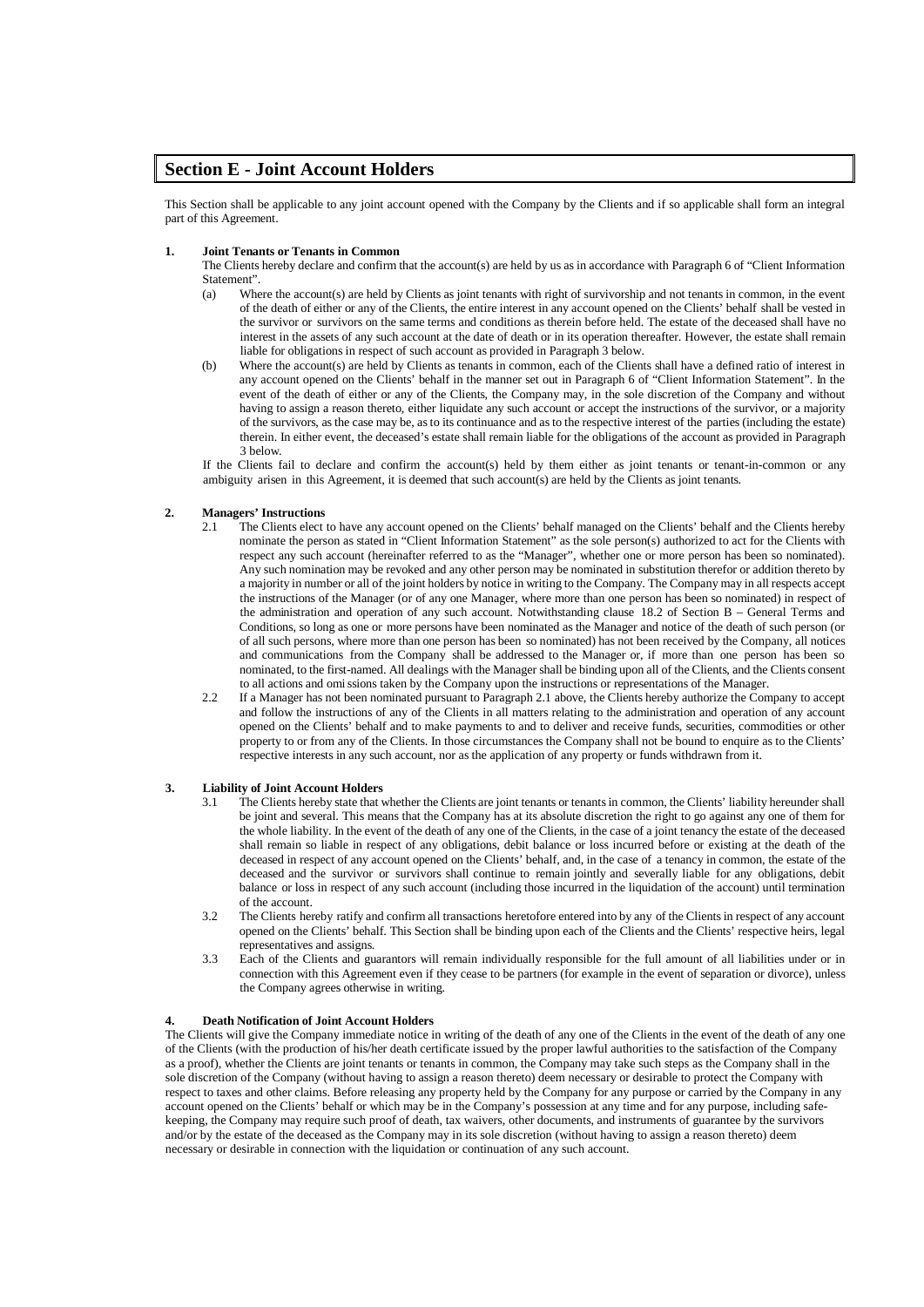## <span id="page-18-0"></span>**Section F - Agreement for Electronic Trading Services**

This Section shall be applicable to any account which the Client has chosen to employ or use electronic trading services provided by the Company, and so applicable, shall form an integral part of this Agreement. This Section issupplemented by and should be read jointly with the other Sections herein in so far as they are applicable. The Client is reminded to read this Section carefully and thoroughly. If the Client has any doubt, the Client shall seek legal and/or professional advice

- 1. In this Section, unless the context otherwise requires, the following terms shall have the following meaning:
	- (a) "Electronic Trading Services" mean the electronic facility which enables the Client to give instructions and obtain information services provided by the Company;
	- (b) "Access Codes" mean the Client's Password, PIN, User ID or such codes as may be notified to the Client in respect of the Client's access to the Company's Electronic Trading Services.
- 2. Upon the Client's request, the Company may provide the Client with Electronic Trading Services (being the electronic facility which enables the Client to give instructions to, and obtain information and services from, the Company in relation to Investments) which include but is not limited to the Company's e-trading system and the Company's website. The Client acknowledges that the usage of the Company's Electronic Trading Services is subject to the terms and conditions to be specified by the Company from time to time and any applicable laws and regulations.
- 3. When using the Company's Electronic Trading Services, the Client hereby warrants that he is the only authorized user of the Company's user identification code(s), password(s), login name(s) or personal identifier(s) as may be issued by the Company from time to time and the Client shall accept full responsibility for all instructions placed with the use of his Access Codes (whether authorized by the Client or not).
- 4. The Client shall not attempt to tamper with, de-compile, modify, reverse engineer or otherwise alter in any way, or gain unauthorized access to the Company's Electronic Trading Services.
- 5. When the Client opens an electronic account with the Company, he shall duly complete, sign and return the Application Form for Electronic Trading Services. In addition, the Client hereby agrees to return to the Company the hard copy of this Agreement and Client Information Statement duly completed and executed by Client together with any required documents as soon as practicable.
- 6. the Company shall not be deemed to have received the Client's instructions or executed its order(s) unless and until the Company's message acknowledging receipt or confirming execution of customer's order(s) is received by the Client.
- 7. In addition to the Company's Electronic Trading Services, the Client may also give instructions to the Company by communicating with one of its sales representatives direct. If the Client experiences any problems in reaching the Company via the Company's Electronic Trading Services, he may use other methods to communicate with the Company and inform the Company of the difficulty which he is experiencing.
- 8. The Client expressly agrees that the Company may communicate with or give notice to the Client via the Company's Electronic Trading Services or by other electronic means or facilities and that any such notice or communication delivered to the Client by the Company by electronic devices through the Electronic Trading Services or otherwise shall be deemed to have been received at the time of transmission of the message to the Client.
- 9. The Client acknowledges that it may not be possible to amend or cancel his instructions or orders once given and hereby agree to carefully review every order before it is made.
- 10. The Client understands and accepts that the Company may at any time in its sole discretion and without prior notice to customer, suspend, prohibit, restrict or terminate the Client's accessto the Electronic Trading Services and his ability to trade. The suspension, prohibition, restriction or termination of access or closing of the electronic account by the Company will not affect the rights and/or obligations of either party incurred prior to the time of the suspension, prohibition, restriction or termination of access or closing of the electronic account.
- 11. The Client is fully aware that the financial data or other information published by third parties are provided in the Company's Electronic Trading Services for the purpose of information and reference only. By reason of market volatility and possible delay in the data transmission process beyond the control of the Company, such data may not be real-time market quotes whether for the Investments or otherwise. Whilst the Company considers such data to be reliable, the Company has no independent basis to verify or confirm the accuracy or completeness of the information provided. The Client shall in no way treat such data provided in the Company's Electronic Trading Services as a warranty, recommendation or endorsement from the Company in respect of any Investments.
- 12. The Client hereby acknowledges that any information provided in the Company's Electronic Trading Services is provided on a n "as is", or "as available" basis. The Company does not confirm, warrant or guarantee the timeliness, sequence, accuracy, adequacy or completeness of such information and gives no express or implied warranties (including but not limited to warranties of merchantability or fitness for a particular use) in respect of such information.
- 13. The Client acknowledges and agrees to immediately notify the Company if:
	- (a) an instruction has been placed through the Electronic Trading Services and the Client has not received an instruction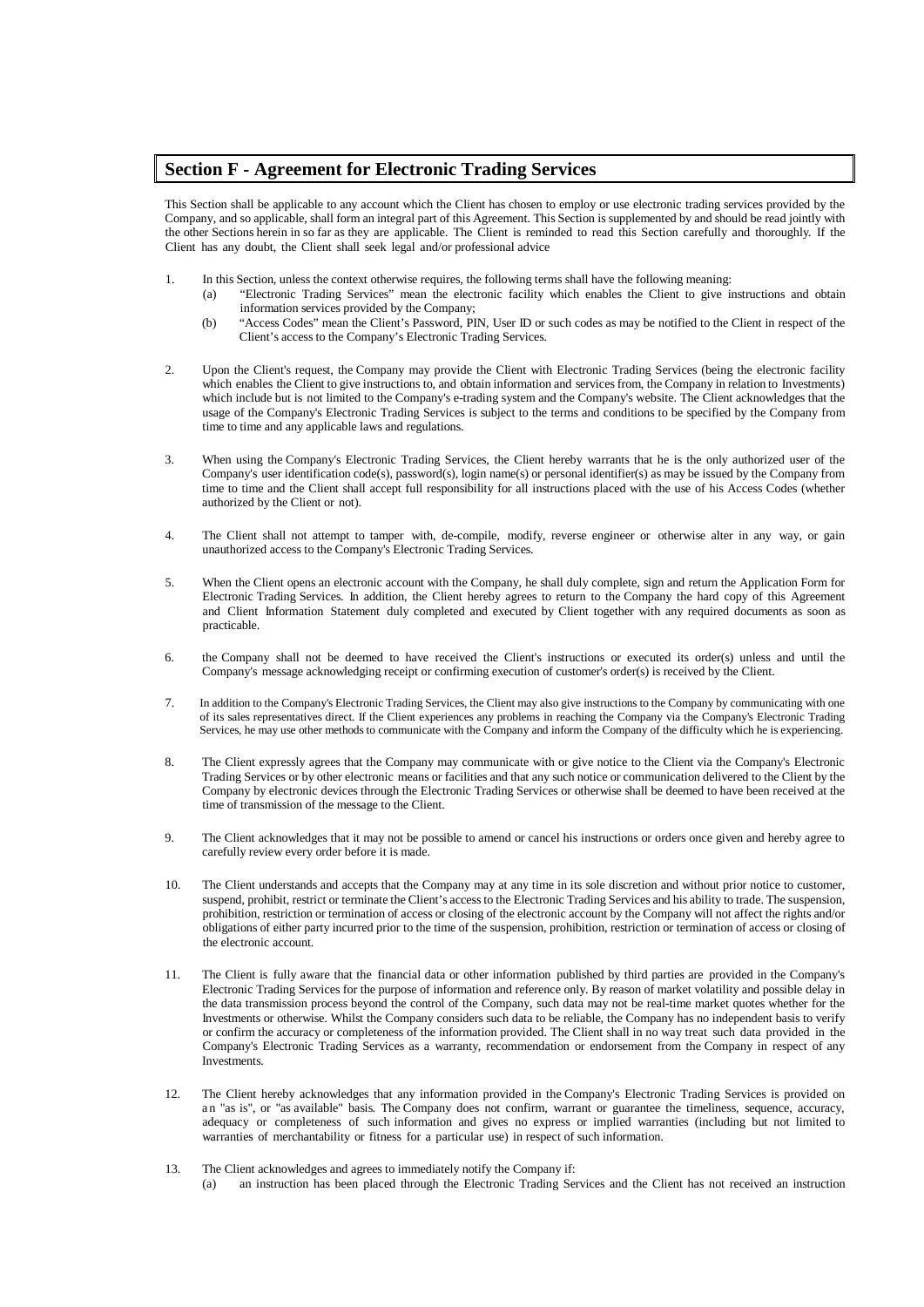number and has not received an accurate acknowledgement of the instruction or of its execution (whether by hard copy, electronic or verbal means);

- (b) the Client hasreceived acknowledgment (whether by hard copy, electronic or verbal means) of a transaction which the Client did not instruct or becomes aware of any similar conflict;
- (c) the Client becomes aware of any of the acts stated in Clause 4 being done or attempted by any person;<br>(d) the Client becomes aware of any unauthorized use of the Client 's Access Codes: or
- the Client becomes aware of any unauthorized use of the Client 's Access Codes; or
- (e) the Client has difficulties with regard to the use of the Electronic Trading Services.
- 14. The Client agrees that neither the Company nor its officers, employees, agents, third party electronic information providers ("Information Providers") or third party electronic information transmitters ("Information Transmitters") shall be liable for any loss or damage:
	- (a) of any kind, whether direct, indirect, special, consequential or incidental, resulting from access or use of or reliance on information supplied by, or inability to access or use, the Electronic Trading Services, including without limitation damage resulting from the act, omission, mistake, delay or interruption of the Information Providers or the Information Transmitters, even if the Company, the Information Providers or the Information Transmitters have been advised of the possibility of such loss; or
	- (b) resulting from a cause over which the Company, Information Providers or Information Transmitters do not have control, including but not limited to any governmental restriction, suspension of trading, failure of electronic or mechanical equipment or communication lines, telephone or other interconnection problems, incompatibility of computer hardware or software, failure or unavailability of Internet access, problems with Internet service providers or other equipment or services relating to the customer's or the Company's computer system, power failure, problem with data transmission facilities, unauthorized access, theft, fire, war, strikes, civil disorder, acts or threatened acts of terrorism, natural disasters or labor disputes.
- 15. The Client agrees that the Company shall not be responsible for any damage to the Client's computer, software, modem, telephone or other property resulting from his use of the Electronic Trading Services.
- 16. The Company shall not be liable for any transmission error or execution delays in providing Electronic Trading Services to the Client save where such is due to its gross negligence or willful default.
- 17. The Client agrees to indemnify and hold the Company, its officers, employees, agents, Information Providers and Information Transmitters harmless from and against any and all claims, losses, liability, costs and expenses arising out of or in connection with customer's use of the Electronic Trading Services. This obligation will survive the termination of this Agreement.
- 18. The Client agrees to pay all subscription, service and other fees, if any, that the Company may charge from time to time for the use of the On-line Service.
- 19. The Client acknowledges that the information made available to the Client through the On-line Service may be provided by the Company and/or any other person. The Client acknowledges that such information is the property of the person providing the same and is protected by copyright or contractual restrictions on its use. The Client agrees not to reproduce, retransmit, disseminate, sell, distribute, publish, broadcast, circulate or commercially exploit such information without prior written consent.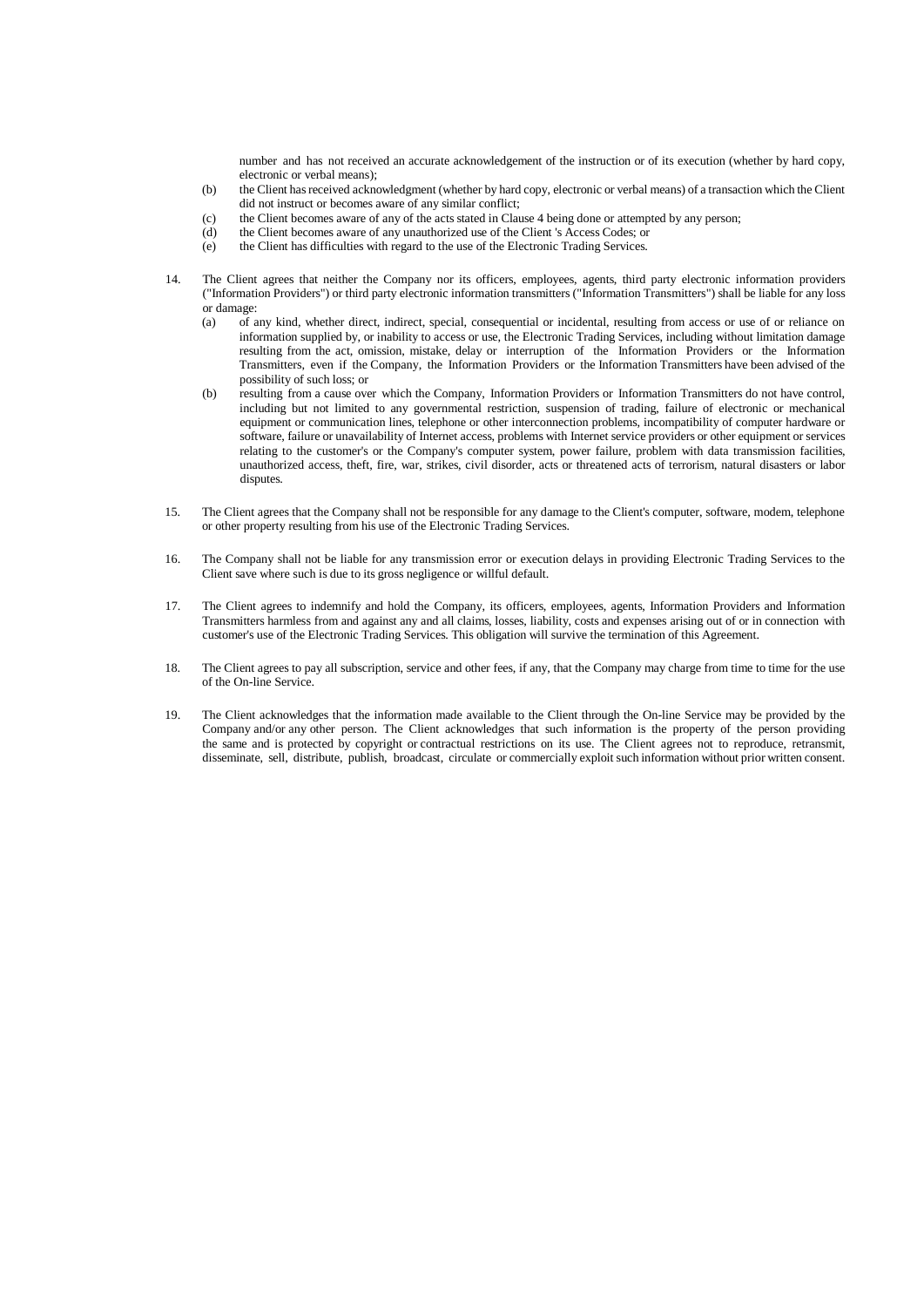## <span id="page-20-0"></span>**Section G - Risk Disclosure Statement and Disclaimers**

#### <span id="page-20-1"></span>**Part A – Risk Disclosure Statement relating to securities cash and margin trading account**

#### **Risk of Trading Stocks**

1. The prices of securitiesfluctuate, sometimes dramatically. The price of a security may move up or down, and may become valueless. It is as likely that losses will be incurred rather than profit made as a result of buying and selling securities.

#### **Risk of Trading Growth Enterprise Market Stocks**

- 2. Growth Enterprise Market (GEM) stocks involve a high investment risk. In particular, companies may list on GEM with neither a track record of profitability nor any obligation to forecast future profitability. GEM stocks may be very volatile and illiquid.
- 3. You should make the decision to invest only after due and careful consideration. The greater risk profile and other characteristics of GEM mean that it is a market more suited to professional and other sophisticated investors.
- 4. Current information on GEM stocks may only be found on the internet website operated by The Stock Exchange of Hong Kong Limited. GEM Companies are usually not required to issue paid announcements in gazetted newspapers.
- 5. You should seek independent professional advice if you are uncertain of or have not understood any aspect of this risk disclosure statement or the nature and risks involved in trading of GEM stocks.

#### **Risk of Providing an Authority to Repledge your Securities Collateral**

- 6. There is risk if you provide the Company with an authority that allows it to apply your securities or securities collateral pursuant to a securities borrowing and lending agreement, repledge your securities collateral for financial accommodation or deposit your securities collateral as collateral for the discharge and satisfaction of the Company's settlement obligations and liabilities.
- 7. If your securities or securities collateral are received or held by the Company in Hong Kong, the above arrangement is allowed only if you consent in writing. Moreover, unless you are a professional investor, your authority must specify the period for which it is current and be limited to not more than 12 months. If you are a professional investor, these restrictions do not apply.
- 8. Additionally, your authority may be deemed to be renewed (i.e. without my/our written consent) if the Company issues you a reminder at least 14 days prior to the expiry of the authority, and you do not object to such deemed renewal before the expiry date of your then existing aut hority.
- 9. You are not required by any law to sign these authorities. But an authority may be required by the Company, for example, to facilitate margin lending to you or to allow your securities or securities collateral to be lent to or deposited as collateral with third parties. The Company has explained to you the purposes for which one of these authorities is to be used.
- 10. If you sign one of these authorities and your securities or securities collateral are lent to or deposited with third parties, those third parties will have a lien or charge on your securities or securities collateral. Although the Company isresponsible to you for securities or securities collateral lent or deposited under your authority, a default by the Company could result in the loss of your securities or securities collateral.
- 11. A cash account not involving securities borrowing and lending is available from the Company. If you do not require margin facilities or do not wish your securities or securities collateral to be lent or pledged, you should not sign the above authorities and ask to open this type of cash account.

#### **Risk of Margin Trading**

12. You understand that the risk of lossin financing a transaction by deposit of collateral issignificant. You may sustain lossesin excess of your cash and any other assets deposited as collateral with the Company. Market conditions may make it impossible to execute contingent orders, such as "stop-loss" or "stop-limit" orders. You may be called upon at short notice to make additional margin deposits or interest payments. If the required margin deposits or interest payments are not made within the prescribed time, your collateral may be liquidated without your consent. Moreover, you will remain liable for any resulting deficit in your account and interest charged on your account. You should therefore carefully consider whether such a financing arrangement is suitable in light of your own financial position and investment objectives.

#### **Risk of Trading Nasdaq-Amex Securities at the StockExchange of Hong Kong Limited**

13. You understand that the securities under the Nasdaq-Amex Pilot Program (PP) are aimed at sophisticated investors. You should seek independent advice and become familiarized with the PP before trading in the PP securities. You are aware that the PP securities are not regulated as a primary or secondary listing on the Main Board or the Growth Enterprise Market of The Stock Exchange of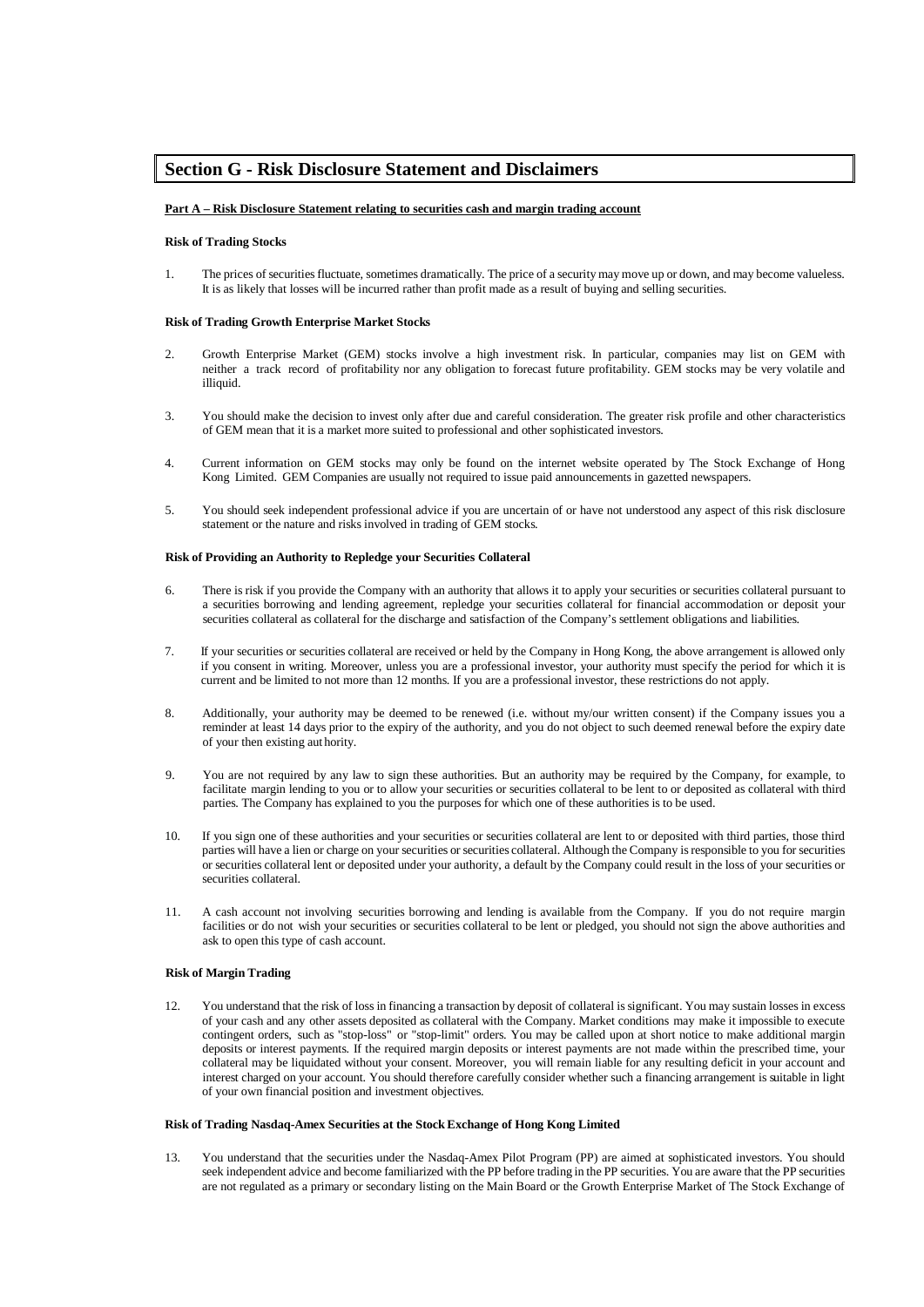Hong Kong Limited.

#### **Additional Risk relating to Investment Products including Equity Linked Notes (ELN)**

- 14. You understand that Investor may suffer capital loss should the price of the underlying shares go against the Investor's bet. In extreme case, you may lose the ENTIRE capital
- 15. The return on investment is predetermined by the terms specified in the ELN. So even if Investor's view of the direction of the underlying stock price is correct, Investor will not gain more than the specified amount.
- 16. The return payable for the ELN is determined at a specified time on the valuation date, irrespective of the fluctuations in the underlying stock price before or after that specific time.
- 17. Unlike traditional time deposits there is no guarantee that Investor will get a return on Investor's investment or any yield.
- 18. The ELN is one of the many types of equity-linked instruments (ELI). Other types of ELI include the equity-linked deposit, which works on a similar basis to the ELN.

#### <span id="page-21-0"></span>**Part B – Risk Disclosure Statements for exchange-traded derivative products**

Trading of exchange-traded derivative products ("Derivative products") such as Callable Bull/Bear Contracts ("CBBC"), Derivative Warrants, Synthetic Exchange – Traded Fund ("Synthetic ETF"), Right Issues, involve significant risks. It is crucial for you as investors to fully understand the risks and consequences involved in trading these exchanged-traded derivative products before trading them.

#### **General Risk of Trading in Derivative Products**

1. Issuer Default Risk

In the event that an Derivative Product issuer becomes insolvent and defaults on their issued products, you will be considered as unsecured creditors and will have no preferential claimsto any assets held by the issuer. You should therefore pay close attention to the financial strength and credit worthiness of Derivative Product issuers.

Note: "Issuers Credit Rating" showing the credit ratings of individual issuers is now available under the Issuer and Liquidity Provider Information sub-section under Derivative Warrants and under Callable Bull/Bear Contracts ("CBBCs") section on the HKEx corporate website.

#### 2. Uncollateralized Product Risk

Uncollateralized Derivative Products are not asset backed. In the event of issuer bankruptcy, Investors can lose their entire investment. Investors should read the listing documents to determine if a product is uncollateralized.

3. Gearing Risk

Derivative Products such as derivative warrants and CBBCs are leveraged and can change in value rapidly according to the gearing ratio relative to the underlying assets. Investors should be aware that the value of a Derivative product may fall to zero resulting in a total loss of the initial investment.

#### 4. Expiry Considerations

Derivative Products have an expiry date after which the issue may become worthless. Investors should be aware of the expiry time horizon and choose a product with an appropriate lifespan for their trading strategy.

5. Extraordinary Price Movements

The price of a Derivative Product may not match its theoretical price due to outside influences such as market supply and demand factors. As a result, actual traded prices can be higher or lower than the theoretical price.

6. Foreign Exchange Risk

Investors trading Derivative Products with underlying assets not dominated in Hong Kong dollars are also exposed to exchange rate risk. Currency rate fluctuations can adversely affect the underlying asset value, also affecting the Derivative Product price.

7. Liquidity Risk

The Exchange requires all Derivative Product issuers to appoint a liquidity provider for each individual issue. The role of liquidity providers is to provide two way quotes to facilitate trading of their products. In the event that a liquidity provider defaults or ceases to fulfill its role, Investors may not be able to buy or sell the product until a new liquidity provider has been assigned.

#### **Additional Risks of Trading Derivative Warrants**

8. Time Decay Risk

All things being equal, the value of a Derivative Warrant will decay over time as it approaches its expiry date. Derivative Warrants should therefore not be viewed as long term investments.

9. Volatility Risk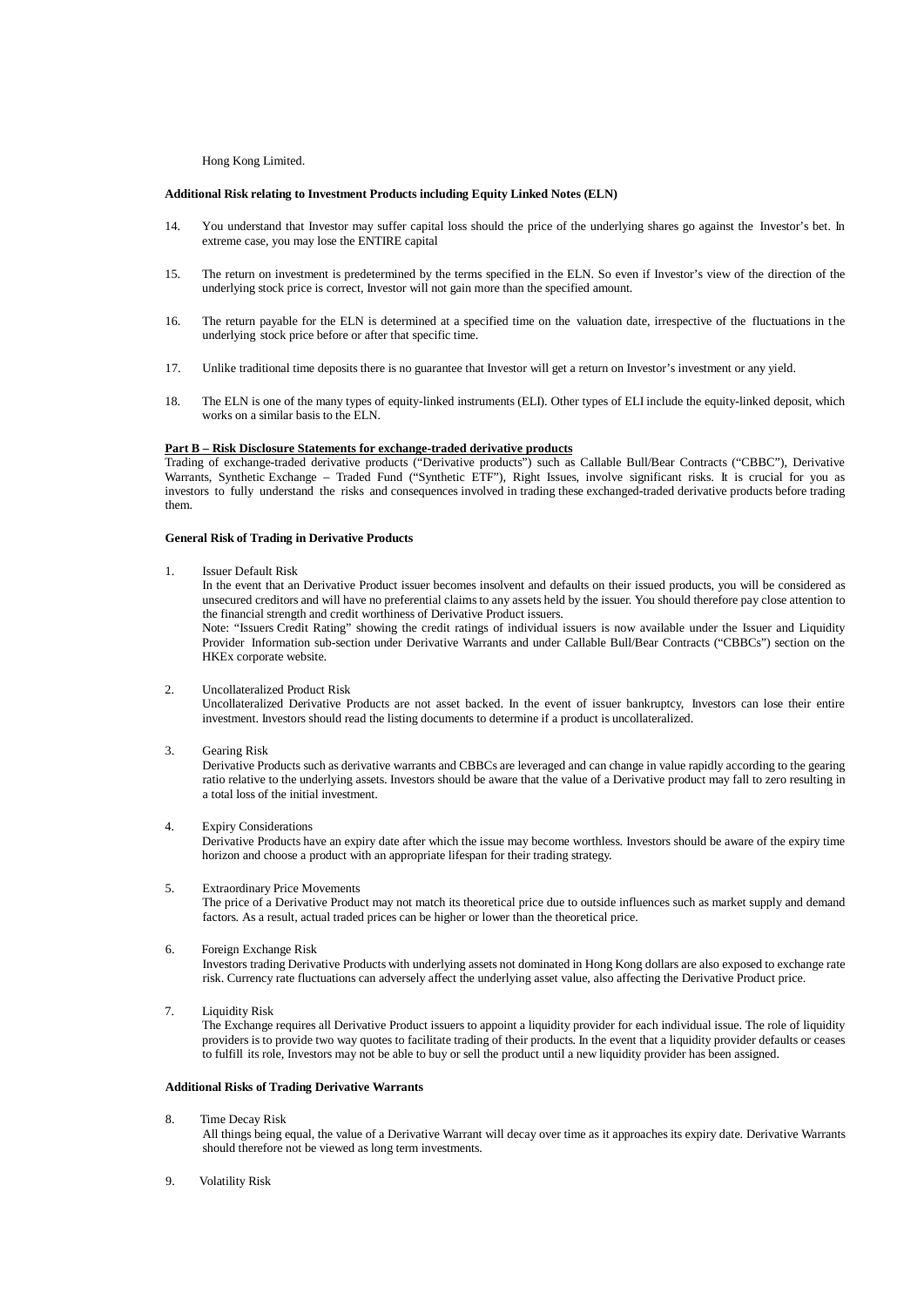Prices of Derivative Warrants can increase or decrease in line with the implied volatility of underlying asset price. Investors should be aware of the underlying asset volatility.

#### **Additional Risks of Trading Callable Bull/Bear Contracts (**"**CBBCs**"**)**

10. Mandatory Call Risk

Investors trading CBBCs should be aware of their intraday "knock out" or mandatory call feature. ACBBC will cease trading when the underlying asset value equals the mandatory call price/level as stated in the listing documents. Investors will only be entitled to the residual value of the terminated CBBC as calculated by the product issuer in accordance with the listing documents. Investors should also note that the residual value can be zero.

11. Funding Costs

The issue price of a CBBC includes funding costs. Funding costs are gradually reduced over time as the CBBC moves towards expiry. The longer the duration of the CBBC, the higher the total funding will cost. In the event that a CBBC is called, Investors will lose the funding costs for the entire lifespan of the CBBC. The formula for calculating the funding costs are stated in the listing documents.

#### **Additional Risk of Trading Synthetic Exchange Traded Funds (ETFs)**

12. Market Risk

ETFs are typically designed to track the performance of certain indices, market sectors, or groups of assets such as stocks, bonds, or commodities. ETF managers may use different strategies to achieve this goal, but in general they do not have the discretion to take defensive positions in declining markets. Investors must be prepared to bear the risk of loss and volatility associated with the underlying index/assets.

13. Tracking Error Risk

There may be disparity in performance between an ETF and its underlying index/assets. Tracking errors can arise due to factors such as the impact of transaction fees and expenses incurred to the ETF, changes in composition of the underlying index/assets, and the ETF manager's replication strategy.

14. Counterparty Risks

Where a Synthetic ETF invests in derivatives to replicate the index performance, Investors are exposed to the credit risk of the counterparties who issued the derivatives, in addition to the risksrelating to the index. Further, potential contagion and concentration risks of the derivatives issuers should be taken into account (e.g. since derivative issuers are predominantly international financial institutions, the failure of one derivative counterparty of a Synthetic ETF may have a "knock on" effect on other derivative counterparties of the Synthetic ETF). Some Synthetic ETFs have collateral to reduce the counterparty risk, but there may be a risk that the market value of the collateral has fallen substantially when the Synthetic ETF seeks to realize the collateral.

15. Trading at Discount or Premium

Where the index/market that the Synthetic ETF tracks is subject to restricted access, the efficiency in unit creation or redemption to keep the price of the Synthetic ETF in line with its net asset value (NAV) may be disrupted, causing the Synthetic ETF to trade at a higher premium or discount to its NAV. Investors who buy a Synthetic ETF at a premium may not be able to recover the premium in the event of termination.

#### **Risk Relating to Rights Issue**

16. For exercising and trading of the right issue, Investors have to pay attention to the deadline and other timelines. Rights issues that are not exercised will have no value upon expiry. But if Investors decide to let the rights lapse, then Investors will not need to take any action unless Investors want to sell the rights in the market. In that case, the rights must be sold during the specified trading period within the subscription period, after which they will become worthless. If Investors pass up the rights, the shareholding in the expanded capital of the company will be diluted.

#### <span id="page-22-0"></span>**Part C – Risk Disclosure Statements for other products**

#### **Renminbi Products**

Below risk disclosure statement cannot disclose all the risksinvolved. Clients should undertake their own research and study before trading or investing in the relevant product. Clients should carefully consider whether trading or investment is suitable in light of their own financial position and investment objectives.

1. Renminbi Currency Risk

Renminbi is not freely convertible at present and conversion of Renminbi through banks in Hong Kong SAR is subject to certain restrictions. For Renminbi products which are not denominated in Renminbi or with underlying investments which are not Renminbi denominated, such products will be subject to multiple currency conversion costs involved in making investments and liquidating investments, as well as the Renminbi exchange rate fluctuations and bid/offer spreads when assets are sold to meet redemption requests and other capital requirements (e.g. settling operating expenses).

The Mainland China government regulates the conversion between Renminbi and other currencies. If the restrictions on Renminbi convertibility and the limitations on the flow of Renminbi funds between Mainland China and Hong Kong SAR become more stringent, the depth of the Renminbi market in Hong Kong SAR may become further limited.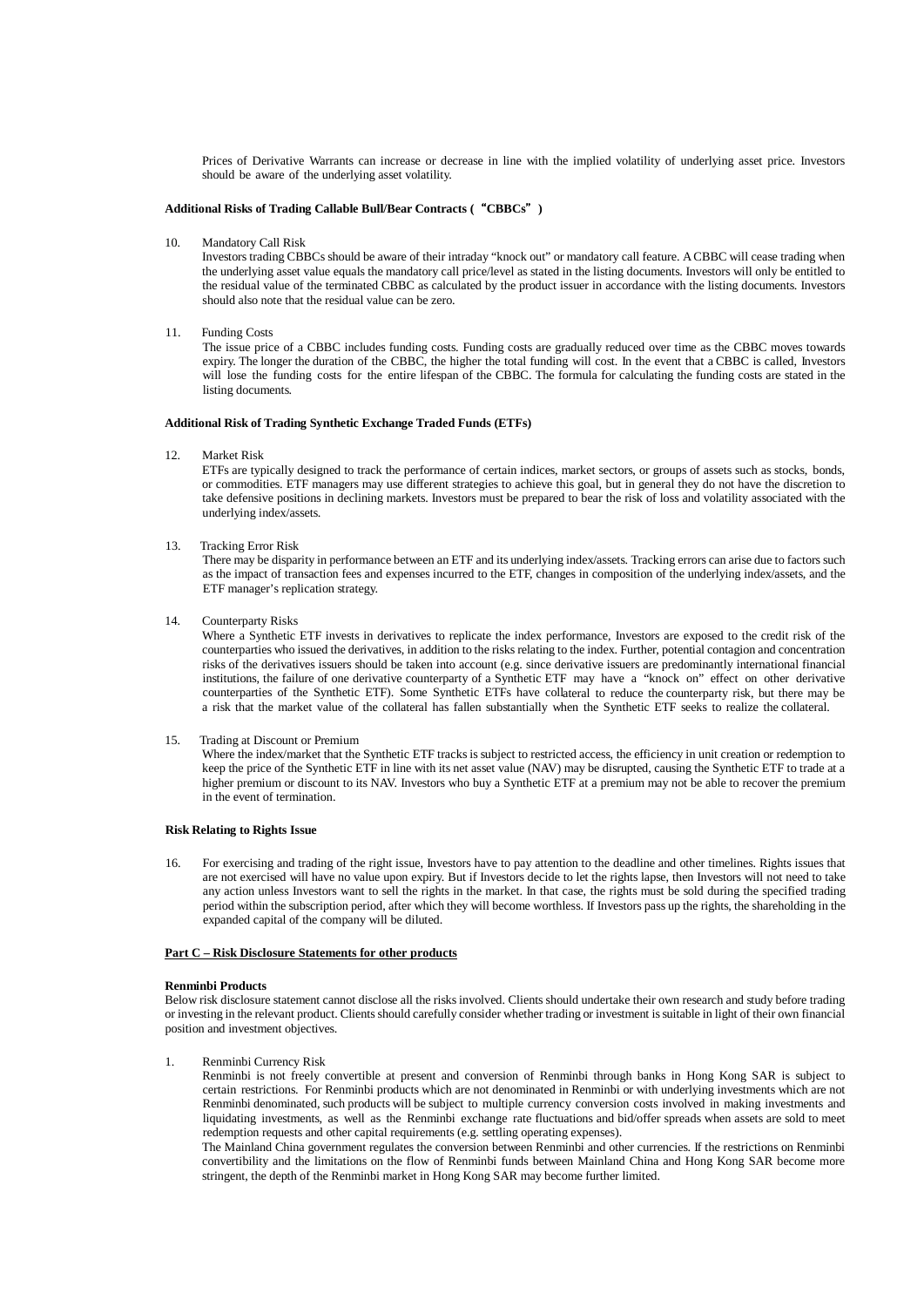#### 2. Exchange Rate Risks

The value of the Renminbi against the Hong Kong dollar and other foreign currencies fluctuates and is affected by changes in the Mainland China and international political and economic conditions and by many other factors. For Renminbi products, the value of the investment in Hong Kong dollar terms may decline if the value of Renminbi depreciates against the Hong Kong dollar.

#### 3. Interest Rate Risks

The Mainland China government has gradually liberalized the regulation of interest rates in recent years. Further liberalization may increase interest rate volatility. For Renminbi products which are, or may invest in, Renminbi debt instruments, such instruments are susceptible to interest rate fluctuations, which may affect the return and performance of the Renminbi products.

#### 4. Liquidity Risk

Renminbi products may suffer significant lossesin liquidating the underlying investment, especially if such investments do not have an active secondary market and their prices have large bid / offer spread.

#### 5. Limitation on the Provision of Renminbi Funding

If the Clients do not have sufficient Renminbi funding to subscribe Renminbi products, subject to compliance with all applicable laws, rules and regulations, we may assist the Clients to convert other currencies to Renminbi. However, we do not guarantee that it can provide sufficient Renminbi funding for the Clients due to the limitation on the flow of Renminbi funds in Hong Kong SAR. We may unwind the Clients' trade due to insufficient Renminbi funding and the Clients' investment may be adversely affected if the Clients suffer losses due to settlement failure.

6. Limited Availability of Underlying Investments Denominated in Renminbi For Renminbi products that do not have access to invest directly in Mainland China, their available choice of underlying investments denominated in Renminbi outside Mainland China may be limited. Such limitation may adversely affect the return and performance of the Renminbi products.

#### 7. No Guarantee for Projected Returns

For some Renminbi investment products, their return may not be guaranteed or may only be partly guaranteed. Clients should read carefully the statement of illustrative return attached to such products and in particular, the assumptions on which the illustrations are based, including, for example, any future bonus or dividend declaration.

#### 8. Long Term Commitment to Investment Products

For Renminbi products which involve a long period of investment, if the Clients redeem the Clients' investment before the maturity date or during the lock-up period (if applicable), the Clients may incur a significant loss of principal where the proceeds may be substantially lower than the Clients' invested amount. The Clients may also suffer from early surrender / withdrawal fees and charges as well as the loss of returns (where applicable) as a result of redemption before the maturity date or during lock-up period.

#### 9. Credit Risk of Counterparties

For Renminbi products invested in Renminbi debt instruments which are not supported by any collateral, such products are fully exposed to the credit risk of the relevant counterparties. Where a Renminbi product may invest in derivative instruments, counterparty risk may also arise as the default by the derivative issuers may adversely affect the performance of the Renminbi product and result in substantial loss.

#### 10. Possibility of Not Receiving Renminbi upon Redemption

For Renminbi products with a significant portion of non-Renminbi denominated underlying investments, there is a possibility of not receiving the full amount in Renminbi upon redemption. This may be the case if the issuer is not able to obtain sufficient amount of Renminbi in a timely manner due to the exchange controls and restrictions applicable to the currency.

#### **Bond (Fixed Income)**

Below risk statement cannot disclose all of the risks and other significant aspects of trading in Bonds. Clients should carefully consider whether trading is suitable in light of their experience, objectives, financial resources and other relevant circumstances.

- 1. Key risks of investing in bonds
	- 1.1 Credit risk bonds are subject to the risk of the issuer defaulting on its obligations. It should also be noted that credit ratings assigned by credit rating agencies do not guarantee the creditworthiness of the issuer;
	- 1.2 Liquidity risk some bonds may not have active secondary markets and it would be difficult or impossible for Investors to sell the bond before its maturity; and
	- 1.3 Interest rate risk bonds are more susceptible to fluctuations in interest rates and generally prices of bonds will fall when interest rates rise.

#### 2. Key risks of investing in high-yield bonds

- In addition to the generic risks listed above, investments in high-yield bonds are subject to risks such as:<br>2.1 Higher credit risk since they are typically rated below investment grade or are unrated and as
- 2.1 Higher credit risk since they are typically rated below investment grade or are unrated and as such are often subject to a higher risk of issuer default;
- 2.2 Vulnerability to economic cycles during economic downturns such bonds typically fall more in value than investment grade bonds as (i) Investors become more risk averse and (ii) default risk rises.
- 3. Bonds with special features

Furthermore, some bonds may contain special features and risks that warrant special attention. These include bonds: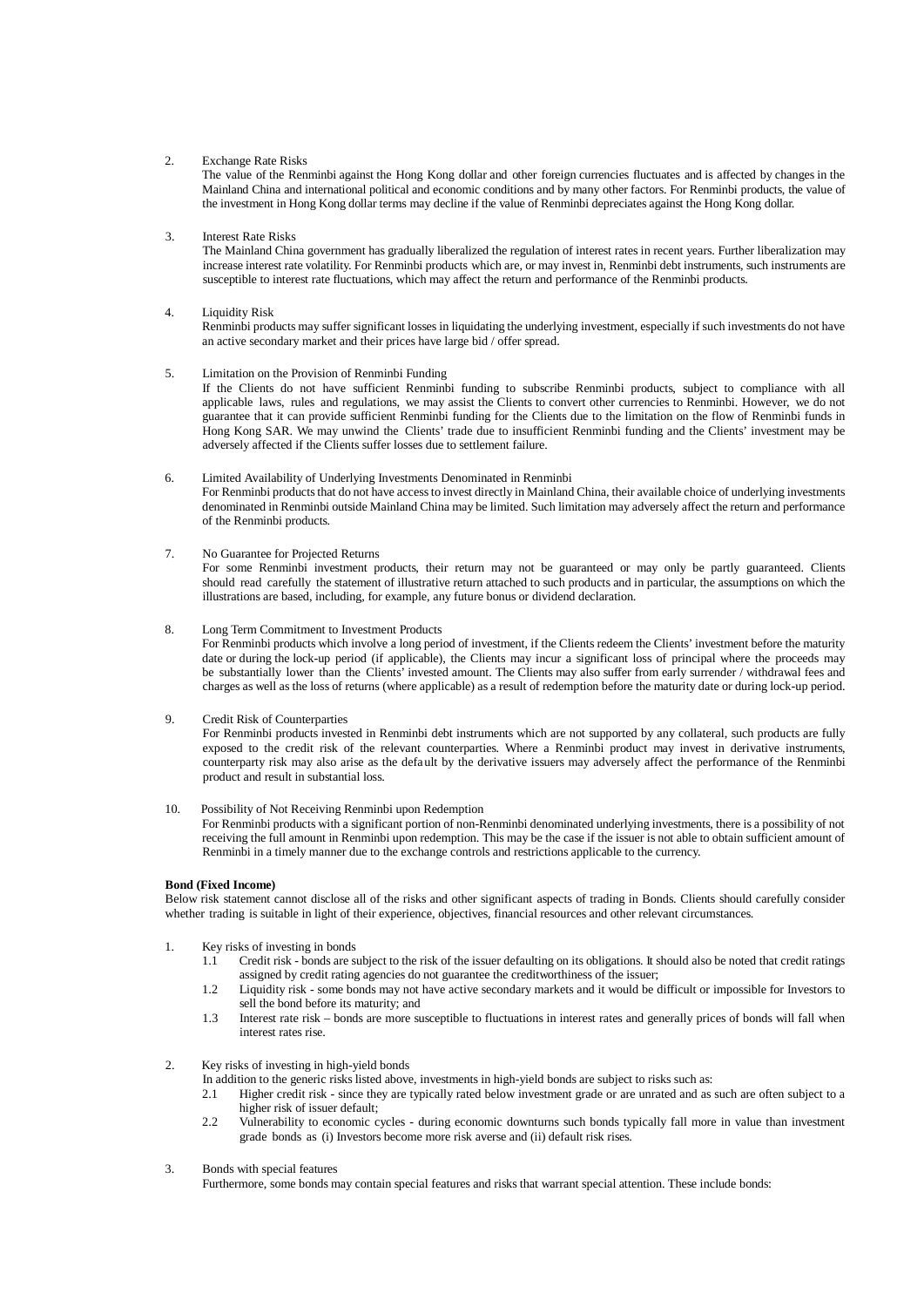- 3.1 That are perpetual in nature and interest pay-out depends on the viability of the issuer in the very long term;<br>3.2 That have subordinated ranking and in case of liquidation of the issuer. Investors can only get back t
- That have subordinated ranking and in case of liquidation of the issuer. Investors can only get back the principal after other senior creditors are paid;
- 3.3 That are callable and Investors face reinvestment risk when the issuer exercises its right to redeem the bond before it matures;<br>3.4 That have variable and/or deferral of interest payment terms and Investors would face
- 3.4 That have variable and/or deferral of interest payment terms and Investors would face uncertainty over the amount and time of the interest payments to be received;
- 3.5 That have extendable maturity dates and Investors would not have a definite schedule of principal repayment;
- 3.6 That are convertible or exchangeable in nature and Investors are subject to both equity and bond investment risk; and/or<br>3.7 That have contingent write down or loss absorption feature and the bond may be written-off fu
- 3.7 That have contingent write down or loss absorption feature and the bond may be written-off fully or partially or converted to common stock on the occurrence of a trigger event.

#### 4. Funds investing in high-yield bonds

- 4.1 Capital growth risk some high-yield bond funds may have fees and/ or dividends paid out of capital. As a result, the capital that the fund has available for investment in the future and capital growth may be reduced;
- 4.2 Dividend distributions some high-yield bond funds may not distribute dividends, but instead reinvest the dividendsinto the fund or alternatively, the investment manager may have discretion on whether or not to make any distribution out of income and/ or capital of the fund. Also, a high distribution yield does not imply a positive or high return on the total investment; and
- 4.3 Other key risksthat may relate to the relevant fund including concentration of investmentsin particular types of specialized debt or a specific geographical region or sovereign securities.

#### "**ST Shares**" **and** "**Shares under Delisting Arrangement**"

- 1. ST Shares<br> $1.1$  "S
	- 1.1 "STShares" meansshareslisted in Shanghai Stock Exchange and classified as "STShares" in accordance with the "Shanghai Stock Exchange Listing Rules".
	- 1.2. Before engaging in trading "ST Shares", Investor should fully understand that he/she has adopted limit orders arrangement.<br>1.3. Before engaging in trading "ST Shares". Investor should fully understand that price fluct
	- 1.3. Before engaging in trading "ST Shares", Investor should fully understand that price fluctuation limit of "ST Shares" differs from that of other kinds of shares.
	- 1.4. If turnover rate of "ST Shares" reaches or exceeds a prescribed ratio, it shall be regarded as abnormal fluctuation. Shanghai Stock Exchange may impose temporary trading suspension on the shares in accordance with the market needs.
	- 1.5. The number of a single kind of "ST Shares" accumulatively bought by a single account on a single trading day should not exceed a maximum of 0.5 million.
	- 1.6. Before engaging in trading "ST Shares", Investor shall fully understand the trading arrangement of "ST Shares" and the corporate status of the relevant issuer. Before making any investment in "ST Shares", Investor should consider his/her own financial status, investment objective and risk tolerance level etc.
	- 1.7. Investor should pay particular attention to the risk indication announcement regarding "ST Shares" and obtain in due course relevant information as may be publicized through channels like designated media, the issuer's website and the brokerage house's website etc.
- 2. Shares under Delisting Arrangement
	- 2.1 "Shares under Delisting Arrangement" means any shares the listing of which has been resolved to terminate by Shanghai Stock Exchange or Shenzhen Stock Exchange and is still under the delisting arrangement process.
	- 2.2 For "Shares under Delisting Arrangement", the listing of such shares has already been resolved to terminate by the Exchange. The risk of investing in "Shares under Delisting Arrangement" isrelatively large asitslisting shall be terminated upon expiration of the prescribed time period.
	- 2.3 "Shares under Delisting Arrangement" shall only be traded for a continuous period of 30 trade daysfrom the commencement of the delisting arrangement period. Upon expiration of the prescribed time period, the shares shall be delisted and the Exchange shall terminate its listing. Investor should closely take note of the remaining trade daysfor sharesin the delisting arrangement period as well as their last trading day otherwise Investor may lose the opportunity to close out the position and result in unnecessary losses. During the delisting arrangement period, the 30-trade-day period shall not include any day on which the trade of main board, SME board and/or GEM board's shares is suspended for a whole day.
	-
	- 2.4 Investor trading "Shares under Delisting Arrangement" of Shanghai Stock Exchange should adopt limit orders.<br>2.5 The price fluctuation limit of "Shares in Delisting Arrangement Period" may differ from that of other sha 2.5 The price fluctuation limit of "Shares in Delisting Arrangement Period" may differ from that of other shares. Investor
	- trading "Shares in Delisting Arrangement Period" shall be bound by the price fluctuation limit stipulated by the Exchange.
	- 2.6 Trading "Shares in Delisting Arrangement Period" may involve liquidity risk. Investor purchasing "Shares in Delisting Arrangement Period" may not be able to timely close out the position before the shares are delisted.
	- 2.7 Before trading "Shares in Delisting Arrangement Period", Investor should fully understand the share delisting arrangement, trading arrangement of shares in the delisting arrangement period and corporate status of the issuer under the delisting arrangement. Before making investment in shares in delisting arrangement period, Investor should firstly consider his financial status, investment objective and risk tolerance level etc.
	- 2.8 In accordance with the prevailing relevant rules, the issuer delisted from Main board, SME Board and/or GEM Board may apply to the Exchange for re-listing. However, subject to the fulfillment of specified application requirements and therefore, the relisting application involves significant uncertainty.
	- 2.9 Investor should pay particular attention to any risk indication announcement relating to "Shares in Delisting Arrangement Period" and obtain relevant information publicized through the designated media, the issuer's website and brokerage house's website etc.

**Important Notes and Specific Risks of trading via Shanghai-Hong Kong Stock Connect and/or Shenzhen-Hong Hong Stock Connect** The following describes some of the risks and other significant aspects of trading the Shanghai Stock Exchange ("SSE") and/or Shenzhen Stock Exchange ("SZSE") securities via Shanghai-Hong Kong Stock Connect and/or Shenzhen-Hong Kong Stock Connect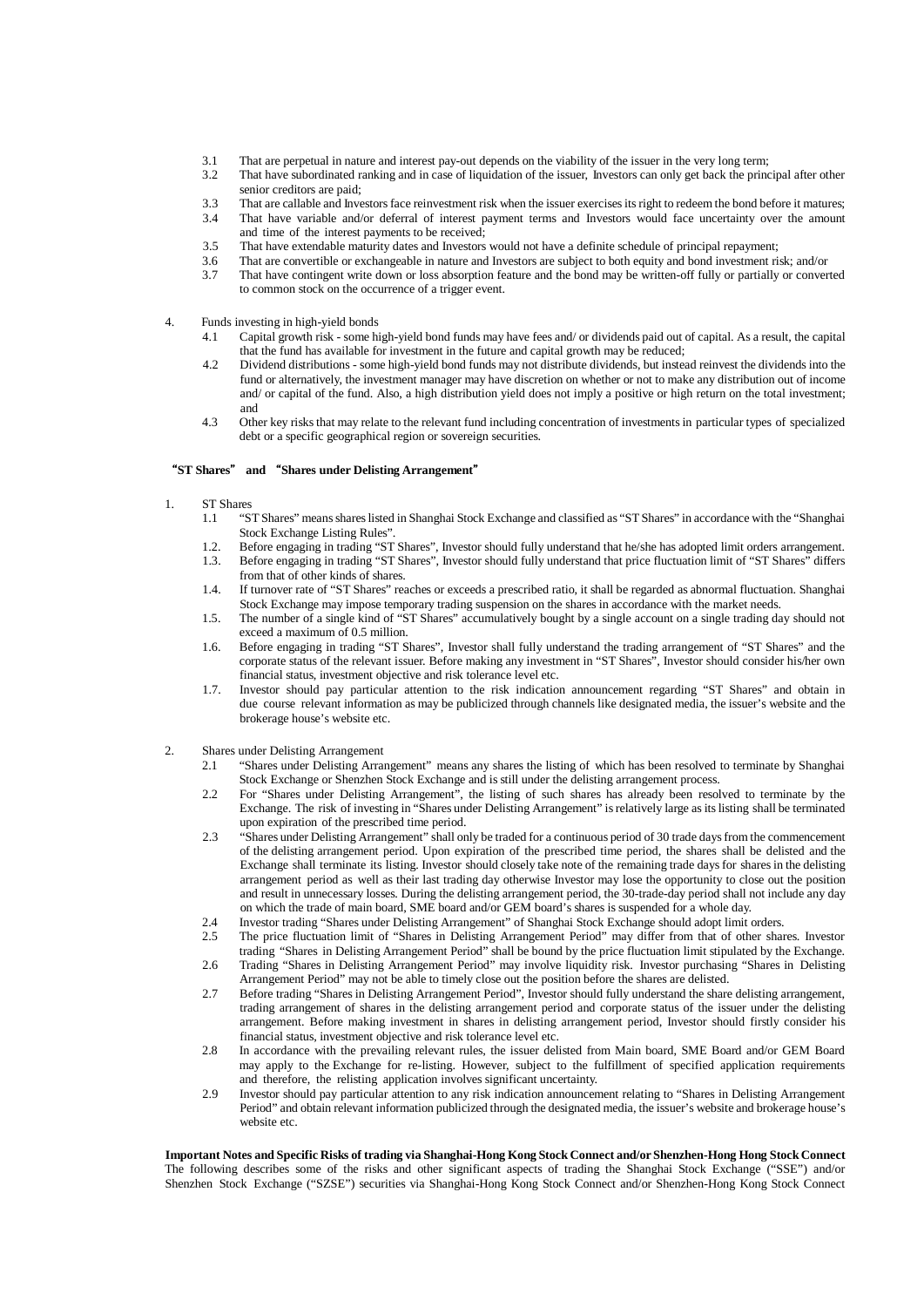(collectively referred to as "China Connect") through the Company. In light of the risks, the Client should undertake such transactions only if the Client understand the nature of China Connect trading and the extent of the Client's exposure to risk.

The Client should carefully consider (and consult the Client's own advisers where necessary) whether trading is appropriate for the Client in light of the Client's experience, objectives, financial resources and other relevant circumstances. The Client must observe relevant laws and regulations of Mainland China and Hong Kong as well as the rules of the exchanges. The Client must accept and agree the aforesaid and the risks related to China Connect, including but not limited to being liable or responsible for breaching the SSE Listing Rules, SSE Rules, SZSE Listing Rules, SZSE Rules and other applicable laws and regulations before giving instructions. Detailed information on trading via China Connect can be referred to on HKEX or the Company's website.

1. Day trading is not permitted

The Client is not allowed to carry out day trading through China Connect. A shares bought on trade day (T-day) can only be sold on or after T+1 day.

#### 2. OTC trading is not permitted All trading must be conducted on SSE and or SZSE, i.e. no over-the-counter (OTC) or manual trades are allowed.

- 3. Must have shares in the Company's CCASS account before the market opens The Client must have the Client's shares transferred to the Company's corresponding CCASS account before the commencement of trading on a trading day if the Client intend to sell the shares during a trading day.
- 4. Stock and money settlement arrangement For SSE and SZSE shares trading, stock settlement will be conducted on T-day, while money (including the transaction amount as well as the related fees and levies) will settle on T+1 day. The Client should ensure the Client have sufficient RMB in the Client's account for settlement.
- 5. The Company's right to cancel the Client's orders in case of contingency The Company shall have the right to cancel the Client's orders without prior notice in case of contingency such as hoisting of Typhoon Signal No 8 or any other incident beyond the control of the Company which may affect order placing or settlement of the transaction. The Client acknowledges that the Company may be requested by the SEHK, SSE, SZSE or any other China Connect Authority to reject orders from the Client.

#### 6. Quota restrictions

Purchases of SSE and or SZSE securities through China Connect are subject to certain daily quota controls. As a result, there is no assurance that a buy order can be successfully placed through China Connect.

#### 7. Difference in trading day and trading hours

China Connect allows trading only on the days when both Hong Kong and the respective Mainland Chinese markets are open for trading, and banking service are available in both markets on the corresponding settlement days. The Client should also note that A shares trading will follow the trading hours of the Exchange where it is listed.

8. Foreign shareholding restriction

Under Mainland China laws, there is a limit to how many shares a single foreign investor is permitted to hold in a single Mainland China listed company. The Company has the right to force-sell the Client's shares upon receiving a forced-sale notification from SEHK. Accordingly, the Client should ensure the Client fully understand the Mainland rules and regulations in relation to shareholding restrictions and disclosure obligations and follow such rules and regulations.

#### 9. Short Swing Profit Rule Under Mainland China laws, the "short swing profit rule" requires investors to return any profits made from purchases and sales in respect of China Connect securities of a Mainland China listed company if (a) the Client'sshareholding in the Mainland China listed company exceedsthe threshold prescribed by the relevant China Connect authority from time to time and (b) the corresponding sale transaction occurs within the six months after a purchase transaction, or vice versa.

## 10. Not protected by Investor Compensation Fund

The Client should note that both SSE and SZSE trading under China Connect will not be covered by Hong Kong's Investor Compensation Fund. As Hong Kong investors are not carrying out SSE and/or SZSE trading through Mainland brokers, they are not protected by China Securities Investor Protection Fund on the Mainland

11. Warnings

SSE and/or SZSE may request SEHK to require the Company to issue warning statements (verbally or in writing) to Clients, and not to extend SSE and/or SZSE trading service to certain Clients.

12. Liability

SEHK, SEHK parent companies and subsidiaries, SSE, SSE subsidiary, SZSE and SZSE subsidiary and their respective directors, employees and agents shall not be responsible or held liable for any loss or damage directly or indirectly suffered by the Company, its Clients or any third parties arising from or in connection with SSE and/or SZSE trading or the CSC.

#### **Leveraged and Inverse Products (L&I Products)**

Leveraged Products typically aim to deliver a daily return equivalent to a multiple of the underlying index return that they track. For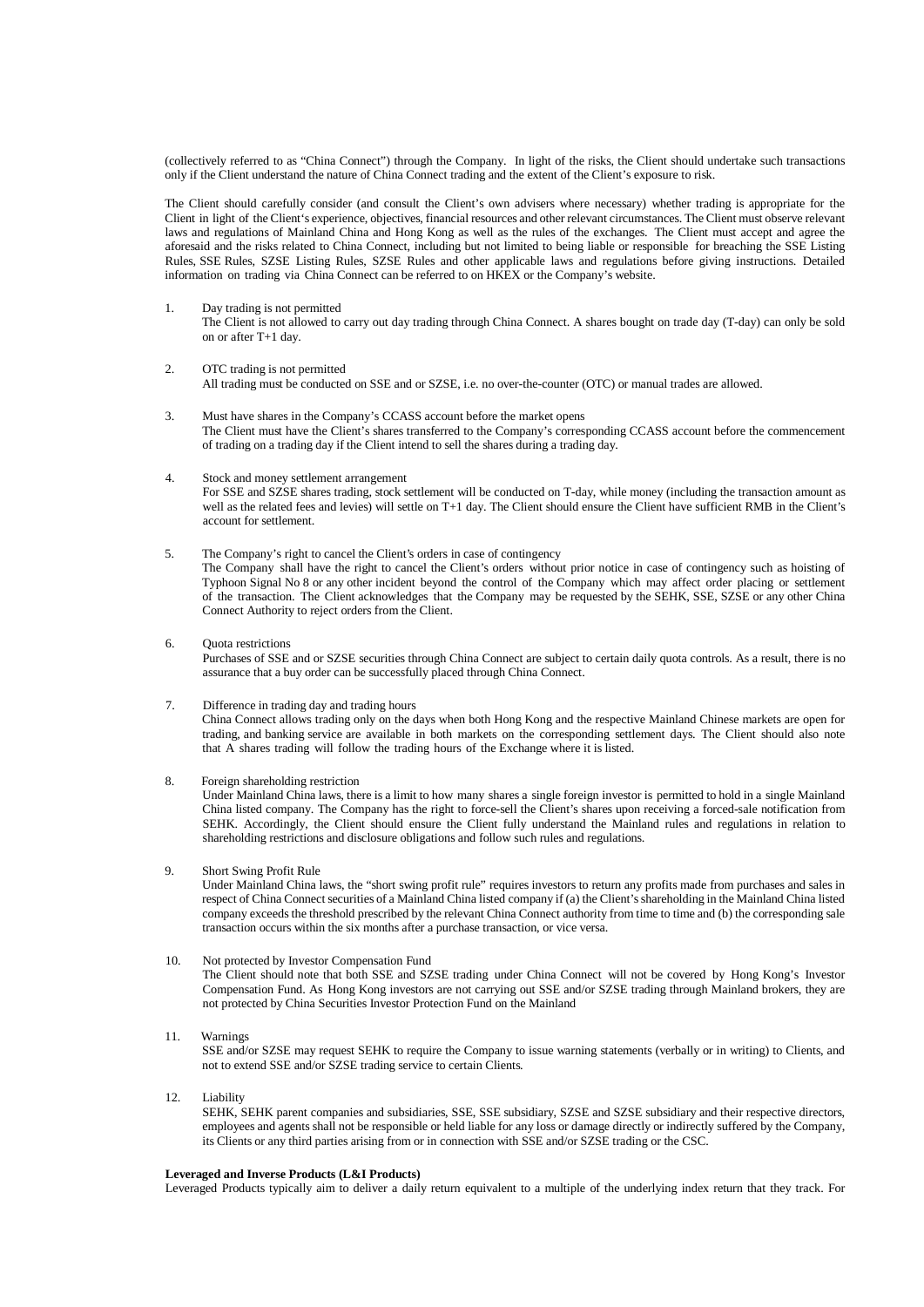example, if the underlying index rises by 10 per cent on a given day, a two-time (2x) Leveraged Product aimsto deliver a 20 per cent return on that day.

Inverse Products typically aim to deliver the opposite of the daily return of the underlying index that they track. For example, if the underlying index rises by 10 per cent on a given day, an Inverse Product should incur a 10 per cent loss on that day. To produce the specified leveraged or inverse return, these products have to rebalance their portfolios, typically on a daily basis. L&I Products are derivative products. L&I Products structured as Exchange Traded Funds (ETFs) are authorized by the Securities and Futures Commission (SFC) as Collective Investment Schemes(CIS) and are listed and traded on the securities market of HKEX. It is different from conventional exchange traded funds as it typically seeks inverse investment results relative to the index and on a daily basis. In overseas markets, L&I Products are commonly known as Leveraged and/or Inverse ETFs.

#### 1. Product Structure

Both swap-based synthetic replication and futures–based replication structures are allowed for L&I Products subject to SFC authorization. The caps on the leverage factor are provided on the website of the HKEX, subject to review going forward.

- 2. Attributes
	- 2.1 Trading counters for L&I Products

L&I Products can be traded, cleared and settled in HKD, RMB and/or USD. Multiple counters of L&I Products are permissible, subject to the approval of the SFC and HKEX.

- 2.2 Short selling and tick rule exemption for L&I Products
- Subject to approval by the SFC, an individual L&I Product may be designated for short selling with tick rule exemption from its listing day.
- 2.3 Settlement arrangements
	- T+2 through CCASS on a Continuous Net Settlement (CNS) basis, similar to ETFs and other securities.
- 2.4 Fees and charges

A L&I Product incurs certain fees and expenses such as management fees charged by the product manager and other administrative costs. Like stocks, trading L&I Products on the SEHK incurs transaction costs such as trading fee, transaction levy and brokerage commission. For details, please refer to the Company's website.

2.5 Performance simulator

Performance simulators will be provided by L&I Product providers to facilitate the understanding of L&I Products to interested retail investors. The performance simulators should allow investors to select a historical time period and simulate the performance of the L&I Product during that time period based on historical data. The historical period available in the performance simulator should cover the period since the launch of the L&I Product. For detail, please refer to the hyperlinks to the performance simulator for each L&I Product posted on HKEX's L&I Product webpage.

2.6 Market making arrangements At least one market maker for the L&I Products at the commencement of trading and on an ongoing basis.

#### 3. Key risks disclosures

Investment involves risks. The risks of investing in different L&I products vary due to the difference in product structure, investors are highly recommended to read the prospectus and key facts sheet carefully in order to understand the risks involved in a specific L&I product.<br>3.1 Invest

Investment risk

The L&I product is a derivative product and is not suitable for all investors. There is no guarantee of the repayment of principal. Therefore the Client's investment in the L&I product may suffer substantial/total losses.

3.2 Long term holding risk

The L&I product is not intended for holding longer than one day asthe performance of the L&I product over a period longer than one day will very likely differ in amount and possibly direction from the leveraged performance of the index over that same period (e.g. The loss may be more than twice the fall in the index).

The effect of compounding becomes more pronounced on the L&I product's performance asthe index experiences volatility. With higher index volatility, the deviation of the L&I product's performance from the leveraged performance of the index will increase, and the performance of the L&I product will generally be adversely affected.

As a result of daily rebalancing, the index's volatility and the effects of compounding of each day's return over time, it is even possible that the L&I product will lose money over time while the index's performance increases or is flat.

3.3 Leverage risk

Leveraged Products typically aim to deliver a daily return equivalent to a multiple of the underlying index return that they track. Inverse Products typically aim to deliver the opposite of the daily return of the underlying index that they track. Both gains and losses will be magnified. The risk of loss resulting from an investment in the L&I product in certain circumstances will be substantially more than a fund that does not employ leverage.

3.4 Inverse Product vs. short selling risk

Investing in the Inverse Product is different from taking a short position. Because of rebalancing, the return profile of the Inverse Product is not the same as that of a short position. In a volatile market with frequent directional swings, the performance of the Inverse Product may deviate from a short position.

3.5 Risk of rebalancing activities

There is no assurance that the L&I product can rebalance their portfolio on a daily basis to achieve their investment objectives. Market disruption, regulatory restrictions or extreme market volatility may adversely affect the L&I product's ability to rebalance its portfolio.

3.6 Liquidity risk

The rebalancing activities of the L&I product typically take place near the end of a trading day, shortly before the close of the underlying market, to minimize tracking difference. As a result, the L&I product may be more exposed to the market conditions during a shorter interval and maybe more subject to liquidity risk.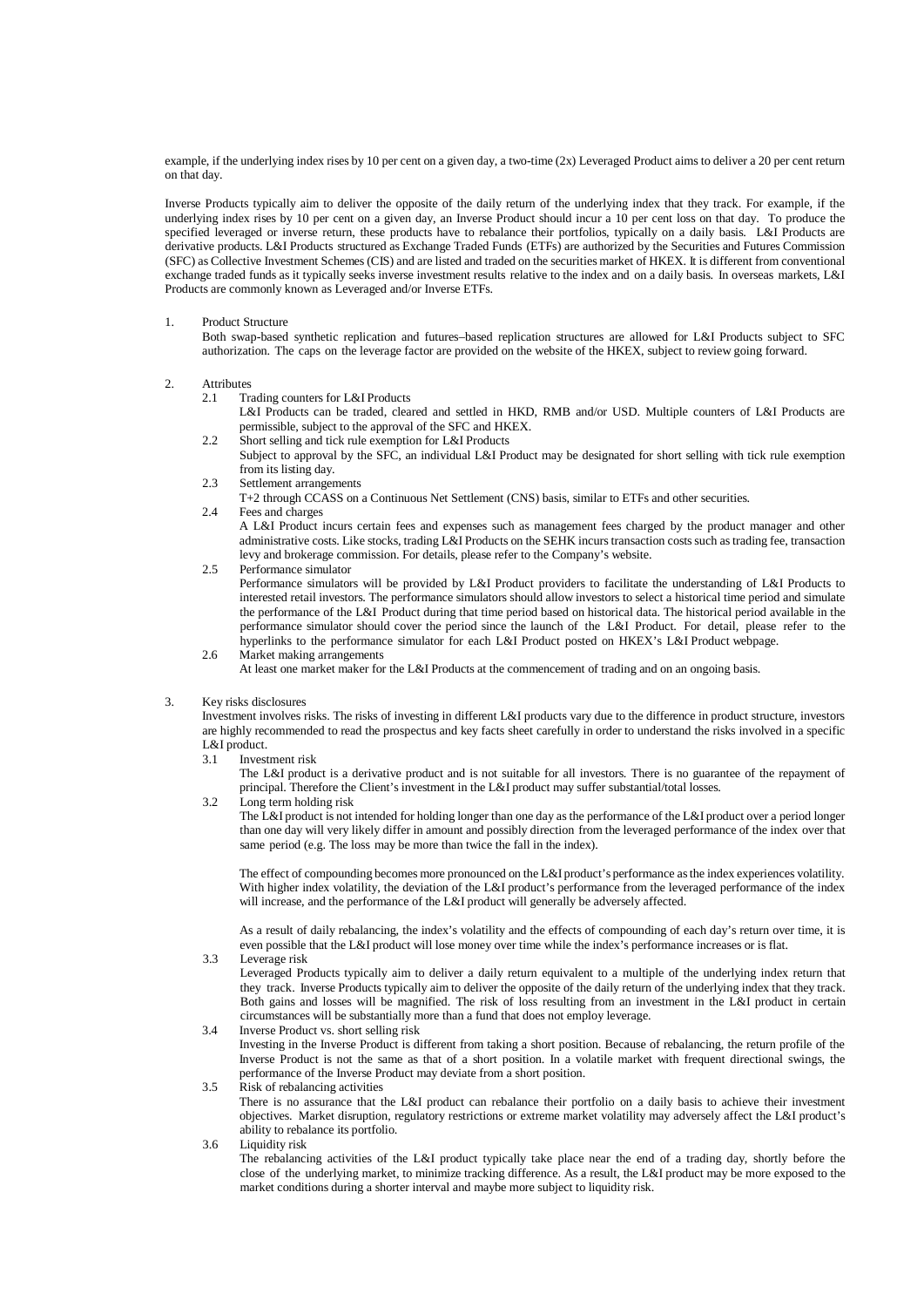#### 3.7 Intraday investment risk

The L&I product is normally rebalanced at day end. Assuch, return for investors that invest for period lessthan a full trading day will generally be differs from the leveraged investment exposure to the index, depending upon the movement of the index from the end of one trading day until the time of purchase.

#### 3.8 Portfolio turnover risk

Daily rebalancing of L&I product's holdings causes a higher level of portfolio transactions than compared to the conventional ETFs. High levels of transactions increase brokerage and other transaction costs.

3.9 Foreign exchange risk

If the base currency of the L&I product is different from that of the underlying index, fluctuations in the exchange rates between currencies may have an adverse impact on the performance of the L&I product.

3.10 Distributions risk

Where distributions are distributed out of capital or effectively out of capital, this amounts to a return or withdrawal of an investor's original investment or any capital gains attributable to that original investment and may result in an immediate reduction in the Net Asset Value per unit.

3.11 Passive investments risk

The L&I product is not "actively managed" and therefore the manager of the L&I product may not adopt any temporary defensive position when the index moves in an unfavorable direction. In such circumstances the L&I product will also decrease in value.

3.12 Trading risk

The trading price of the units on SEHK is driven by market factors such as the demand and supply of the units. Therefore, the units may trade at a substantial premium or discount to the Net Asset Value. As investors will pay certain charges (e.g. trading fees and brokerage fees) to buy or sell units on SEHK, investors may pay more than the Net Asset Value per unit when buying units on SEHK, and may receive less than the Net Asset Value per unit when selling units on SEHK.

#### 3.13 Trading differences risk

As the overseas exchange may be open when the units are not priced, the value of any underlying index futures contracts in the L&I product's portfolio, and the value of the any constituents in the Index to which such futures contracts are linked, may change when investors may not be able to buy or sell units. Differencesin trading hours between different markets may also increase the level of premium or discount of the unit price to its Net Asset Value.

3.14 Reliance on market maker risk

Although the L&I product manager is required to ensure that at least one market maker will maintain a market for the units and gives not less than 3 months' notice prior to termination of the market making arrangement, liquidity in the market for the units may be adversely affected if there is only one market maker for the units. There is no guarantee that any market making activity will be effective.

3.15 Tracking error risk

Due to fees and expenses of the L&I Product, high portfolio turnover, liquidity of the market and the investment strategy adopted by the manager of the L&I product, the L&I product's return may deviate from the daily leveraged performance of the index which the L&I product seeks to track. There can be no assurance of exact or identical replication at any time of the daily leveraged performance of the Index.

3.16 Termination risk

The L&I product may be terminated early under certain circumstances, for example, where there is no market maker, the index is no longer available for benchmarking or if the size of the L&I product falls below a specific value decided by the manager of L&I product. Any distribution received by a unitholder on termination of the L&I product may be less than the capital initially invested by the unitholder, resulting in a loss to the unitholder.

#### <span id="page-27-0"></span>**Part D – Other Risks**

#### **Risk of Client Assets Received or Held Outside Hong Kong**

1. Client assets received or held by the Company outside Hong Kong are subject to the applicable laws and regulations of the relevant overseas jurisdiction which may be different from the Securities and Futures Ordinance and the rules made thereunder. Consequently, such Client assets may not enjoy the same protection as that conferred on Client assets received or held in Hong Kong.

You should familiarize yourself with the protections given to money or other property you deposit for domestic and foreign transactions, particularly in the event of a firm insolvency or bankruptcy. The extent to which you may recover your money or property may be governed by specific legislation or local rules. In some jurisdictions, property which had been specifically identifiable as your own will be pro-rated in the same manner as cash for purposes of distribution in the event of a shortfall.

#### **Risk of Providing an Authority to Hold Mail or to Direct Mail to Third Parties**

2. You understand that if you provide the Company with an authority to hold mail or to direct mail to third parties, it is important for you to promptly collect in person all contract notes and statements of your account and review them in detail to ensure that any anomalies or mistakes can be detected in a timely fashion.

#### **Currency Risk**

3. There is inherent currency risk involved in any securities transaction denominated in foreign currency. The profit or loss in foreign currency denominated securities (whether they are traded in Hong Kong or other jurisdiction) will be affected by fluctuations in currency rates where there is a need to convert from the currency denomination of the securities to another currency.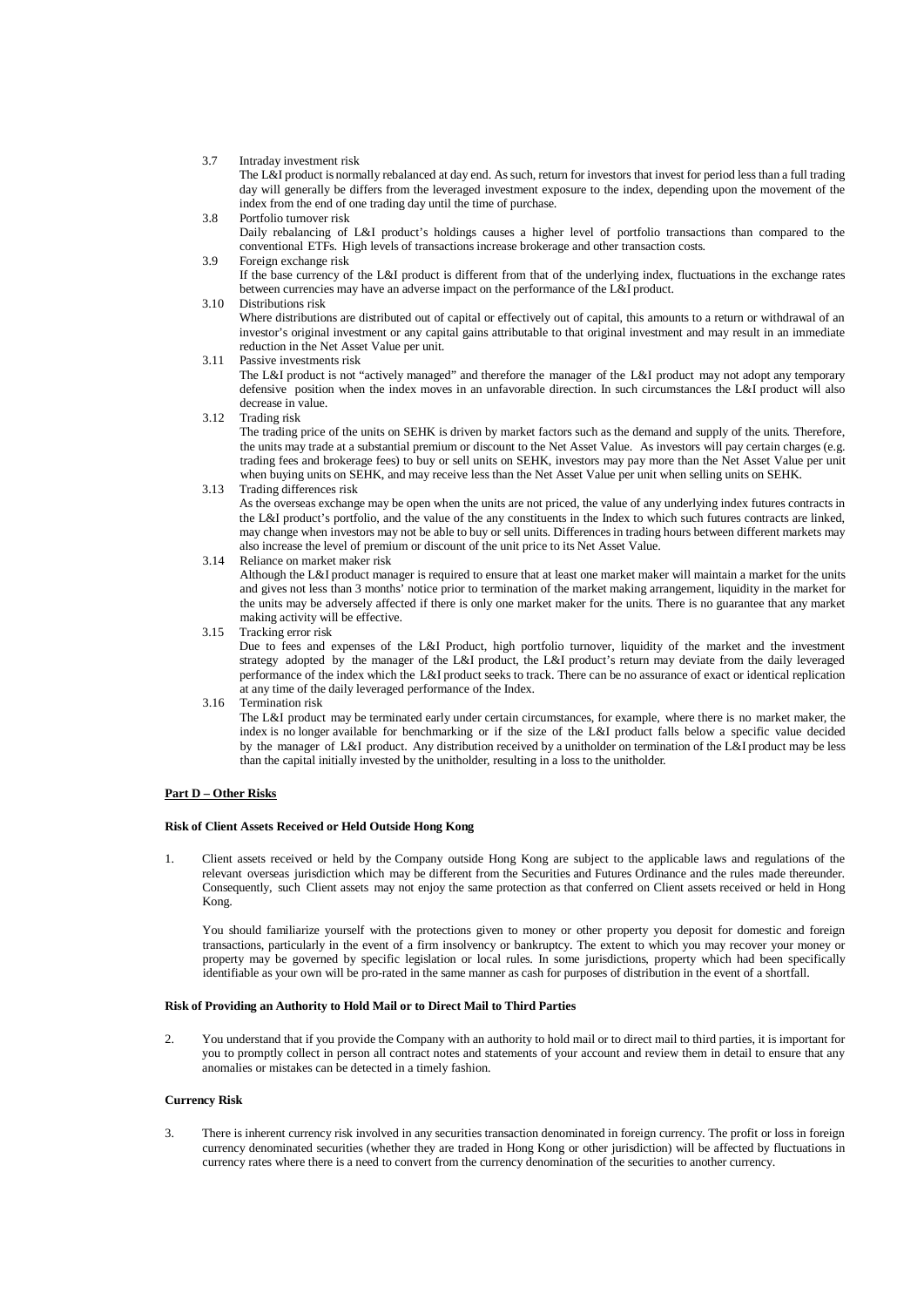#### **Risk of Using Electronic Trading Facilities**

4. You understand that the Company's Electronic Trading Services, due to unpredictable traffic congestion and other reasons, may not be a reliable medium of communication and that such unreliability is beyond the control of the Company. This may give rise to situations including delays in transmission and receipt of your instructions or other information, delays in execution or execution of your instructions at prices different from those prevailing at the time your instructions were given, misunderstanding and errors in any communication between the Company and you and so on. Whilst the Company shall endeavor to take every possible step to safeguard its systems, Client information, accounts and assets held for the benefit of its Clients, you shall fully accept the risk of conducting financial transactions via the Company's Electronic Trading Services.

#### **Risk of Research Analysis**

- 5. The Company's research report and/or any commentary shall be for reference only and Client should not rely on such analysis for investment decision. Client is advised to perform his/her/their own assessment.
- 6. The Company's research report may influence Client's portfolio value. In order to ensure fairness and objectivity of the report to all Clients and the market, the Client therefore agrees to hold the Company not responsible to maintain/improve Client's portfolio value through the Company's research report.
- 7. Client further holds the Company not responsible for the effects of the Company's research report on Client's portfolio value before, or upon, or after the release of such research report.
- 8. Client shall further affirm that the Client shall not, directly or indirectly, place any pressure upon the Company or its member to affect the truthfulness or fairness of the research report.

#### <span id="page-28-0"></span>**DISCLAIMERS**

#### **Hang Seng Indices Futures Disclaimer**

Disclaimers delivered pursuant to Rule 020 of the Regulations for Trading Stock Index Futures

HSIServices Limited ("HSI") currently publishes, compiles and computes a number of stock indices and may publish, compile and compute such additional stock indices at the request of Hang Seng Data Services Limited ("HSDS") from time to time (collectively, the "Hang Seng Indices"). The marks, names and processes of compilation and computation of the respective Hang Seng Indices are the exclusive property of and proprietary to HSDS. HSI has granted to Hong Kong Futures Exchange Limited (the "Exchange") by way of license the use of the Hang Seng Index and the four Sub-indices of the Hang Seng Index, the Hang Seng China-Affiliated Corporations Index and the Hang Seng China Enterprises Index solely for the purposes of and in connection with the creation, marketing and trading of futures contracts based on such indices respectively and may from time to time grant to the Exchange corresponding use of any other Hang Seng Indices for the purposes of and in connection with futures contracts and/or commodities based on such other Hang Seng Indices (collectively, "futures contracts"). The process and basis of compilation and computation of any of the Hang Seng Indices and any of the related formula or formulae, constituent stocks and factors may at any time be changed or altered by HSI without notice and the Exchange may at any time require that trading in and settlement of such of the futures contracts as the Exchange may designate be conducted by reference to an alternative index or alternative indices to be calculated. Neither the Exchange nor HSDS nor HSI warrants or represents or guarantees to any Exchange Participant or any third party the accuracy or completeness of the Hang Seng Indices or any of them and the compilation and computation thereof or any information related thereto and no such warranty or representation or guarantee of any kind whatsoever relating to the Hang Seng Indices or any of them is given or may be implied. Further, no responsibility or liability whatsoever is accepted by the Exchange, HSDS or HIS in respect of the use of the Hang Seng Indices or any of them for the purposes of and in connection with the futures contracts or any of them and/or dealings therein, or for any inaccuracies, omissions, mistakes, errors, delays, interruptions, suspension, changes or failures (including but not limited to those resulting from negligence) of HSI in the compilation and computation of the Hang Seng Indices or any of them or for any economic or other losses which may be directly or indirectly sustained as a result thereof by any Exchange Participant or any third party dealing with the futures contracts or any of them. No claims, actions or legal proceedings may be brought by any Exchange Participant or any third party against the Exchange and/or HSDS and/or HSI in connection with or arising out of matters referred to in this disclaimer. Any Exchange Participant or any third party deals in the futures contracts or any of them in full knowledge of this disclaimer and can place no reliance whatsoever on the Exchange, HSDS and/or HSI.

#### **Hang Seng Indices Options Disclaimer**

HSIServices Limited ("HSI") currently publishes, compiles and computes a number of stock indices and may publish, compile and compute such additional stock indices at the request of Hang Seng Data Services Limited ("HSDS") from time to time (collectively, the "Hang Seng Indices"). The marks, names and processes of compilation and computation of the respective Hang Seng Indices are the exclusive property of and proprietary of HSDS. HSI has granted to Hong Kong Futures Exchange Limited (the "Exchange") by way of license the use of the Hang Seng Index and the four Sub-Indices of the Hang Seng Index, the Hang Seng China-Affiliated Corporations Index and the Hang Seng China Enterprises Index solely for the purposes of and in connection with the creation, marketing and trading of option contracts based on such indices respectively and may from time to time grant to the Exchange corresponding use of any other Hang Seng Indices for the purposes of and in connection with option contracts based on such other Hang Seng Indices (collectively, the "Option Contracts"). The process and basis of compilation and computation of any of the Hang Seng Indices and any of the related formula or formulae, constituent stocks and factors may at any time be changed or altered by HSI without notice and the Exchange may at any time require that trading in and settlement of such of the Option Contracts as the Exchange may designate be conducted by reference to an alternative index or alternative indices to be calculated. Neither the Exchange nor HSDS nor HSI warrants or represents or guarantees to any Exchange Participant or any third party the accuracy or completeness of the Hang Seng Indices or any of them and the compilation and computation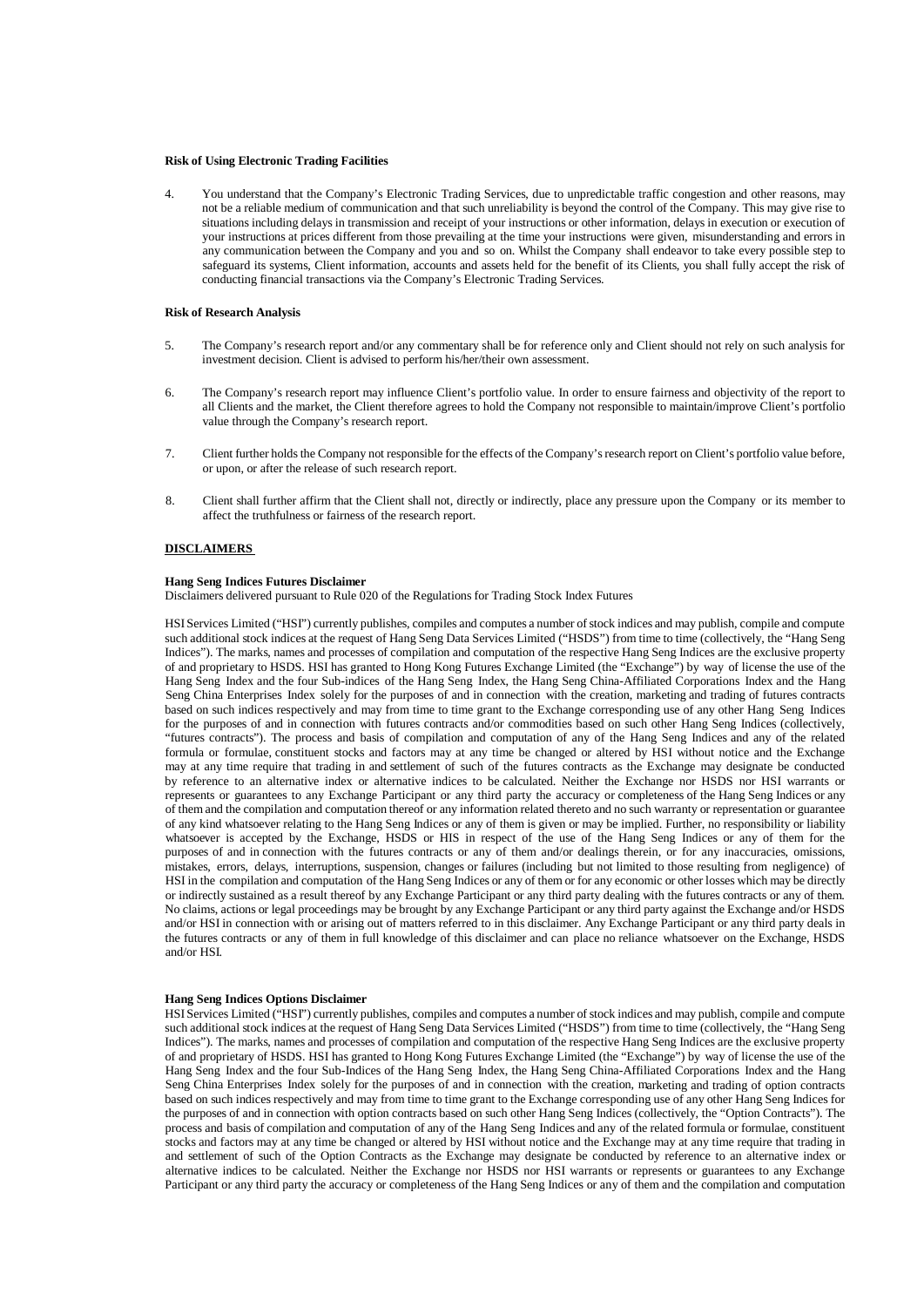thereof or any information related thereof and no such warranty or representation or guarantee of any kind whatsoever relating to the Hang Seng Indices or any of them is given or may be implied. Further, no responsibility or liability whatsoever is accepted by the Exchange, HSDS or HSIin respect of the use of the Hang Seng Indices or any of them for the purposes of and in connection with the Option Contracts or any of them and / or dealings therein, or for any inaccuracies, omissions, mistakes, errors, delays, interruptions, suspension, change or failures (including but not limited to those resulting from negligence) of HSI in the compilation and computation of the Hang Seng Indices or any of them or for any economic or other losses with may be directly or indirectly sustained asresult thereof by any Exchange Participant or any third party dealing with the Option Contracts or any of them. No claims, actions or legal proceedings may be brought by any Exchange Participant or any third party against the Exchange and / or HSDS and / or HSI in connection with or arising out of matters referred to in this disclaimer. Any Exchange Participant or any third party dealsin the Option Contracts or any of them in full knowledge of this disclaimer and can place no reliance whatsoever on the Exchange, HSDS and / or HSI.

#### **Exchange Indices Disclaimer**

Stock indices and other proprietary products upon which contracts traded on Hong Kong Futures Exchange Limited (the "Exchange") may be based may from time to time be developed by the Exchange. The HKFE Taiwan Index is the first of such stock indices developed by the Exchange. The HKFE Taiwan Index and such other indices or proprietary products as may from time to time be developed by the Exchange (the "Exchange Indices") are the property of the Exchange. The process of compilation and computation of each of the Exchange Indices is and will be the exclusive property of and proprietary to the Exchange. The process and basis of compilation and computation of the Exchange Indices may at any time be changed or altered by the Exchange without notice and the Exchange may at any time require that trading in and settlement of such futures or options contracts based on any of the Exchange Indices as the Exchange may designate be conducted by reference to an alternative index to be calculated. The Exchange does not warrant or represent or guarantee to any Exchange Participant or any third party the accuracy or completeness of any of the Exchange Indices or their compilation and computation or any information related thereto and no such warranty or representation or guarantee of any kind whatsoever relating to any of the Exchange Indices is given or may be implied. Further, no responsibility or liability whatsoever is accepted by the Exchange in respect of the use of any of the Exchange Indices or for any inaccuracies, omissions, mistakes, errors, delays, interruptions, suspensions, changes or failures (including but not limited to those resulting from negligence) of the Exchange or any other person or persons appointed by the Exchange to compile and compute any of the Exchange Indicesin the compilation and computation of any of the Exchange Indices or for any economic or other losses which may be directly or indirectly sustained as a result thereof by any Exchange Participant or any third party dealing with futures or options contracts based on any of the Exchange Indices. No claims, actions or legal proceedings may be brought by any Participant or any third party against the Exchange in connection with or arising out of matters referred to in this disclaimer. Any Exchange Participant or any third party engages in transactions in futures and options contracts based on any of the Exchange Indices in full knowledge of this disclaimer and can place no reliance on the Exchange in respect of such transactions.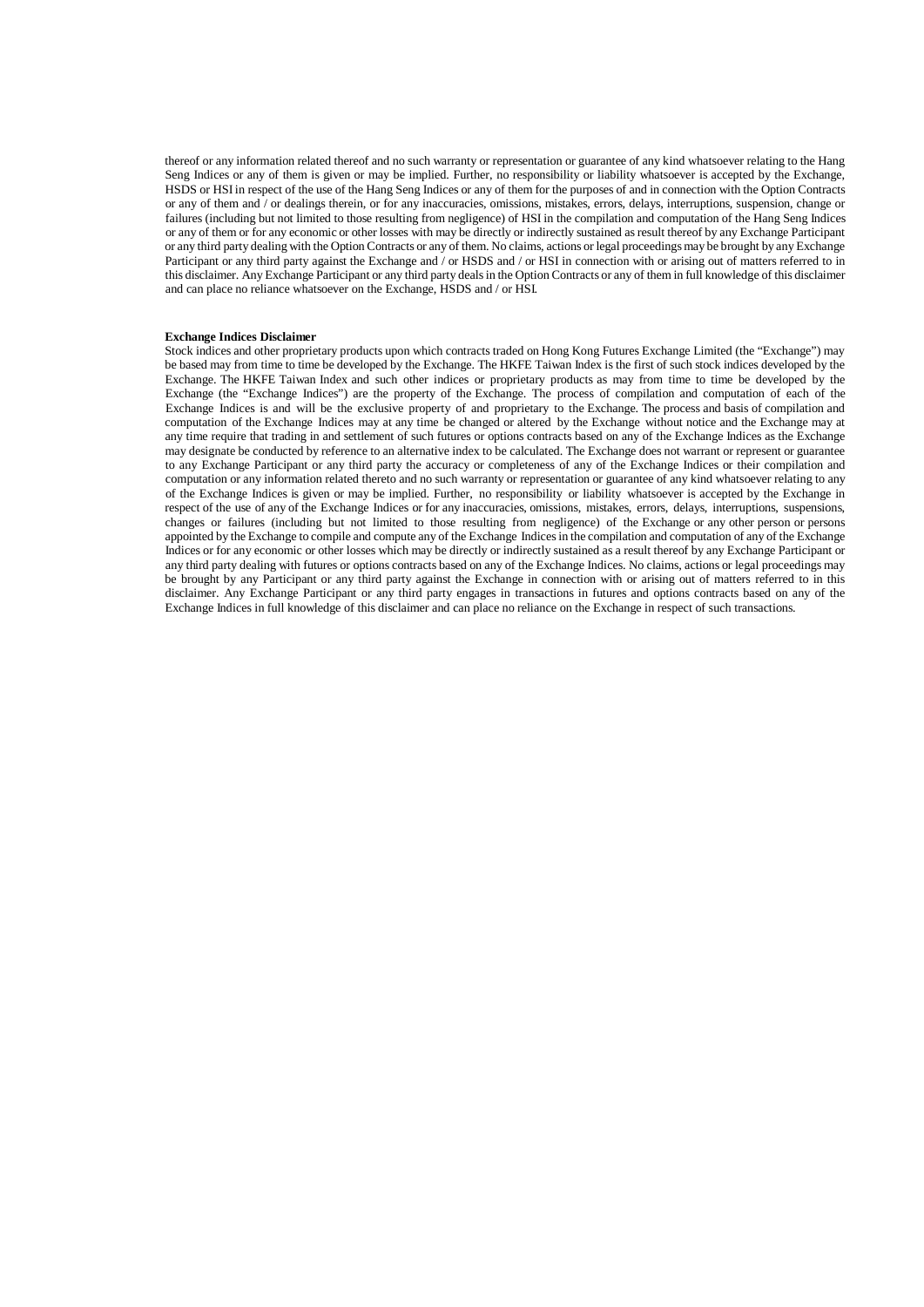## <span id="page-30-0"></span>**Section H – Notice on Personal Data (Privacy) Ordinance**

Notice to Client regarding the Personal Data (Privacy) Ordinance (Cap.486, Laws of Hong Kong) and/or Regulation (EU) 2016/679 of the European Parliament and of the Council on the protection of natural persons with regard to the processing of personal data and on the free movement of such data (the "GDPR") and other relevant regulations (where applicable) (the "Ordinance"):

- 1. The Company hereby draws the Client's attention or obtain the Client's written consent (if applicable) to the necessity of supplying the Company with the Client's personal data (as defined in the Ordinance) and/or a copy of the Client identification documents in order to secure a proper and efficient business relationship with you, our Client. The underlying reasons for so doing relates to the opening or maintaining of securities trading account(s) and the provision or continuation of financial facilities or financial or advisory services to you.
- 2. The personal data supplied by the Client (whether supplied by the Client or any other person, and whether supplied before or after the date the Client receives this notice) may be used by the Company for the purposes as follows:
	- (a) facilitating daily operations of services provided;
	- (b) administering any credit facilities granted from time to time;<br>(c) facilitating credit checks;
	- (c) facilitating credit checks;<br>(d) marketing (including dire
		- marketing (including direct marketing) of financial services or products.
			- The Company intends to use and/or transfer the Client's personal data to its related group companies and other persons (whether it is in Hong Kong or in overseas) for the use in direct marketing. The Company requires the consent (which includes an indication of no objection) of the Client for that purpose. In this connection, please note that:
				- (i) The name, contact details, products and services portfolio information, transaction pattern, financial background and demographic data of the Client may be used in direct marketing;
				- (ii) The following class of services, products and subjects may be marketed:
					- financial, insurance, investment services, securities, investment and related services and products;
					- services and products offered by the Company's related group companies;
					- services and products offered by the Company's business partners:
				- (iii) The above services, products and subjects may be provided and/or marketed by:
					- the Company and its related group companies;
					- third party financial institutions, insurers, securities and investment service providers; and
			- (iv) If the Client does not wish the Company to use or transfer to its related group companies and other persons the Client's data for use in direct marketing, the Client may, without charge, exercise the right to opt-out;
	- (e) valuing the level of indebtedness owed to or by the Clients from time to time;
	- (f) assuring efficient collection of outstanding amounts in arrears by the Clients;
	- (g) meeting all legal requirementsregarding disclosure obligationsimposed by all relevant laws, rules, regulations or regulatory authorities applicable from time to time; and
	- (h) all purposes ancillary thereto.
- 3. The Company shall maintain the Client's personal data (whether provided by the Client or any other person, and whether provided before or after the date the Client receives this notice) as confidential but the Company may procure that any such personal data is used by:
	- (a) the Company and its branches, subsidiaries, holding companies, affiliates and related group companies in connection with the promotion or provision of products or services that our group may render;
	- (b) any director, officer, employee or representative of the Company when carrying out the business of the Company;
	- (c) any agent, contractor or third party service provider who provides administrative, telecommunications, computer, payment or securities clearing, nominee, custodian or other services to the Company;
	- (d) any person under a duty of confidentiality to the Company;
	- (e) any financial establishments and their respective associates with which the Client has or proposes to have dealings;
	- (f) credit reference agencies and, in the event of default, debt collection agencies;
	- (g) any person or entity to whom the Company is under an obligation or otherwise required to make disclosure under the requirements of any law or regulation binding on or applying to the Company, or any disclosure under and for the purposes of any guidelines, guidance, directives, rules, codes, circulars or other similar documents issued or given by any legal, regulatory, governmental, tax, law enforcement or other authorities, or self-regulatory or industry bodies or associations of financial services providers with which the Company is expected to comply, or any disclosure pursuant to any contractual or other commitment of the Company with local or foreign legal, regulatory, governmental, tax, law enforcement or other authorities, or self-regulatory or industry bodies or associations of financial services providers, all of which may be within or outside Hong Kong and may be existing currently and in the future; or
	- (h) any person for the purposes set out in Paragraph (2) above.
- 4. Inadequate or defective provision of the necessary personal data may hinder the Company's efficiency in providing its services and even result in the Company being unable to perform the functions of opening, maintaining, providing or continuing any or all relevant financial or advisory services whatsoever.
- 5. The Client has the following rights in relation to his personal data:
	- (a) the right to check whether the Company has any personal data relating to him/her, and to request access and correction of such personal data;
	- (b) the right to make inquiries of the Company regarding their policies and practices in connection with the data and to be informed of the kind of personal data maintained by the Company;
	- (c) the right to opt out if the Client does not wish the Company to use or transfer to its related group companies and other persons his/her personal data (whether it is in Hong Kong or in overseas) for the use in direct marketing; and